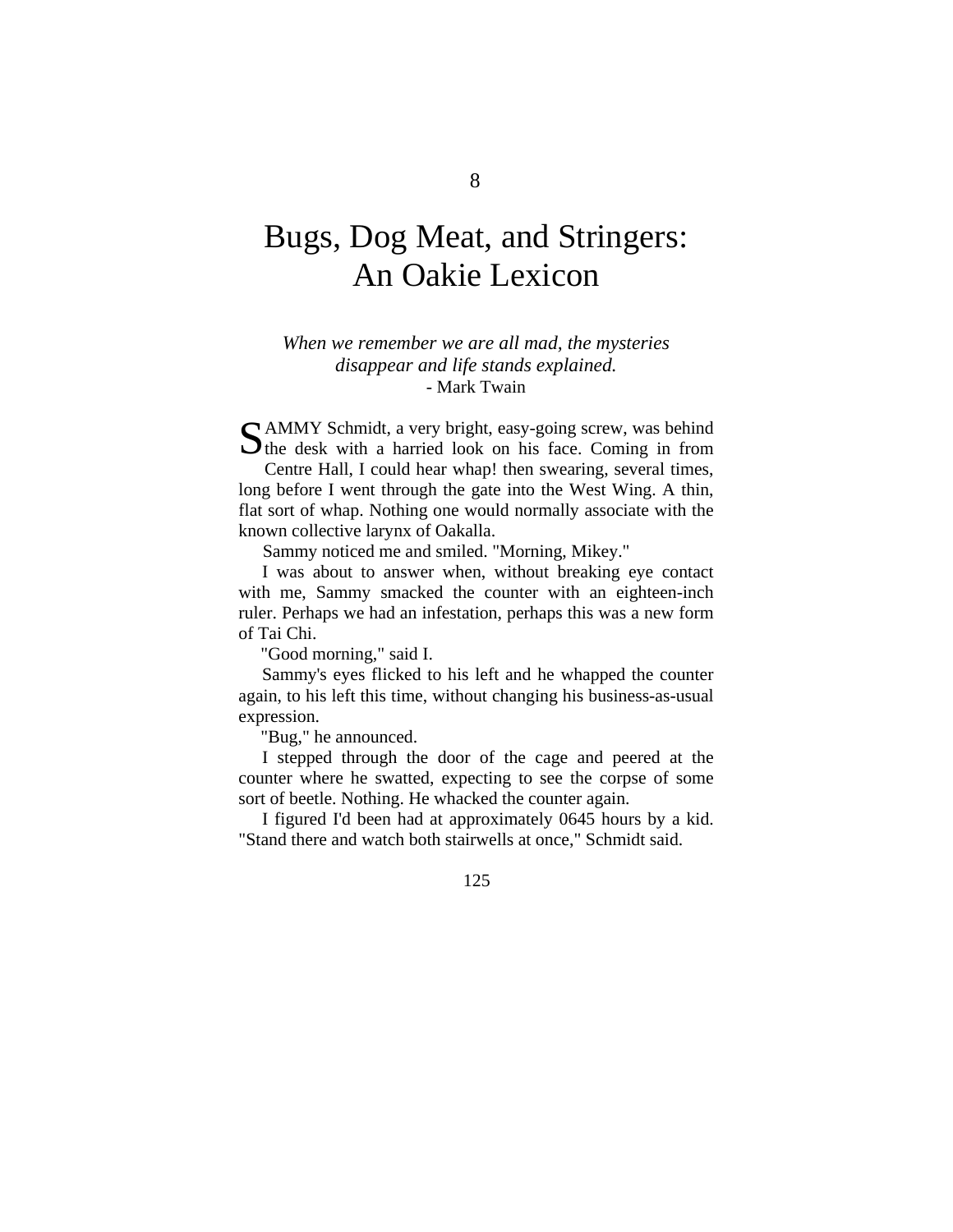I did. The stairs left and right went down about ten steps then switchbacked for another ten. I could see the nearly-shaved top of a head and eyebrows appear in the stairwell on my side. The ruler whizzed by me and whacked the counter near my elbow, and the head disappeared. Then it reappeared in the stairwell on the opposite side. Whack. It was like the midway game where gophers stick their heads up and one smacks them with a mallet except, in this case, just the noise was sufficient.

"He's nuts," Schmidt explained. "And if I stop hitting the desk, he'll be on the landing and all over me in a second."

"Lock him on his tier."

"Can't."

"Why?"

"He's on One Right and the maintenance crew is working there, so the gate's open."

"Put him in his house and throw a chain around the door."

"Can't leave the desk."

"I'll put my stuff in my locker and come back for the lock and chain."

Bugs (crazies) worried us more than any other kind of inmate. This one understood that the whack of the ruler meant "Don't come up here." After I locked him in his cell, I stood by the endgate for a long time watching and listening. If he had begun ritual noisemaking, we would have had a serious problem. But he was quiet. Population cons will tolerate a bug only as long as we seem to be doing something about him. They know we'll get him off the wing and to forensic medicine for a psych profile just as soon as we can. On a weekend, this is impossible.

This was Saturday. We couldn't get him out until Monday. Sammy was keeping him off the tier so that the other cons weren't disturbed, and keeping him off the landing so operations could proceed, by turning his ritual behaviour into a game with the noise of the ruler. This guy had not said a syllable since being booked in. He had a face-sheet with only a face on it.

Heavy-time cons have no qualm about exterminating a bug, especially a noise-maker. A continuous noise in a jail can drive you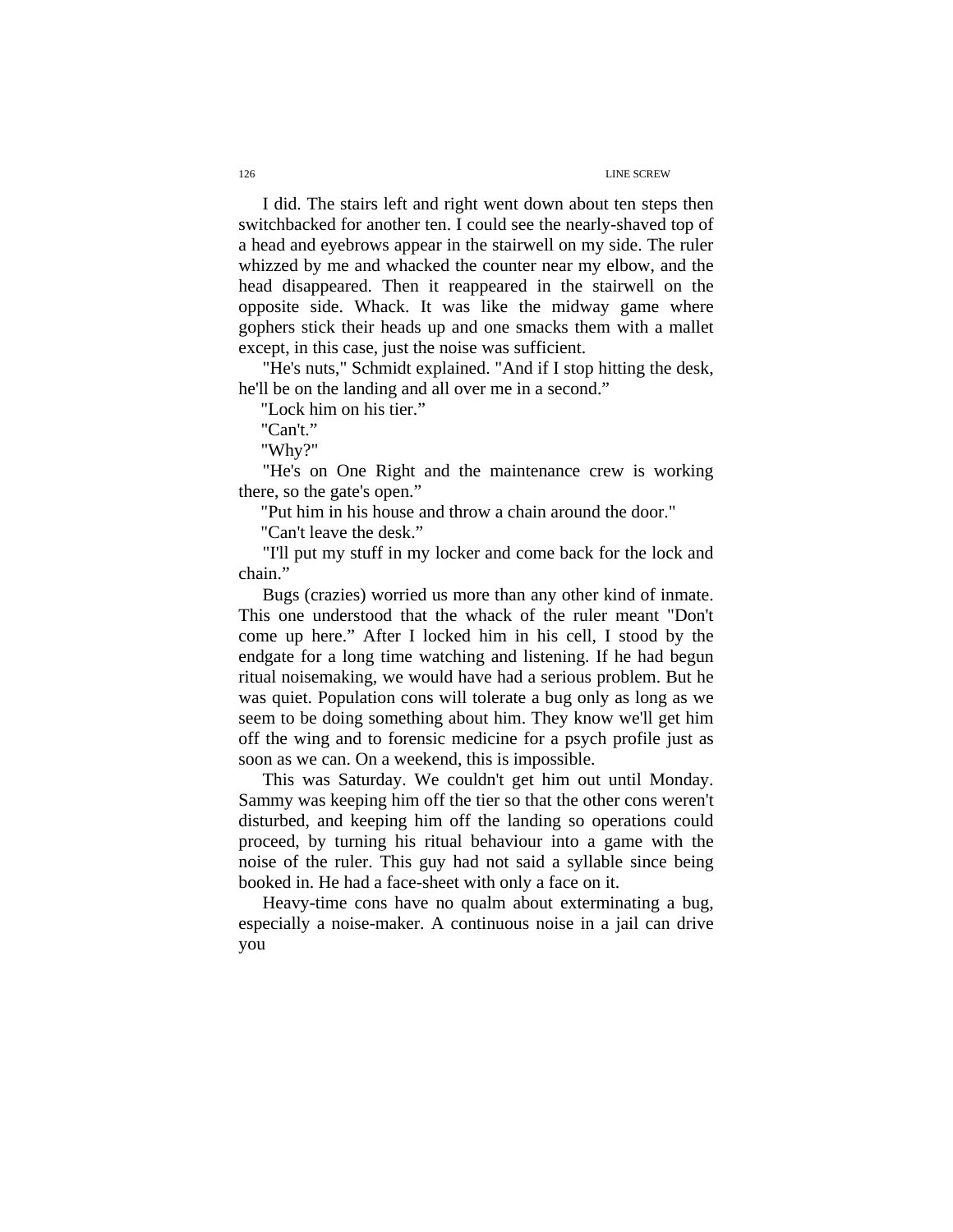### AN OAKIE LEXICON 127

around the bend, and for most cons this is not a long drive. I knew that if we didn't keep an eye on this small, wild-eyed wraith, we could find him piped behind a garbage can.

The twilight-zone creatures truly vex the law. Having allegedly breached the Criminal Code of Canada, they must be remanded in custody by the judge. They are jailed because it has not yet been established that they cannot appreciate "the nature and quality of their acts." It has not yet been established that they were insane at the time of the crime. It has not yet been established that they, for reasons of insanity, are unfit to stand trial. This can only be established by Forensic. They are our problem until then. We must keep them alive. Some have made a true disjunction from the generally accepted reality and are therefore psychotic and suffering from mania, schizophrenia, paranoia. For some a trauma has shut them down mentally. Others, after several thousand hits of LSD, angel dust, free-based cocaine, alcohol, are little more than vegetables. It is not ours to diagnose.

Some, like this one, seem harmless. Others hallucinate at no apparent provocation and come at you with whatever as a weapon. Not because you have angered them, but because they think you are Satan, Jesus, or a gremlin. The good news is that when they are hallucinating rather than seeing you, their reflexes are lousy.

When you are locked alone on a tier full of murderers and bank-robbers, you go about business. And you can't go about business without turning your back on them. Sane criminals are generally not a problem. They are self-serving. Cutting the throat of a guard would not serve them well, normally. Bugs, on the other hand, have no such focus on their best interests. On bugs, you do not turn your back.

We got through the Saturday with the bug. Schmidt and I looked in on him from time to time. He was a little strange at the food line -didn't want to eat at all. We managed to persuade him to take a tray. He trotted with it to his cell, scraped off its contents into his shitter, and flushed it.

Sunday morning on the tier began with the announcement that I was on church duty.

Any way you look at it, church is a major pain in the ass because it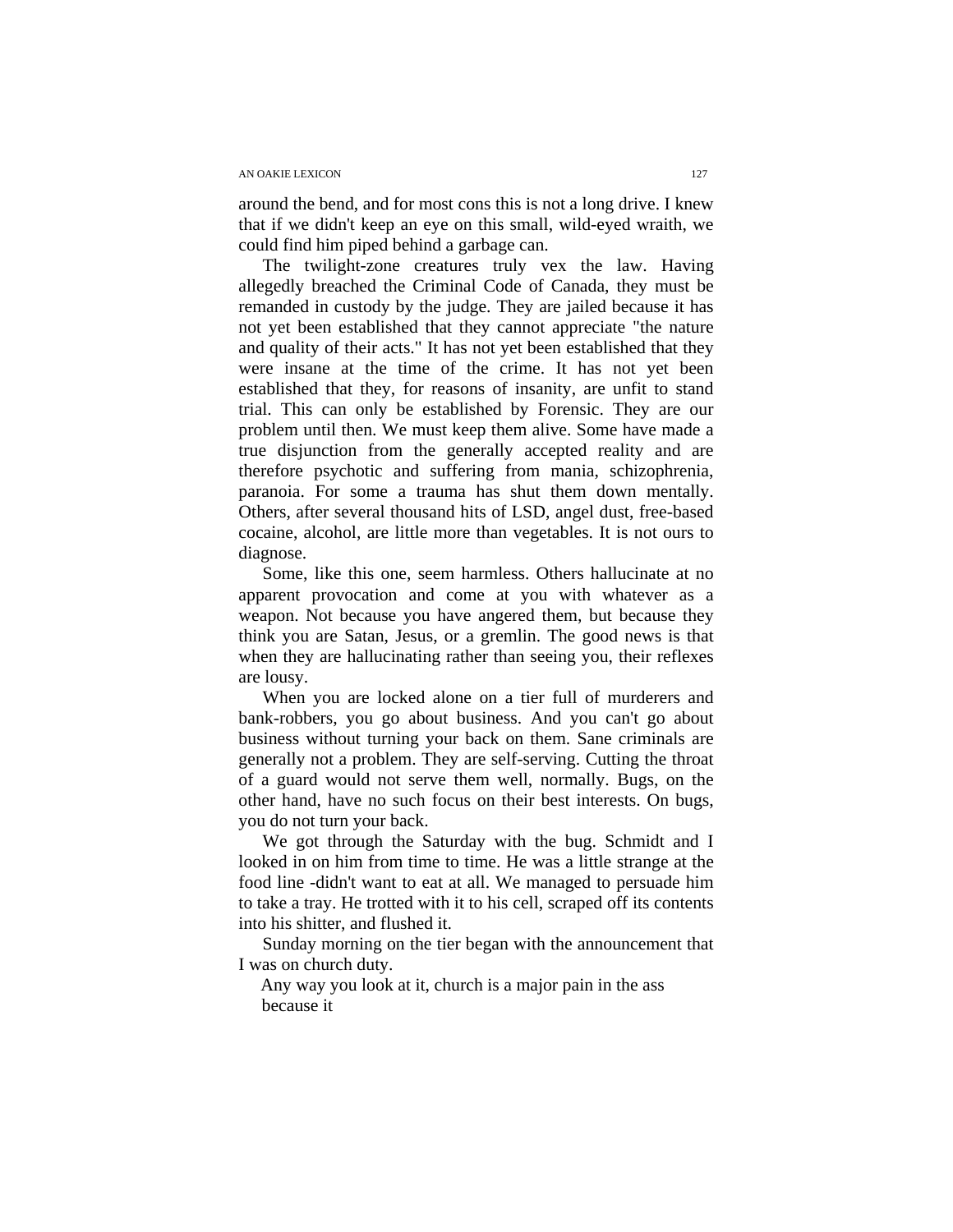is the least complicated way to make a major drug pass between one wing and another. When there is some big action going down, as many as fifty cons per wing will turn out for church.

It was widely known that I would do almost anything to get out of church duty. I usually wound up losing the argument.

We had a brand new rookie in the wing. This was his first shift in max. His eyes were so wide open, I don't think he had dared to blink since the top of the shift. I was told to take him with me to church.

Landing by landing, we collected the herd and headed for the church on Five. I looked around and noted that we didn't have a huge herd of West Wingers. This gave me joy. Obviously, we would not have to deal with a big drug transaction. As they filed past me and up the stairs I noticed that the silent bug himself was going to church.

I oriented the rookie. The West Wing cons sit in these chairs near the West Wing door, the South Wing are in the middle, and the East are on the other side. Notice the nice broad aisle between the wings. They don't cross the aisle for any reason. They don't toss things across the aisle. Feel free at any time to get up and stroll the aisle. Fuck the sermon. Security is first. Check anything you want to check. You want to frisk anybody down, let me know. We'll get the East P.O. to let us through the door and one of us will check it out. No problem.

 I continued, "Now, as soon as you hear the Bible-thumper begin to wind down, although we've told them all a thousand times not to, he's going to say, `I have some pamphlets here for those of you who wish, blah, blah, blab,' and they're all going to jump out of their seats and mix East with South and West. All the big action is going to happen right there in the confusion in front of the pulpit. The minute you hear him begin to say `For those of you,' you jump up and sprint toward the sky pilot. Stand in that fucking aisle. Order our West Wingers to stay seated until we tell them otherwise. Pick up a chair and threaten to thump somebody with it. Whatever. You let a West Winger move a hair toward the other wings and I'll hand your *cojones* to the P.O. after church. South and East can have an orgy up there in front of the preacher. That's their problem. They have their staff here.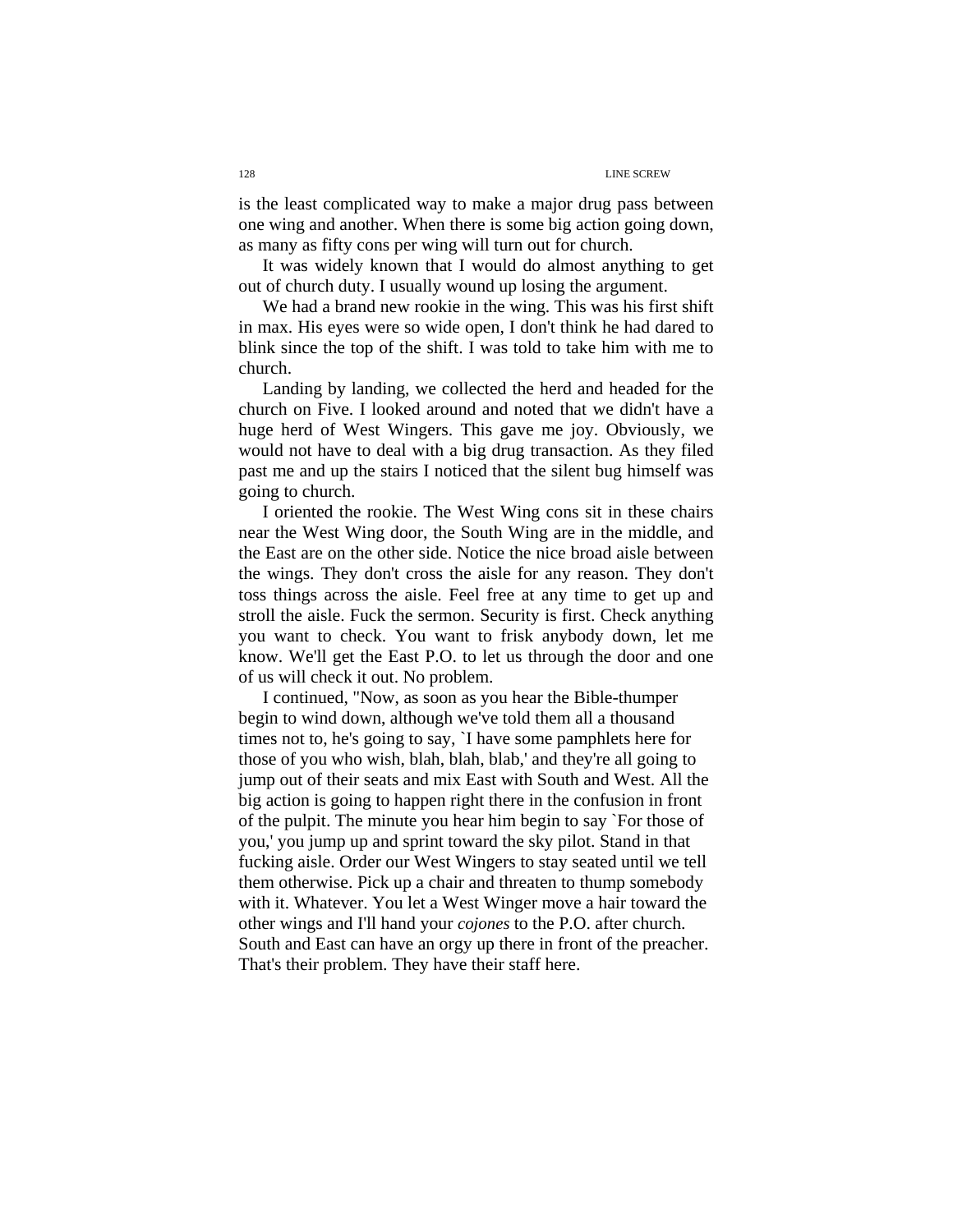### AN OAKIE LEXICON 129

But we aren't taking more problems back into the wing than we came in with. No contact. Am I coming across?"

"Loud and clear."

"That's just marvy. Now, plant your ass in that chair back there and get ready for action. I'll be taking notes on how you handle yourself." Sure I will.

Well, the preacher was a little bit late. Then, what finally appeared from a back room was fairly unbelievable. He was a kid, twenty, maybe twenty-two years old. He was so terrified he couldn't even make eye contact with the cons. Even my rookie wasn't that afraid of me. Damn. The regular Protestant minister liked to fish; he was probably off somewhere dangling a line.

When the preacher finally quit talking to the podium, he began to explain at a factor of about ten times longer than necessary that he was going to preach his Christmas sermon. At Christmas he hadn't had a chance to use this sermon, and he'd worked really hard on it, so they were going to get the benefit of hearing it for the first time. This was March. Late March. Any other group of people on earth would have turned into unlawful assembly steaming toward riot at such news. Our cons sat still.

The preacher started his sermon and I started to doze. If I nodded off, one of our nerds would go for it, sure as hell. I had to come up with a plan.

The rookie was sitting to my left and about five rows back. I turned around and glared at him, making sure I caught his eye. Then I looked very slowly and suspiciously around the room as though I was looking for something in particular. The rookie had no idea what I was looking for. I had no idea what I was looking for. But it was good for about ten minutes of the rookie imitating me: he stared around the room as though he could see right through people - into their pockets, into their very skulls.

When I finished, my chin sank toward my chest and I passed out. I'd prayed that the clerics would complain about my antics in church to the brass, who would disallow my ever taking cons to church again. My prayers were not answered.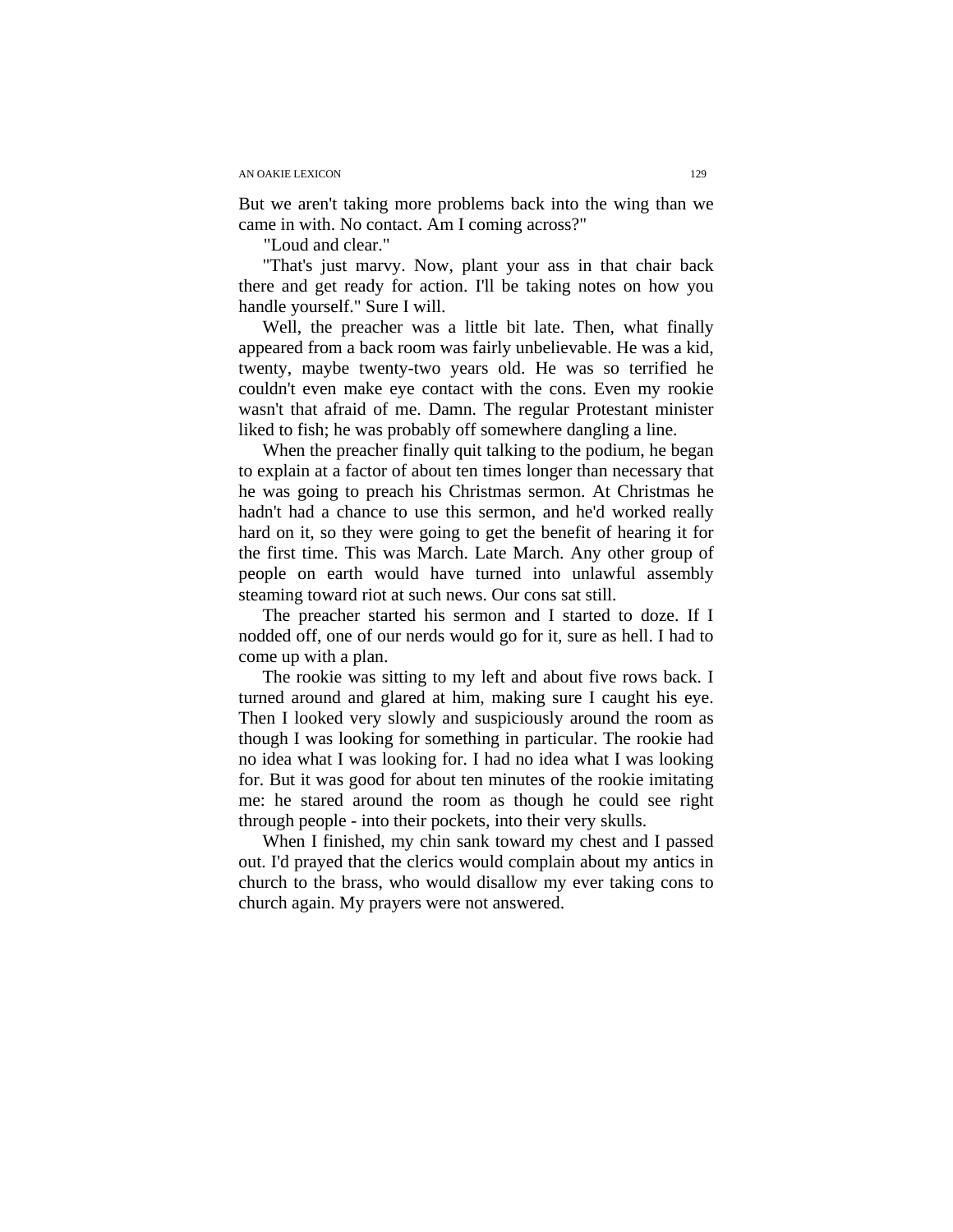I snored and it woke me up. I turned around and made eye contact with the rookie and showed him with my eyes what correct professional church security is. He surveyed the room, looking hard.

I looked out over our West Wing cons. Everything looked good. Our guys were being really polite to the Christian, who probably should have been shot for insulting their lack of intelligence.

The bug was sitting alone only about five feet from me, not bothering anybody. None of the other cons would sit in the same row with him, but that was okay. The bug didn't mind. And the bug wasn't causing any trouble. This gave me a warm feeling inside and I went back to sleep.

I woke up again and went through my little ritual of winding the rookie up again. He must have been getting eyestrain. The veins were standing out on his neck. He was white-knuckling his chair so that he could launch himself if need be into the middle of what he supposed would be a hellish fray. I looked back over the backs of the heads of the West Wing cons again. All was well. The bug was sitting in the same position, except that he'd brought his left foot up from the floor and now had it on the seat of his chair. That was okay, the bug wasn't bothering anybody. I went back to sleep.

The next time I woke up and checked out the cons, he had both feet on the chair. I slept again after first getting the rookie to turn his head around like an owl.

The next time I snored and scared myself to consciousness and looked over my flock, the bug had eased his ass up to the back of the chair. I could see he had good balance and he wasn't making any noise. The preacher was mumbling so hard into the lectern that he hadn't even noticed that the bug was sitting on the chair back, presumably so that he could hear better.

Once more I dozed but, for some reason, not to the previous depth. When I focused again on the bug, he was standing on the seat of his chair. I still didn't see any problem. The man had been in the West Wing for two days and hadn't said a word. I was not going to get up and disturb everyone and scare the hell out of the preacher simply to tell the bug to sit down. I sat there with my legs and my arms crossed, blearily blinking my eyes, watching him.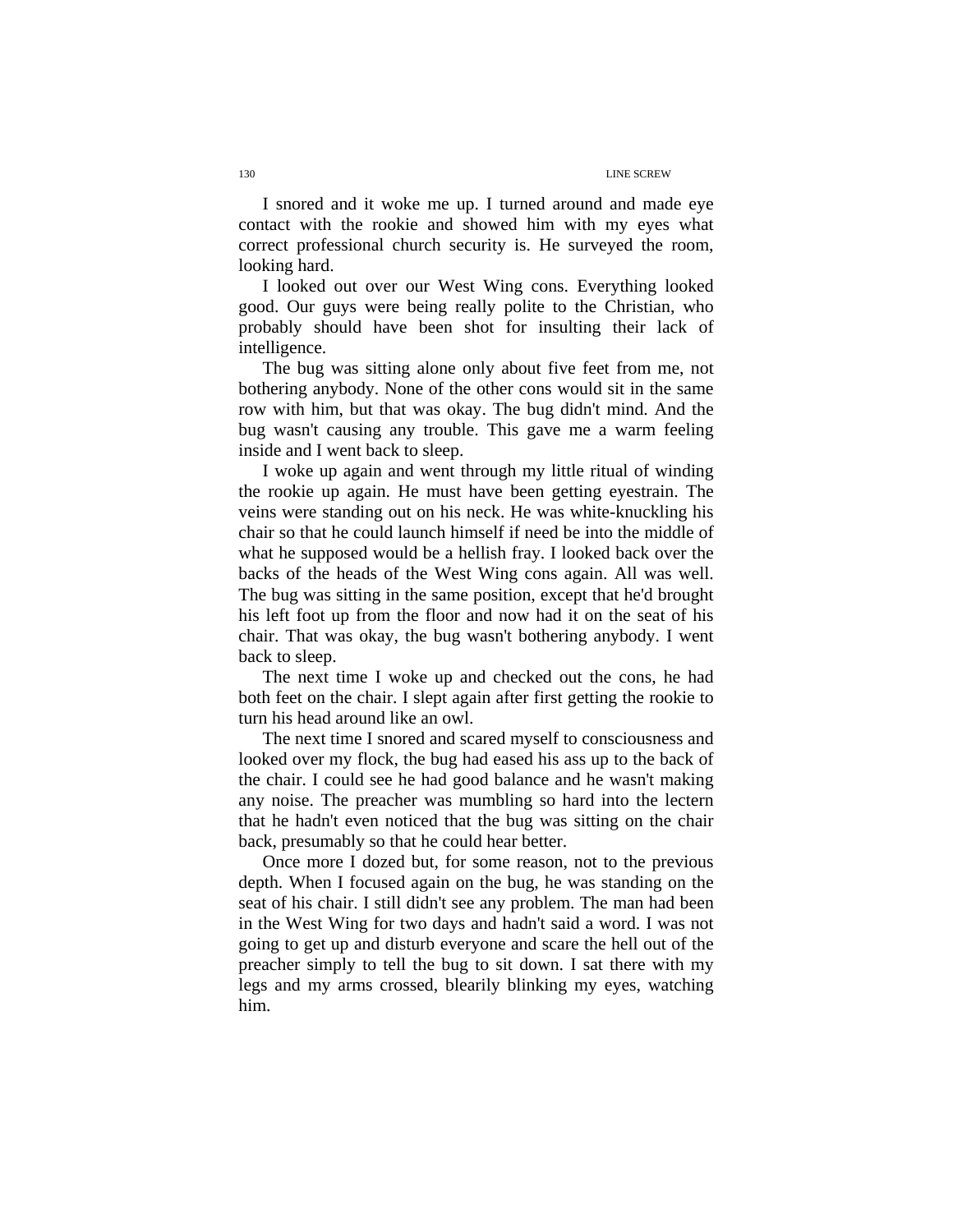### AN OAKIE LEXICON 131

His penultimate move was to stand up on tiptoe and open his mouth. For a while, nothing came out. And then he bellowed in a voice that could shatter a rock: "FAAHHWUCKK YOOU !"

To the preacher, this had to be the voice of God on high, the signal that he was under siege, that an entire prison riot was about to erupt. He was about to be crucified in his own church, murdered in his own cathedral - which might not have been a bad idea, given his cruel and usual Sunday punishment. In midexhortation, he dropped behind the lectern and bobbed up only enough to show his eyes.

I did the professional thing. I bent double and vanished into gale after gale of laughter. I laughed until all the staff and cons in the room were roaring. The bug was still standing with his mouth open. Nothing further issued from it.

 I gave the East Wing P .O. the eye and nodded toward the West Wing door, and he moved over my way. I went over to the rookie and told him, "This is probably just a scam; there's something big going down. I'll get back if I can. Don't worry about a thing. You'll handle it." He looked terrified, but on full alert.

 I walked over to the bug, reached up, and tapped him on the shoulder, and beckoned for him to come down. He did so. The East Wing P .O. popped the door, and we spiralled down from Five to One. Without another word, the bug jumped into his drum. I snaked a chain around his drum and locked it and there he stayed until Monday morning when he was transported to Riverview for his psych profile. For the duration of his stay in the West Wing, he made not another sound.

Attempted escapees are often called dog meat because of the Mountie dogs that are usually sent to fetch them back. This story illustrates the point.

The year was drawing to a close and the days were shortening con-spicuously. West Wing yard was over. The PA. system had called the cons in. The Tower Two man was down and had sprinted for the main building with a full bladder. With the yard clear, the Tower One man had vanished inside, too. The count man was on the inside of the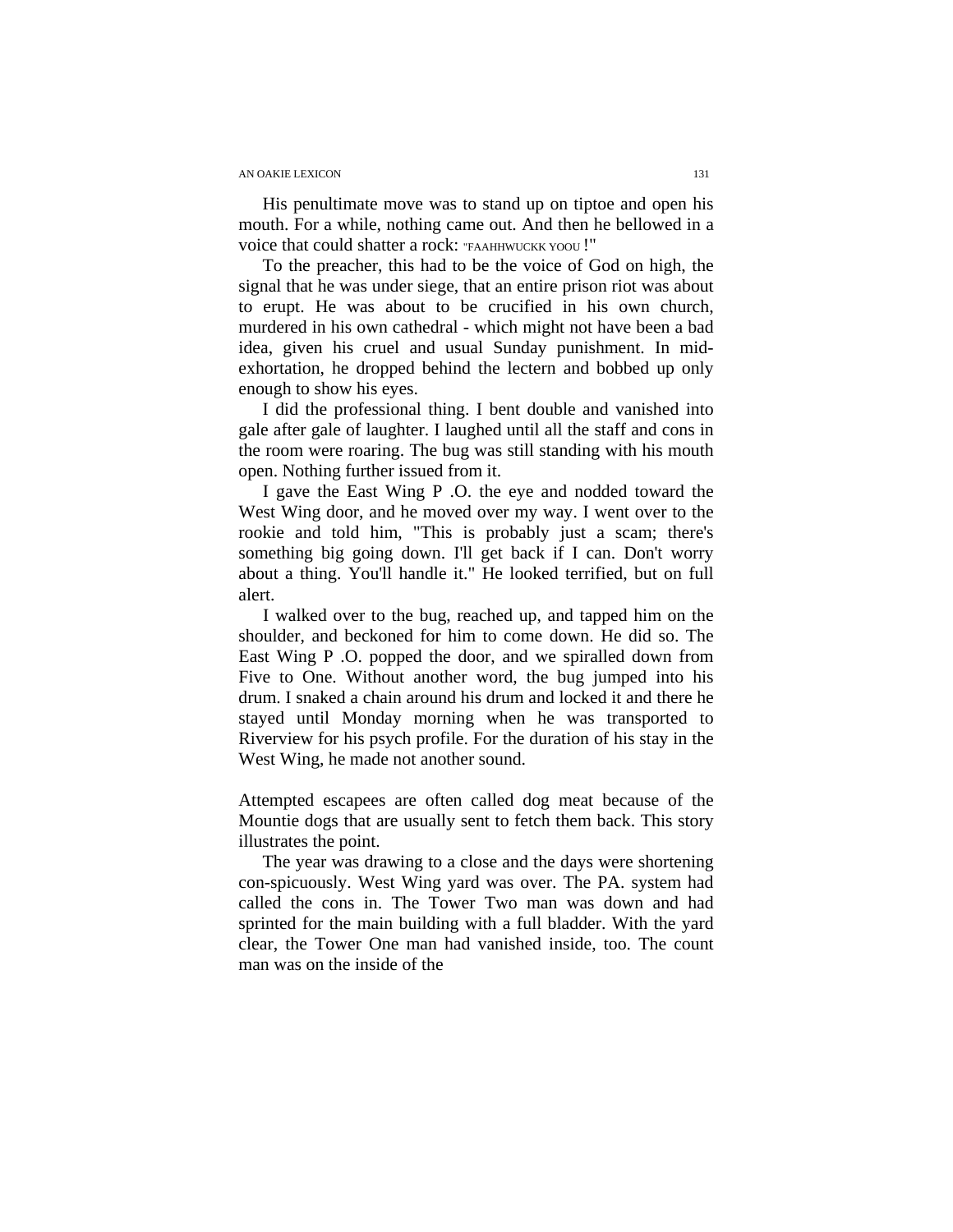corrugated wall doing a sweep of the yard, nosing around for drug-drops and hidden weapons. I was doing a last sweep of the outside of the yard wall in case any of the visitors had stuffed anything in any of its seams or tried to toss something over and hadn't been successful.

I was giving the padlock on Tower One a last yank to make sure it was secure when the radio erupted. "Red Alert. Hospital."

I wheeled around and looked down the hill. I could see hatless bodies near the door in staff uniform. I could hear a vehicle burning it down the drive toward me but couldn't see it until it whizzed past me. It was the prowl truck.

I squeezed the radio. "Mainland base, this is portable 2401. " "Go 2401. "

"2401 responding to Red Alert at hospital. Inform West Wing."

"Roger."

I sprinted down the drive to the stairs and started down them. The guards at the hospital door were unarmed and required by policy to remain at their posts to maintain hospital security. They were yelling and pointing in the direction that the escapee had gone. The prowl truck screamed around the switchback from the Main Gaol level to the hospital level and locked up its binders. The door popped open and remained open.

Young Jacques Duhamel, the driver, jumped out on the run. He disappeared around the east corner of the hospital leaping into the tall grass. Jacques hadn't been in the service very long and was nervous about working the wings. So they had planted him in administration from where you are dispatched to be the Front Hall man, Centre Hall man, work the gatehouse, or drive the prowl truck. As I rounded the east side of the hospital I heard him shout, "Stop!" Then I saw Jacques unholster his .38. I could see a figure in prison greens going like hell down the grass toward Deer Lake. I bellowed, "Stop!"

Jacques fired a warning shot in the air. I couldn't quite see what he could see because evening was falling so fast.

The con had escaped from the hospital, a fairly heavy-duty Native kid, and I could now see him bouncing down the hill toward the flats like a kangaroo.

There were guards at Oakie who shouted for the escapee to stop.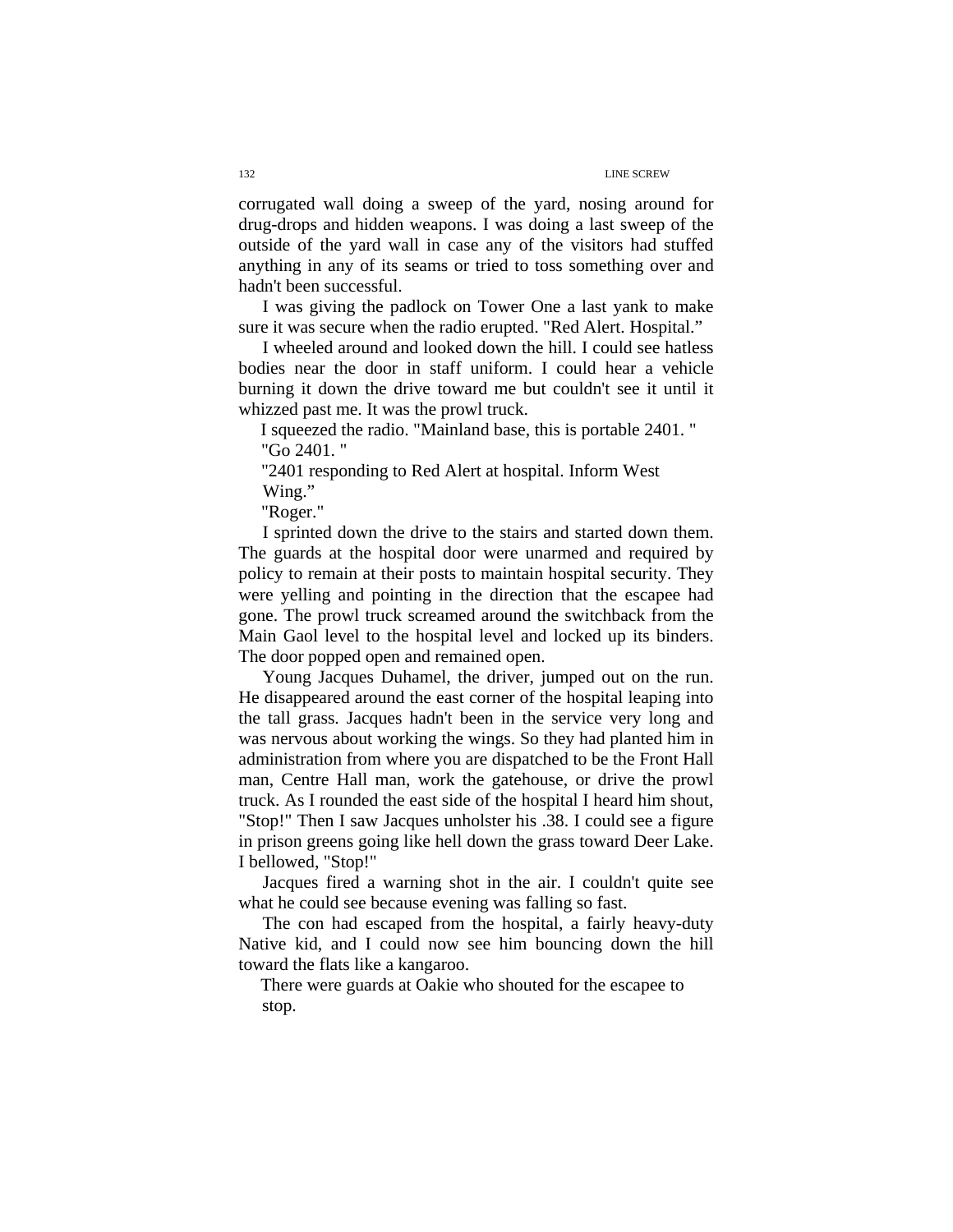### AN OAKIE LEXICON 133

Then they fired warning shots in the air. Then they fired a round or two into the ground. Shucks. Missed. Less paperwork. Not long before, there had been a case up north where an escapee had made it to the perimeter fence. The guard aimed at his leg, but just as he squeezed the round off, the runner dove over the fence and suddenly there was a dead con hanging by one foot from the concertina wire.

In the distance, I could hear the sirens of the horsemen. Jacques was holding his gun with two hands just as Henry Abbot, the training officer, had taught him. He fired in the air after yelling "Stop," and then he pulled down and aimed carefully at the bouncing, moving target and let off another shot. The con dropped out of sight. I figured that the shot had scared the runner and he had flattened in the grass. I had my .38 out but never fired a shot. Jacques was always too close to the line of my fire.

Then the con was up and bouncing down the brown grass again as though the slug hadn't touched him. He didn't seem to be limping. But this would not be abnormal even if he had been hit. We shoot wad-cutters. Jacques fired again. The con went down again. He could have been crawling around anywhere in the tall grass - or have been down for the count.

At the time it was noticed that we had a Red Alert (escape) some-one contacted the Burnaby Mounties, who had deployed two mutt squads. One car came in the main gate and followed us. The other mutt squad came up from the Gilpin Street RCMP station. Off through the dusk I could see a dog leaping up through the grass and a Mountie leaping along behind. The kid didn't have a hope in hell of escaping. Before we reached the place where he'd gone down, we were walking through bloody grass.

We found him. Jacques had got him with both rounds. The first was by the book: an amazing shot from at least thirty yards at a target moving all over the place. It had gone neatly through the flesh of the kid's right leg about mid-way between hip and knee. He was bleeding considerably, but the bullet hadn't hit an artery.

The second shot was amazing, too, especially as it had been loosed at a running target. It was amazing that the escapee was still alive. The second shot had got the kid in the back of the neck - straight through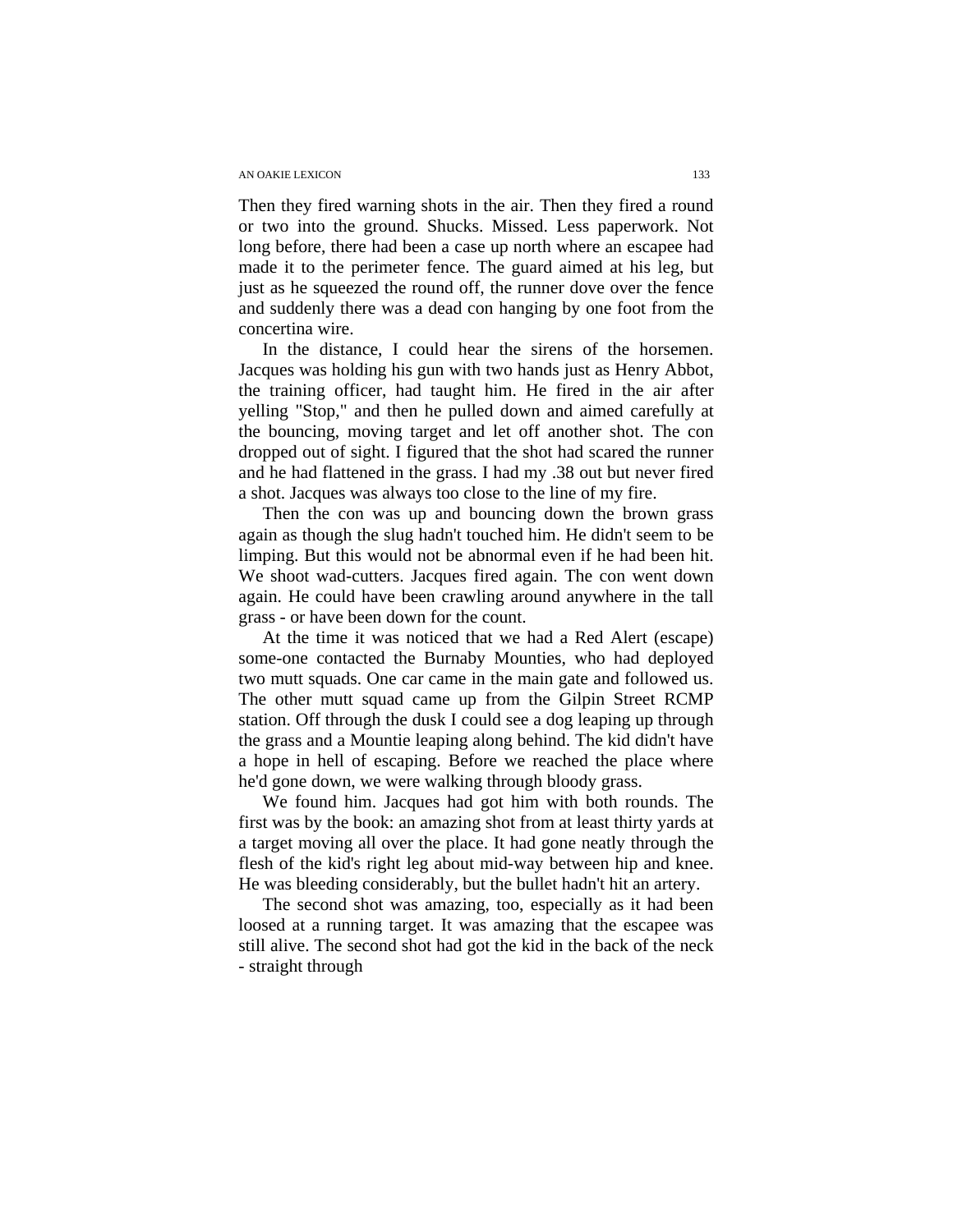the back of the neck. The wound was bleeding, but the slug had missed carotid and jugular, spine, and everything else vital that it might have hit.

Except for his exhaustion, the escapee could probably have gotten up and gone for it one more time. But he was out of gas. He was whimpering and snivelling a little and holding out his arms to receive the cuffs.

I arrived with the pistol still in my hand. Jacques was standing over the guy, radio in one hand and pistol in the other, both hanging at his sides. The con was breathing hard, but he was not out. I holstered my gun and cuffed him as he lay on the ground. Then the RCMP mutt arrived and stood there like a pointer. His master, while still running down the hill behind us, gave a command and the dog began to rip at the con's leg. The con tried to pull away but the more he did, the more the dog sank his teeth in and growled and ripped and chewed flesh and clothing.

I yelled at the Mountie, "What the hell is going on? What the fuck are you doing?" The cop was puffing and blowing and running and egging the dog on as he approached. I took a couple of kicks at the damned dog, and the dog took a couple of snaps at my foot. I yelled again, "The con is down and cuffed and wounded. Call the fucking dog off!"

Jacques hadn't moved. At this point, the con was bleeding from the shot to his neck and from the shot through his leg, and now his other leg was all bloody because the dog has chewed it all to shreds. The cop did nothing to call the dog off. "Call off the fucking dog!" I snarled.

I unholstered my pistol again - in case the dog wanted another go at my leg. The three of us had pistols drawn. Jacques continued to stare.

The cop said, "The dog needs practice."

The mutt kept on growling and pulling and biting. The con was screaming. I took my .38 and drew the hammer back and hunkered down, keeping the bead on the head of the German shepherd.

"You call the dog off right now or I'll blow this flea factory all over this hillside. Maybe they didn't teach you about a little statute that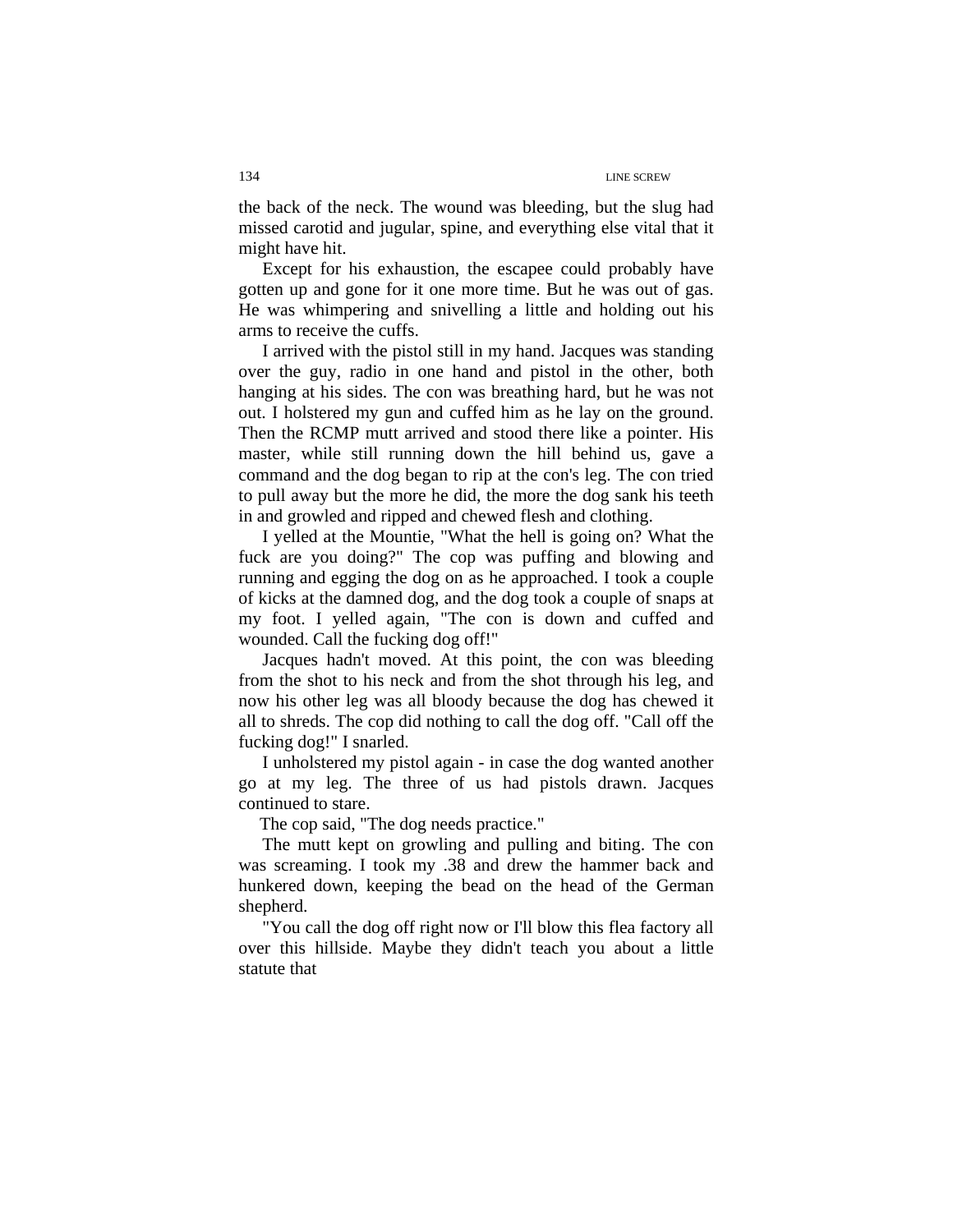says you use excessive force and you go to jail. You come to jail, you asshole, and you belong to me." The dimwit thought a bit. I continued, "I'll personally call your N.C.O. and lay the information."

He called the dog off, bitching and moaning that guards were assholes. I radioed to Mainland base and told them it was all over. We had the escapee and we needed an ambulance.

I looked at the cop, who had the dog chained up, and said, "You get the fuck out of here."

Jacques moved for the first time. He unbuckled the Sam Brown belt which held his gun and radio and started up the hill to the driveway. He dropped the belt. He walked up the drive. He took the gun, opened the cylinder and emptied it on the ground. He dropped the gun on the ground. He pulled the keys to the patrol vehicle out of his pocket and dropped them on the ground. He turned and walked toward the gate. That's the last we ever saw of him.

The kid who didn't escape healed quickly. He was back in Oakie hospital in a week or ten days, scarred terribly from the dog. Beside these scars the little bullet-hole wounds hardly seemed significant.

In jail, stringers are not free-lance journalists, they are cons who hang themselves at the end of home-made rope. How a guard deals with stringers has a great deal to do with his longevity in his chosen career.

Once when I reported for morning shift, I went upstairs as usual and looked at the sheet and the board and saw the names of all kinds of new inmates. I also saw that I would be working Five Landing with a kid named Klocker, whom I'd never seen or heard of. Since I didn't see any unfamiliar faces around, I presumed he was already up on Five drinking coffee.

Normal procedure in the morning was to open the tier-box, lift the night-bar, and then lift the day-bar. You could go up a landing and do that yourself, but you could not open the endgate even with the cells still closed and walk down the tier without back-up.

Your landing partner is your back-up. In this case, I was Mocker's back-up. In order to get from One to Five Landing, I had to climb ten flights of stairs, because of the elbow and halflanding as the stairs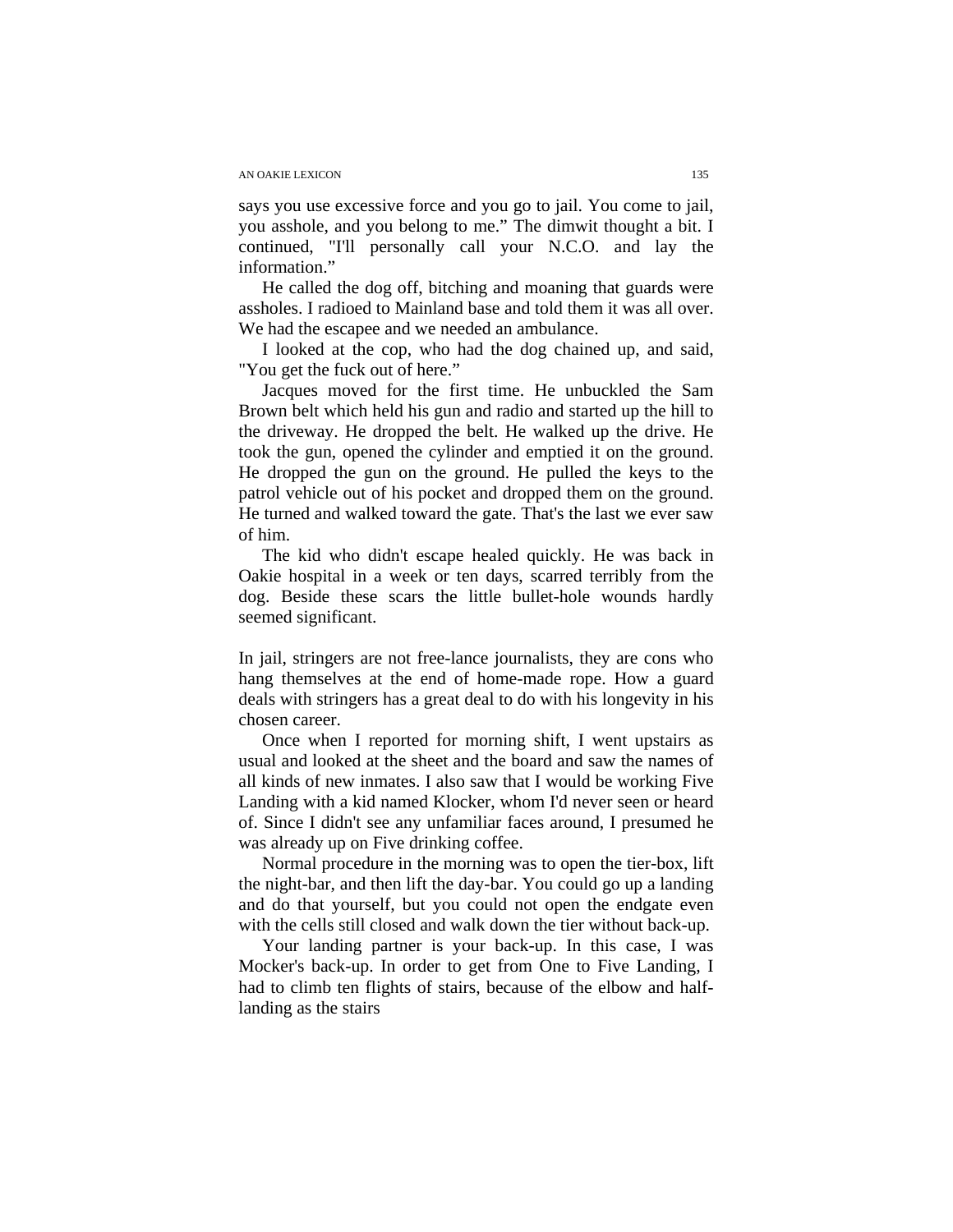reversed. You had to be in good shape to run up to Five from One or Two. The more junior you are, the higher the landing the desk man assigns you to.

Each half-landing was fully glazed, and in the West Wing gave a magnificent view of Deer Lake and the North Shore mountains. I ambled up toward Five, pausing on each landing and each half-landing to gaze out, have a swig of coffee and a drag of cigarette. A few voices on the tiers could be heard as the cons were waking up asking one another the time and the day. When I got to Three Landing, I could hear very loud talking. At first it sounded like an altercation between a couple of inmates, growing more angry in tone. I picked up my pace. When I arrived on Five Landing, I could hardly believe my eyes. The endgate had been left wide open.

As I ran across the landing, I heard a man shouting, "I'm giving you a direct order."

On every landing there is an intercom or squawk-box. I ran for it. The rest of the staff of the shift were on Two Landing when I left it, so I knew that my rookie partner was up on Five alone, and I hit the box.

"Go Five."

"Get me staff up to Five Landing."

Not only was the endgate to Five left wide open, so was the tierbox. The night-bar and the day-bar were up for the entire tier. The shouting was coming from about five cells in. Mocker was half in and half out of the cell with his back to me. "This is a direct order! Come down from there!" he screamed.

Some of the cons were starting to drift out of their cells, curious at the noise. I shouted down the tier: "Back into your drums! Right fucking now! And shut the door. Now!" They jumped back in, and I could hear their doors rolling closed and clicking. I dropped the bar, leaving open only cell 5 where Mocker was standing. With the rest of the tier sealed off, other potential problems were averted. I could see hands holding shards of mirror trying to get a view. Just then the staff arrived up both stairways, puffing and blowing.

I ran down the tier to cell 5. Then I stood there wondering whether I was asleep and this vision before me was a dream. The rookie was screaming orders at a corpse that was hanging from a beautifully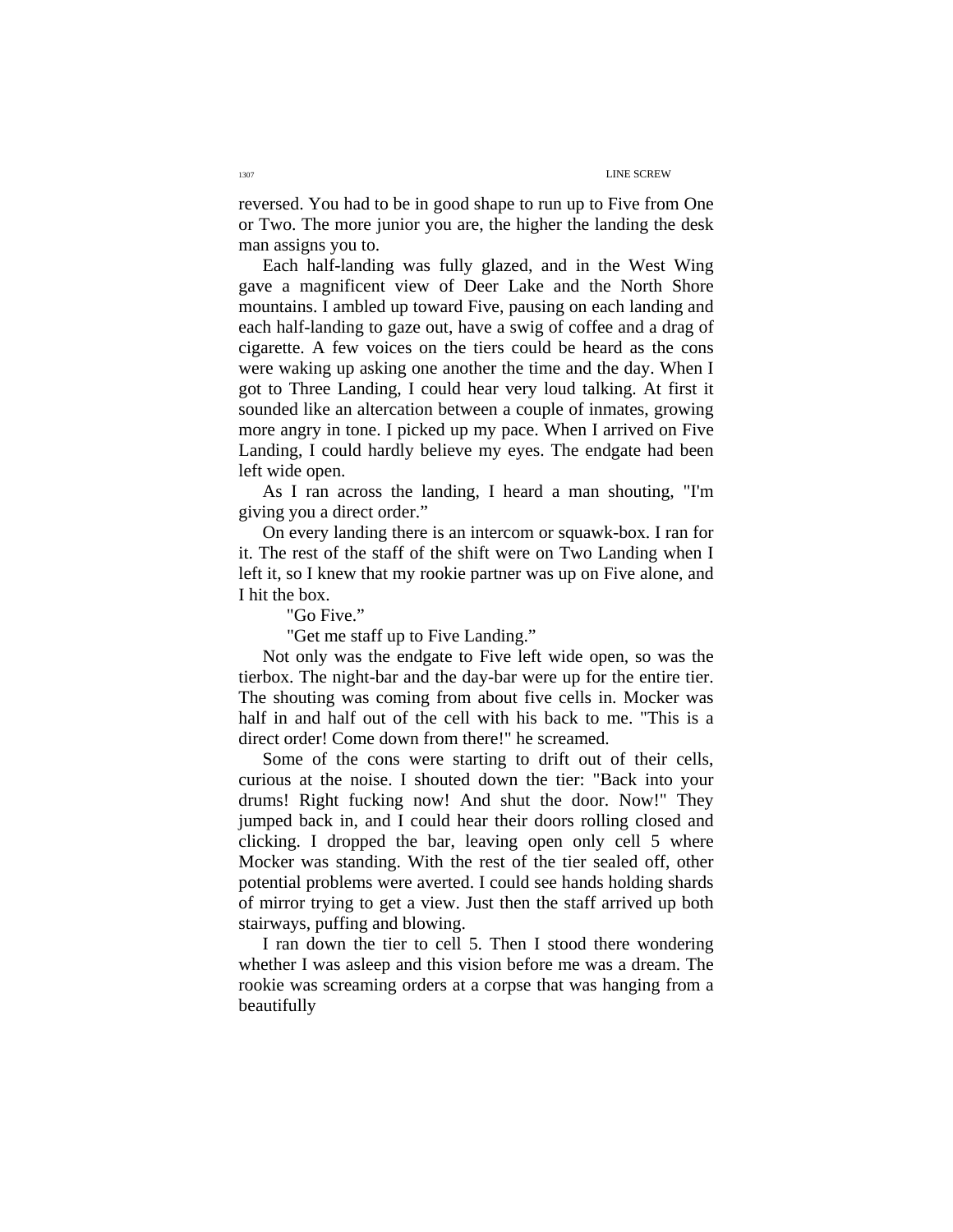### AN OAKIE LEXICON 137

braided rope made from government-issue sheets. Not only was he ordering it again and again to come down and reminding the corpse that he was giving it a direct order, he was also poking it in the chest with his middle and index fingers, causing it to sway and turn in balletic arabesques and arcs.

I looked around at the regular staff of the wing, who were peeking in the bars and looking over my shoulder. They were as amazed as I was. You always think you have seen everything in a jail, but this is never true. The rookie was unaware of our presence. He continued to scream and push the corpse. I put my hand on his shoulder. He didn't turn around. I said, "Mr. Klocker. He's dead."

Klocker continued to scream. The kid had separated himself from reality. I looked at a couple of our bigger staff and stepped aside. They walked in. Each one took the young guard under an arm and, lifting him off the ground, escorted him off the tier and down the steps. He screamed all the way, yelling about direct orders and the responsibility of the inmate to accept such an order. Nowhere in his stream of hysteria was there any acknowledgment that he had looked upon the face of death much less that he shouldn't have been down the tier without backup at the endgate in the first place.

The rest of us followed standard operating procedure. One man grabbed the corpse around the knees to lessen the tension on the neck. We tried to untie it, but the knot wouldn't untie. So we cut it. (Strictly speaking, maximum guards are not to carry penknives. One always appears when needed. We needed one.) We carried the corpse out to the landing. By the look of eyes, tongue, skin, and vital signs there was nothing we could do. He was quite dead. But standard operating procedure required that we administer artificial respiration until the paramedics arrived, and this we did.

That was the one and only time I ever saw Mr. Klocker. I'm not sure whether he ever sent his uniform back.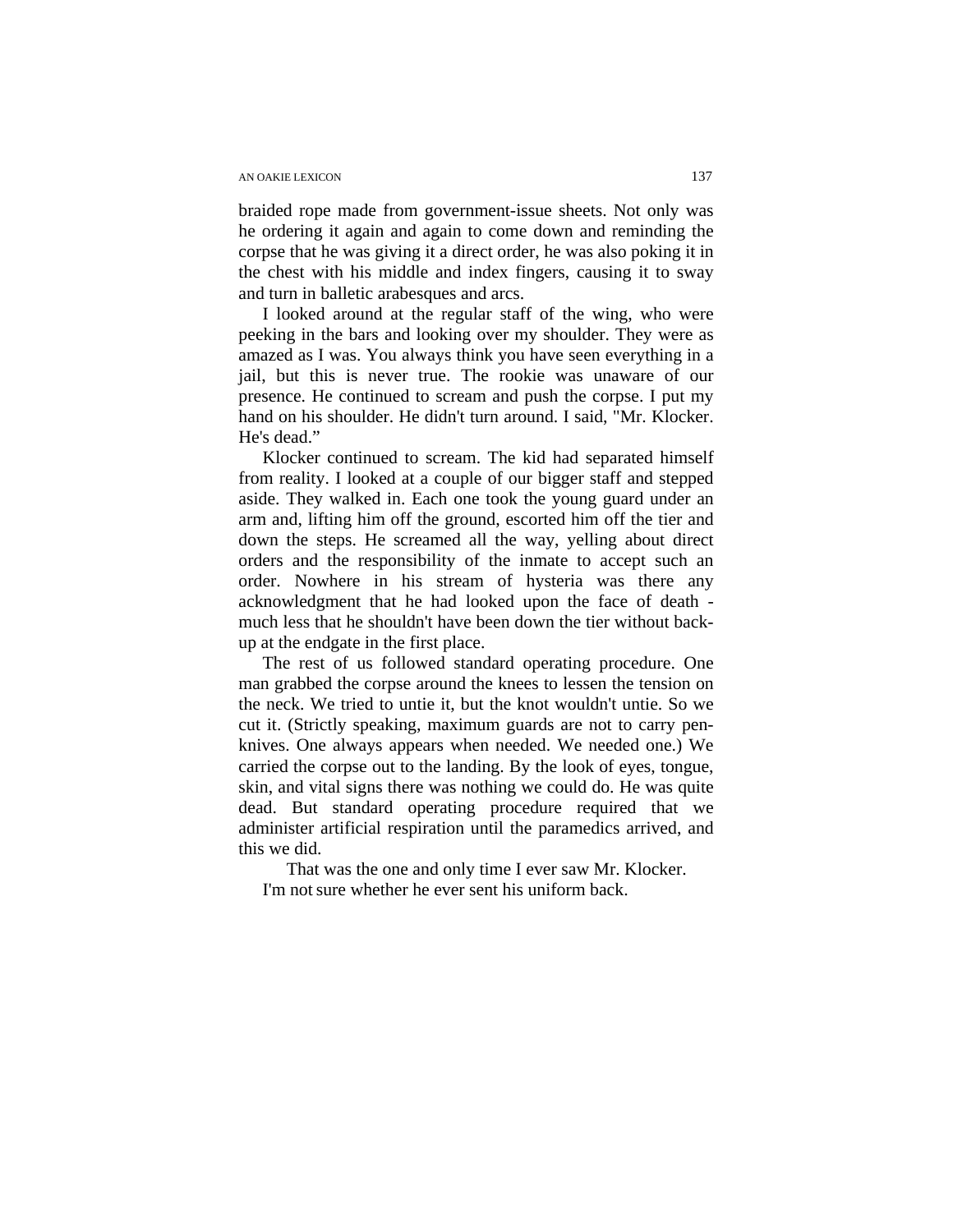# The Oakalla Riot of 1983

### *. . . whenever it is a damp, drizzly November in my soul,*  - Herman Melville

OVEMBER 22, 1983. Vancouver Pretrial Services Centre. "Lock NOVEMBER 22, 1983. Va<br>
Mdown! Lock down!"

It was Ted Colley's voice. It came over at the emergency volume of ninety decibels, rather than the normal seventy. And there was an adrenal stridency to it. Most curious was that the "Attention, all units . . ." which preceded every announcement affecting the prison entire was missing.

Coney didn't rattle easily, but this order was the soul of urgency.

It was about 19oo hours and wet out. It had been raining for days as only it can in Vancouver. A few months earlier, I'd transferred from Oakalla to Vancouver Pretrial.

The evening news was just winding down on TV, and I was only half paying attention to it anyway. Old Burton, a favourite con friend of mine, who was sixty-six years old and had spent forty-four of those years in prison, was telling me about the old days in Alcatraz and Leavenworth and Kingston, and as usual I was fascinated by his quiet narrative. It had taken me the Oakie years and the time I had spent at Pretrial to receive the compliment of hearing such an oral history from this tall, quiet, gentle, and wise, wise man who was completely 138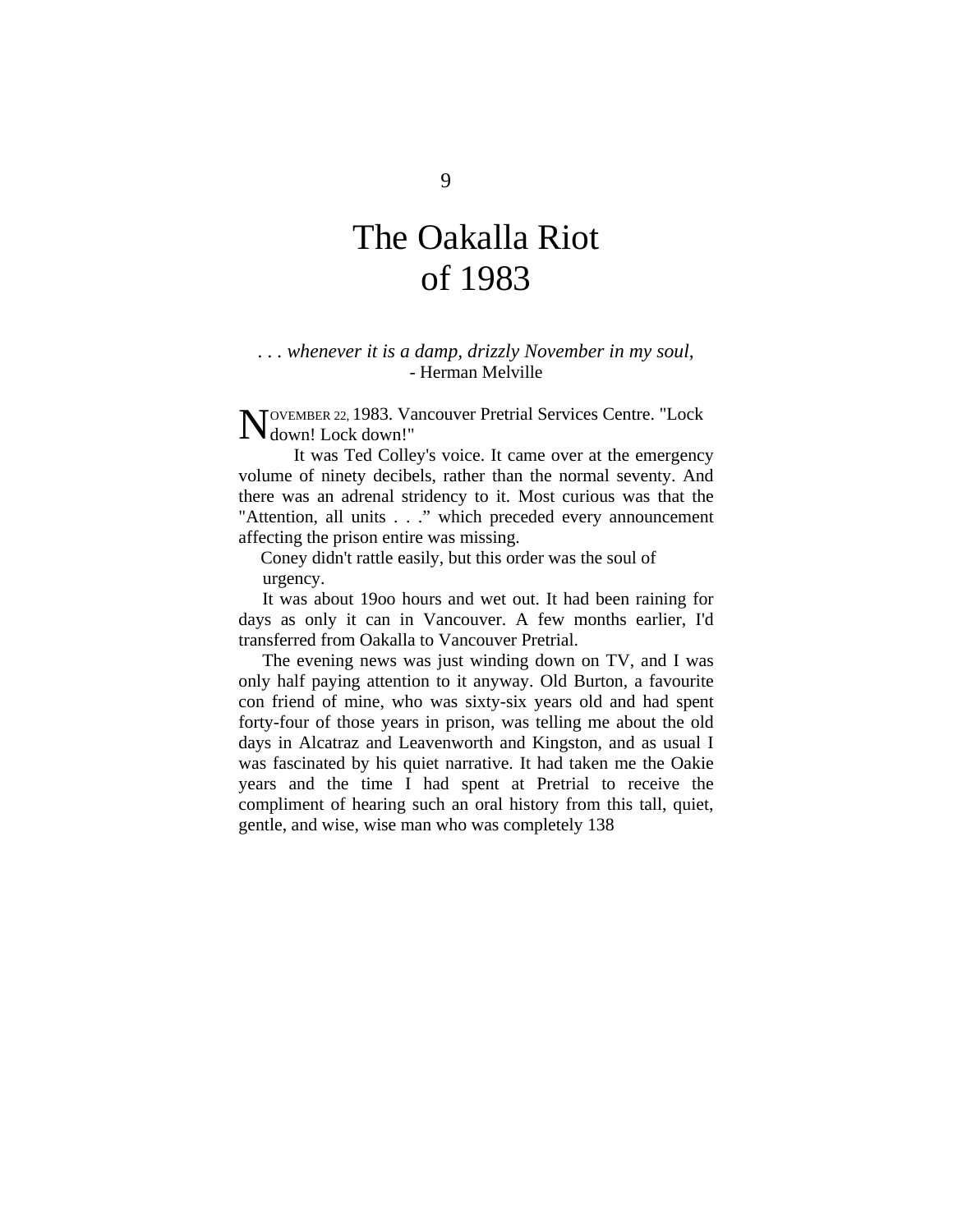institutionalized and loved the adventure of his life of living in institutions.

He read Colley's voice exactly as I did and we came out of our chairs like pilots ejecting. He strode swiftly to his room and slammed the steel door.

I leapt up on the big wooden hassock.

"Lock down. Right fucking now!"

I jumped down and ran from door to door checking that there was a con inside.

Greg Mooney, my partner, had the door waiting wide. He slammed it and rolled the bolt with the flat.

"Look." He pointed at the window in the door to the other unit, Three South. The rookie guard in there, Whitley, hadn't even begun his lock-down.

Greg and I, both ex-Oakalla, sprinted for the unit door of Three South. I nodded at the lock; he cracked the door.

I went in like a rhinoceros.

"Lock down. Now!"

One con was fucking around the sink fixing a cup of coffee to take into his room. "Goin' Boss, wait'll . . ."

I whacked the cup out of his hand, threw his arm up behind his back and shoved him into his drum, coffee all over the place.

Whitley began, "Yates, this is my unit..."

As I was still wrestling the con through his door I cut Whitley off "You, asshole, get in the hall . . ." As I was closing the con's door, he whimpered mockingly at the top of his voice, "Just because they got a riot at Oakalla . . ." "How the hell do you know?" I ask. "The fuckin' radio." "Right." I checked the rest of the rooms on the South and pulled the doors. Secured. I headed for the gate. Greg was already chewing Whitley out so I had to boot the gate a couple of times before he came over and let me out. When I emerged from the unit, Whitley started for me. "Hold that thought, Whitley," I said, walking past him to the staff-station and the telephone.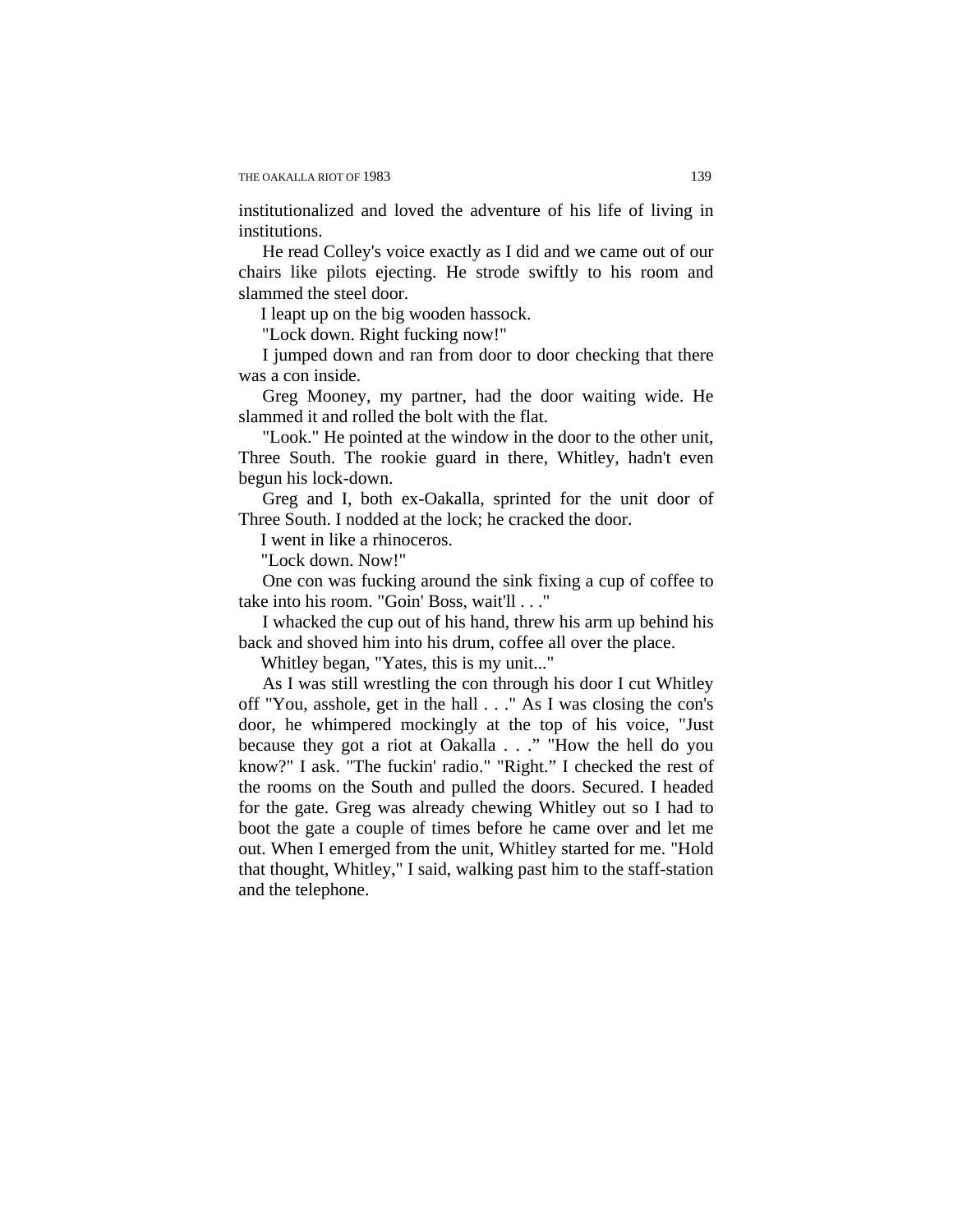Ted Colley answered, "Control."

"Oakie is up," I said.

"Good guess."

"No guess. Radio."

"But I killed the radios at the same time I called lock-down."

"Not soon enough. The media probably knew before the cons did."

"Some shit has been cooking out there since afternoon. Couple of staff got trashed, but now it's really gone up."

"Which wing?"

"Where else?"

"The Old West."

"Bingo. The team is going out. Two SWATS from the Mounties and city SWAT are already there or rolling. We're going in too. The fuckheads never practised the tac team going anywhere but across the street to the police station. There's a vehicle problem. You might have to take your own."

"Might, hell. I will. I'll get there alive. Be sure they get all the gear in. Like mine."

"Wish I was going."

"Stick it. And bring mean elevator."

I put down the phone. As I came out the staff station door, the rookie began on me. I grabbed the front of his shirt and his tie and lifted and slammed him against the wall.

"An emergency order came over the PA. You fucking ignored it. Just shut up and read my lips, asshole. There is a full-scale riot at Oakalla. When one prison goes up, you lock up all nearby prisons and go into media blackout as far as the cons are concerned. There is a reason for this. Sympathy riots. If all the major prisons in this province go up, there aren't enough people to do anything about it. If you can't take orders, get the fuck out."

The elevator door finally opened. Colley's voice came over the speaker. "You wanted a limo, sir?"

"Yeh, take me home to Oakie. I've had enough of this hightech hell-hole."

The elevator opened on One Landing and Coney popped me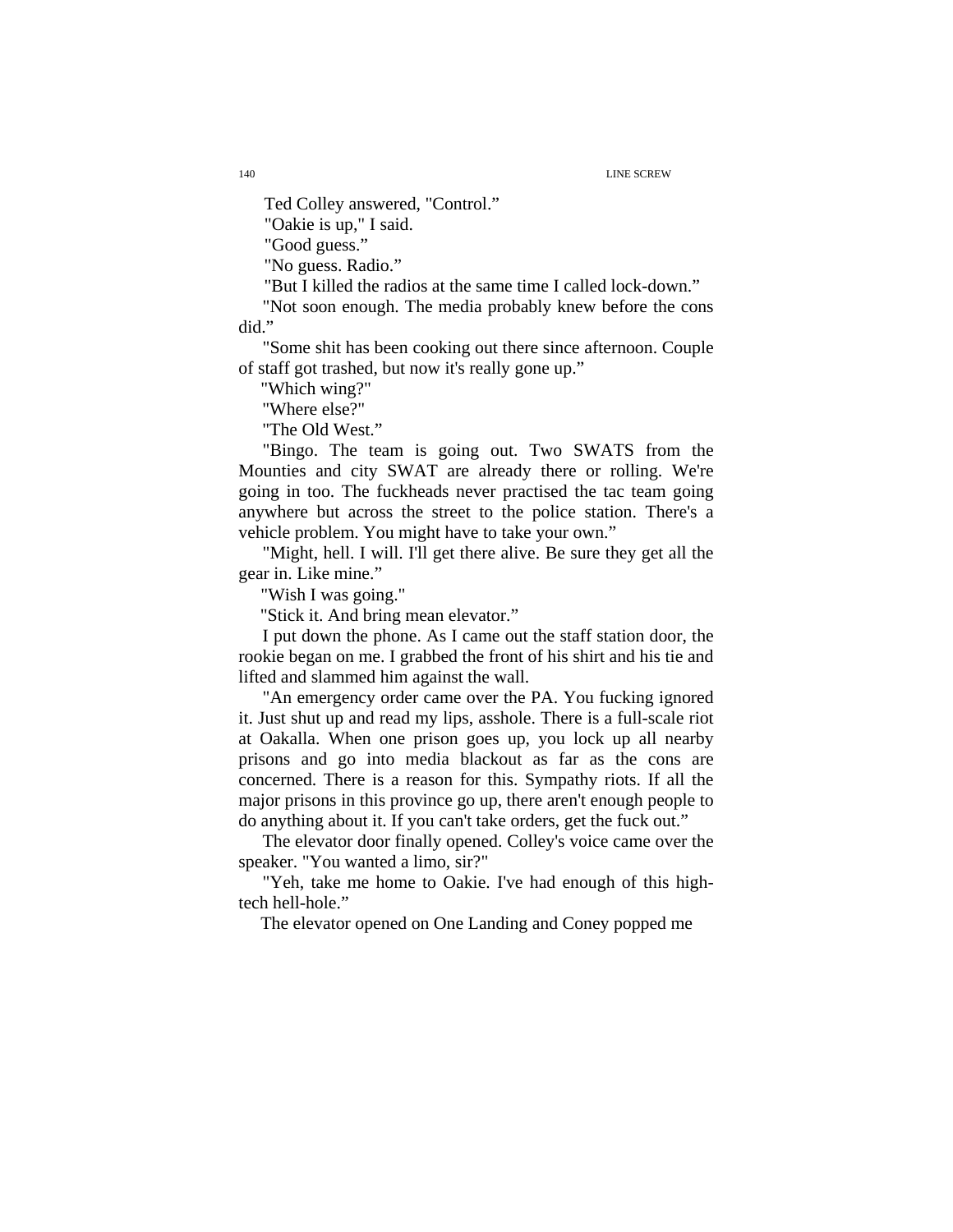through to the staff area where I picked up my patrol jacket, put the rain-condom on my hat, and headed out the several doors to the alley-entrance. I made the three block walk/sprint to my Suzuki cheap jeep and fired it up. I was away. It would be twenty minutes from downtown to Burnaby and Oakalla.

As I bounced up Cordova through the sheeting drizzle, I tried to construct the scenario I would encounter.

Oakalla had been unstable for some time. Its instability from a staffing point of view was the reason I had transferred to Vancouver Pretrial in September 1983. It was a natural enough move, given my credentials, from remand to remand. Vancouver Pretrial was supposed to replace the West Wing, Oakie's remand wing. All remands for Vancouver jurisdiction would now be housed at Pretrial in Vancouver. Only remands from outside Vancouver would go to Oakalla. This meant big cuts from Victoria. If you could eliminate the staffing of one wing and close down tiers on some of the others, "cost-centre directors" would begin looking good in the eyes of the ministry hierarchy. So the West Wing was closed.

I had seen poor old Oakie take several beatings. The riot damage was costly to repair, but the money never went into upgrading the place. After this or that riot, they could have put bars of high-tech alloy like the thirty-hour bar at Pretrial. Instead, they repaired the old pot-metal bars that anyone with a wire-saw can get through in about thirty minutes. They could have replaced the porcelain toilets with stainless steel. Many things could have been done, but weren't.

I could see the lights of numerous police wagons whirling as I approached Hastings. Huge snarl-up. They were turning back traffic. A city bull with his red-cone flashlight came to my window. "You'll have to detour.. ." He saw the flashes on my shoulder.

I reached in my pocket and grabbed my ID. "Can you fire me though? I'm Vancouver Pretrial SWAT on my way to Oakalla. Your SWAT is already there."

"Yeah, yeah, right, right . . . uh . . . Swing left and your jeep should be small enough to make it between the firetruck and the curb. Where are your unit vehicles?"

"Remember the Keystone Cops?"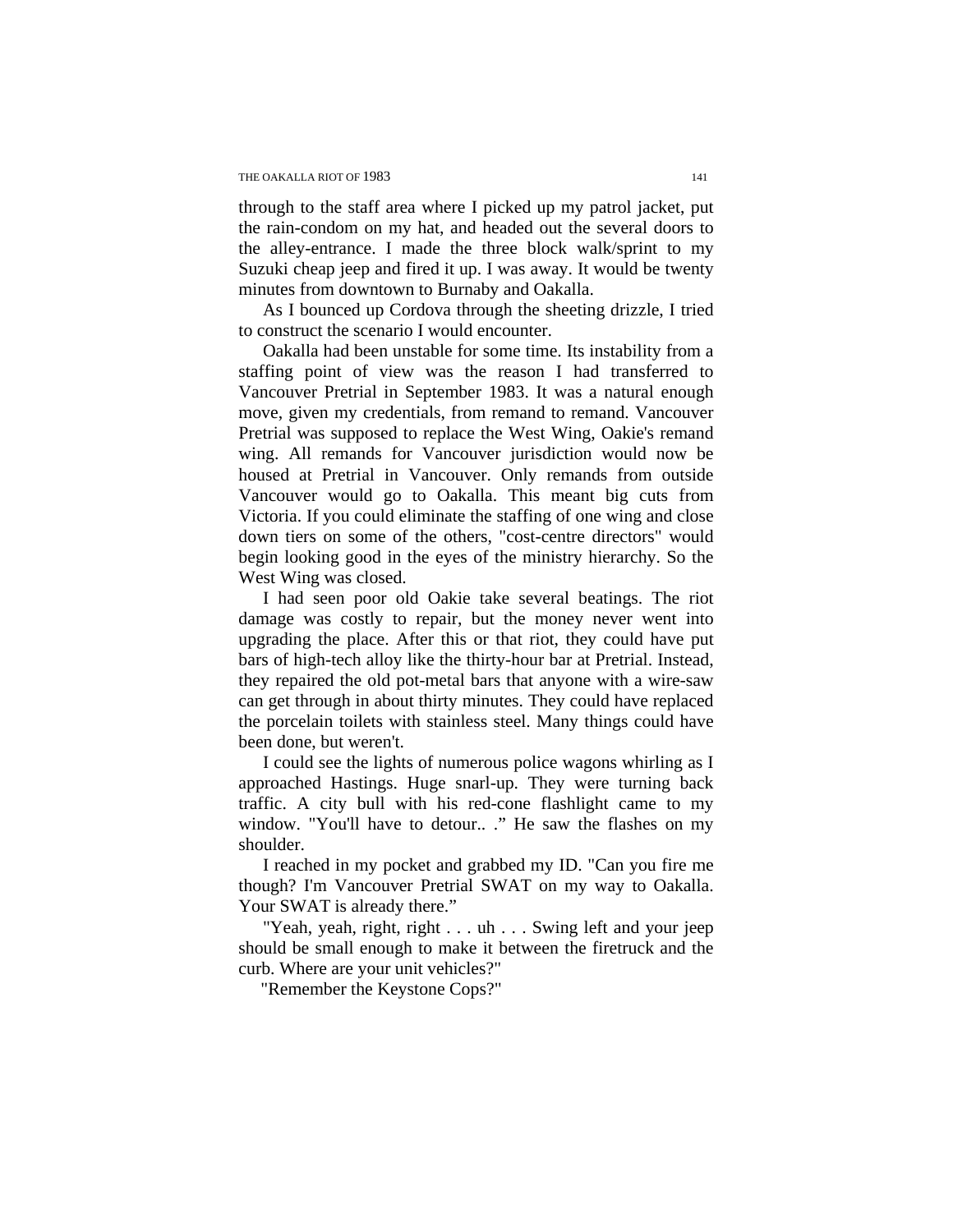He grinned and got me through. Sheriffs' vehicles, firedepartment vehicles, and ambulances seemed to be heading in the same direction as I was.

Unlike in the movies and television, riots do not happen spontaneously. There is always a pumping-up period during which snitches let you know what's happening, chapter and verse. The information is handed up the chain of command. Everybody knows it's coming, but in ten years I have never seen the brass take any measures to prevent a riot.

Food was the immediate catalyst of the '83 riot. Vancouver Pretrial had opened in August 1983 with catered meals and no inmate involvement in the kitchen. The cons at Oakalla could see the dollar signs on the wall. Oakalla food was not fancy but it was solid, fresh, and provided a number of inmate jobs. There had been rumblings and skirmishes for a month prior to this November night as soon as rumour turned into announcement that Oakalla was soon to be catered.

But the mixing of inmates (remand and sentenced) who by law should not have resided together had served to turn Oakalla into a powder keg before this announcement was made.

With the closing of the West Wing, the lay-off of auxiliary staff, and the scattering of regular staff like me to other units and institutions, suddenly there was a problem of what to do with the nonVancouver-jurisdiction remands. The brass in its wisdom decided to stick them in the East Wing (a sentenced unit). It was against the law and against the manuals, but who'd notice? The remands didn't like it and their lawyers screamed. The sentenced inmates didn't like it, either; who wants to play cards with a stooge who knows nothing about jail culture, doesn't even know the lingo, and is scared to death? And then there was the problem of what to do with the P.C.s - the rapists, the molesters, the flashers, the streakers, and the rats.

If the West Wing was empty, rendered redundant by Pretrial, how could a riot involving more than one hundred and fifty cons occur? You may well ask.

When they closed West Wing, they stirred all the above immiscible elements into the East Wing. Inmates made their demands clear: they wanted the protective-custody people out. But the brass took no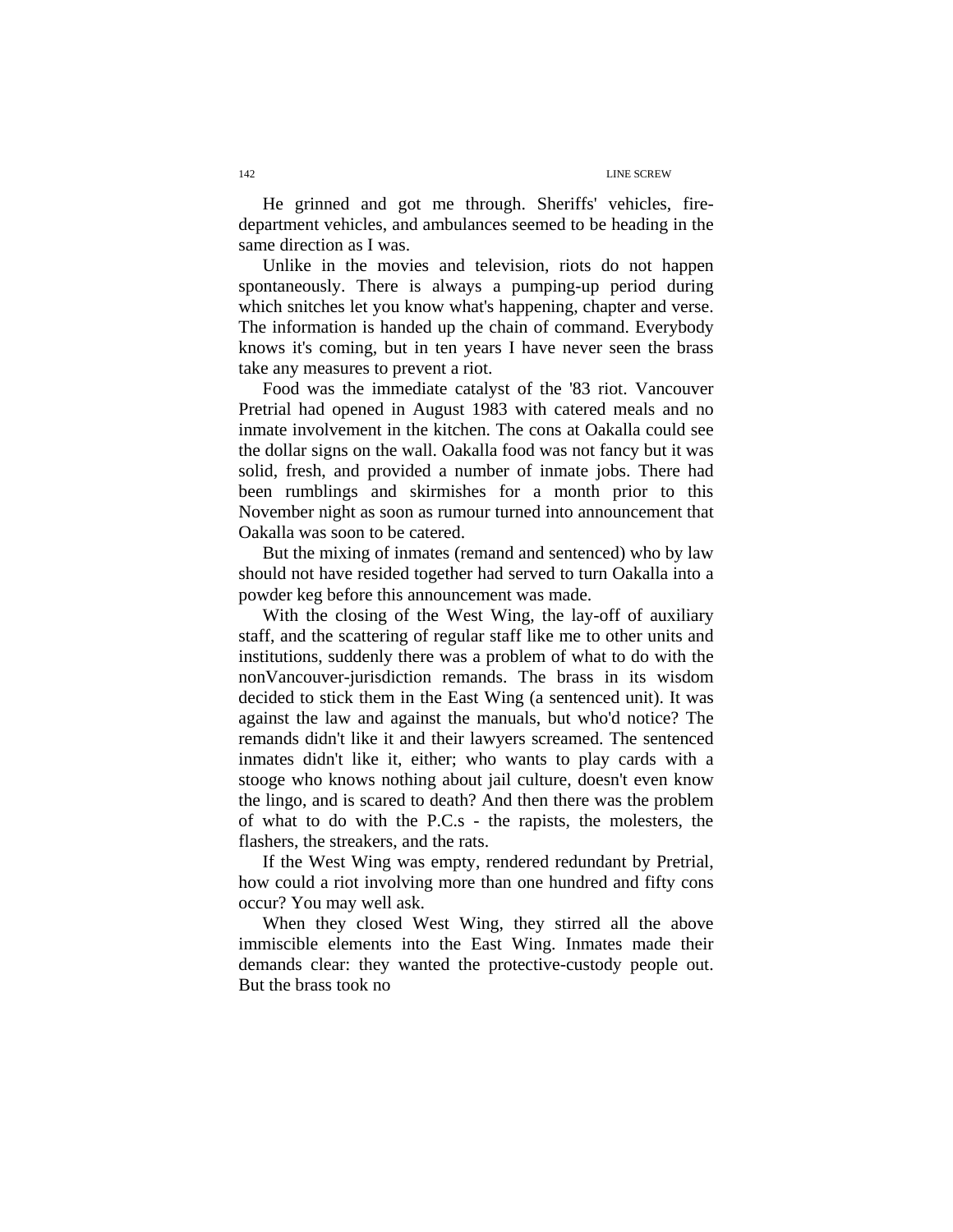action. It would have cost money. There were a few sit-ins and skirmishes. Then a mini-riot that did enough damage to require repairs to be made without inmates peering over the shoulders of tradesmen. Someone got the bright idea to move the East to the West. Good thinking. They were in the West Wing but answered the phone "East Wing." Except for a few jokers who answered "Weest Wing" and "Est Wing."

Inmates had very little to do other than observe the cuts, the political pandering, and the bad morale of staff. When enough is enough, a jail goes up. The average riot requires three to five perpetrators. The rest go along to the extent that they must to avoid being labelled and having to sign into protective custody. Once in motion, a riot has a life of its own. The perpetrators keep it cooking. The followers just want to get it over with without hurting anyone or being killed or having extra time added to their sentences.

During the next few hours (and in the following weeks) I learned the details of the exordium:

About a year after I began work at Oakalla they hired a fresh herd of auxiliaries. In this group was a good-natured mountain, name of Cohn Tucker, a retired bobby from London's tougher districts. What a breath of fresh air compared to the ex-military types and ex-ounties in corrections. Colin had been trained with emphasis on crime prevention, rather than law enforcement. His presence inclined one toward reasonable behaviour. He was there to be helpful, to defuse potentially explosive situations.

Colin was a jewel. About fifty years old. He liked his family and food and the job at Oakalla. He was six-feet-seven or -eight and weighed something more than three hundred pounds. His forearms looked as big as my thighs. He spoke quietly. If two cons were rolling around on the concrete, intent on killing one another, Colin needed only to stroll up and inquire whether there was a problem in order to end the fight.

On the afternoon of November 22,1983, the East was in the West and all was not right with the world. Nor had it been right for some time with the cuts, the moves, the mixing, the overcrowding. That day yard was held despite the rain. The inmates of the East didn't very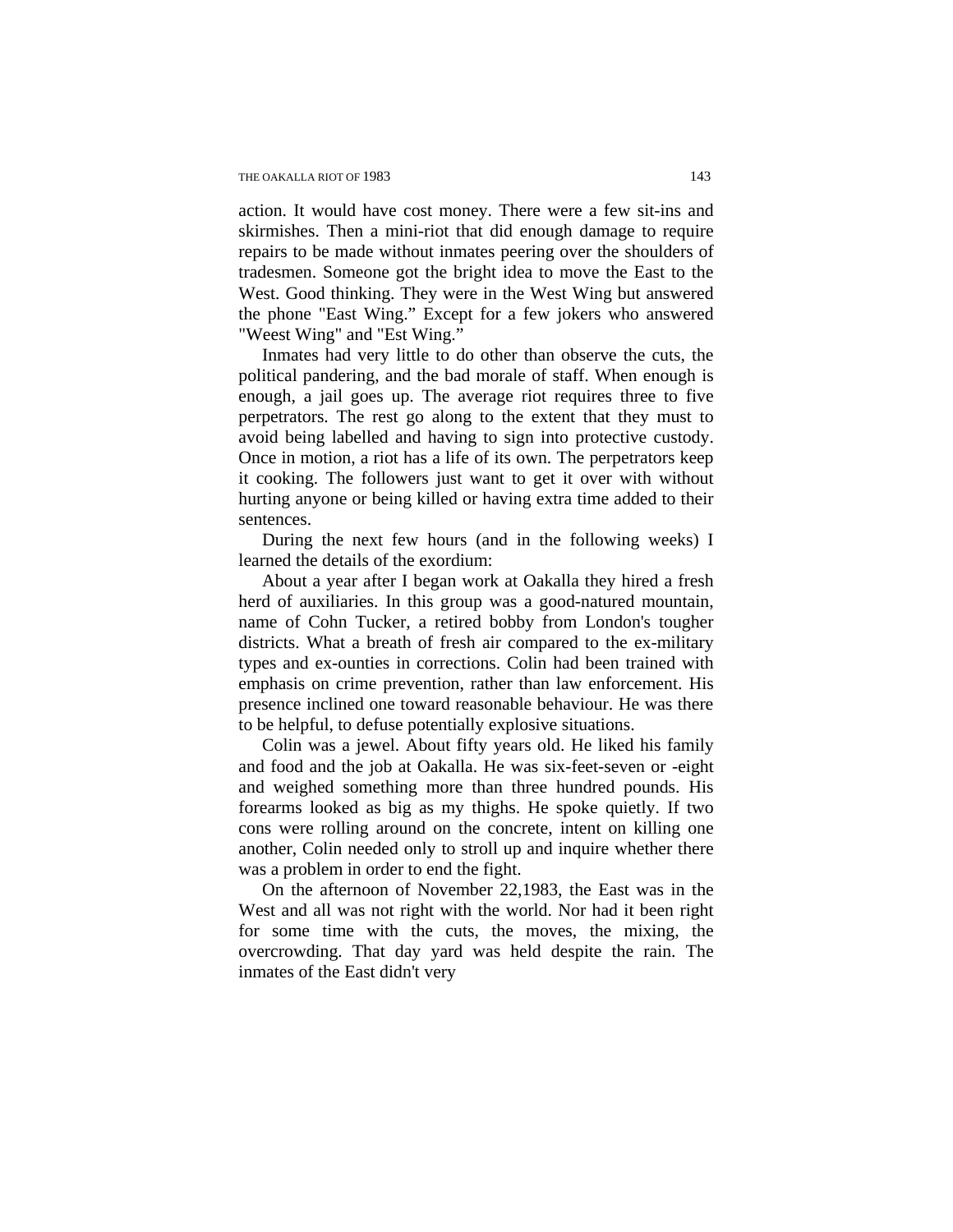much like living in the West and the yard was one of the reasons. The East yard had a view. You could see who was coming and going and say hello to your visitors as they came in. The West yard was a maximum yard, with solid metal walls topped with deadly concertina wire. The only view from the West yard was of the building, the guard on count position, the sky, and the two occupied shotgun towers.

During yard that day there were various scuffles - staged - to lure staff out into the yard crowd. It didn't work. The cons then tried a sit-in, but many were hungry and it didn't take a lot of coaxing to get them back into the unit. The cons agreed that, after dinner, when the cells were opened on One Left, they would grab the first line screw who ventured down and take him hostage.

Colin Tucker and his back-up went down after dinner and began opening the tiers. They were about to go on to the next tier. There was a call from One Left. "Hey, boss, you better have a look at this guy in twenty." Nothing especially suspicious about this, and it could have been Colin's back-up who took a stroll down the tier, but it wasn't.

 As Colin walked down the tier, the cons began coming out of their cells and packing in behind him. When he neared cell .20, the last cell on the unit and farthest from the endgate, they threw a blanket over his head and pulled weapons from their pantlegs, pockets, and inside their shirts. Colin thrashed with his huge arms and fists and sent numbers of them flying. But he was hit and he was hurt and then he was down.

His partner locked the gate, per maximum procedure, and yelled, "Staff to One! Staff to One!" at the top of his voice. Colin was being piped (whipped with a pipe), but he kept his arms over his head and so his arms were broken instead of his skull. He was badly cut up with shanks of various types. And when he went down, his legs were piped and some ribs were kicked in. But massive Colin kept getting up. He simply wouldn't let himself be dragged into a cell.

Finally, staff entered the tier and began slamming cons into the cells. An ambulance was called. Colin had dragged himself half-way up the tier. He had two broken forearms, one broken leg. The shanks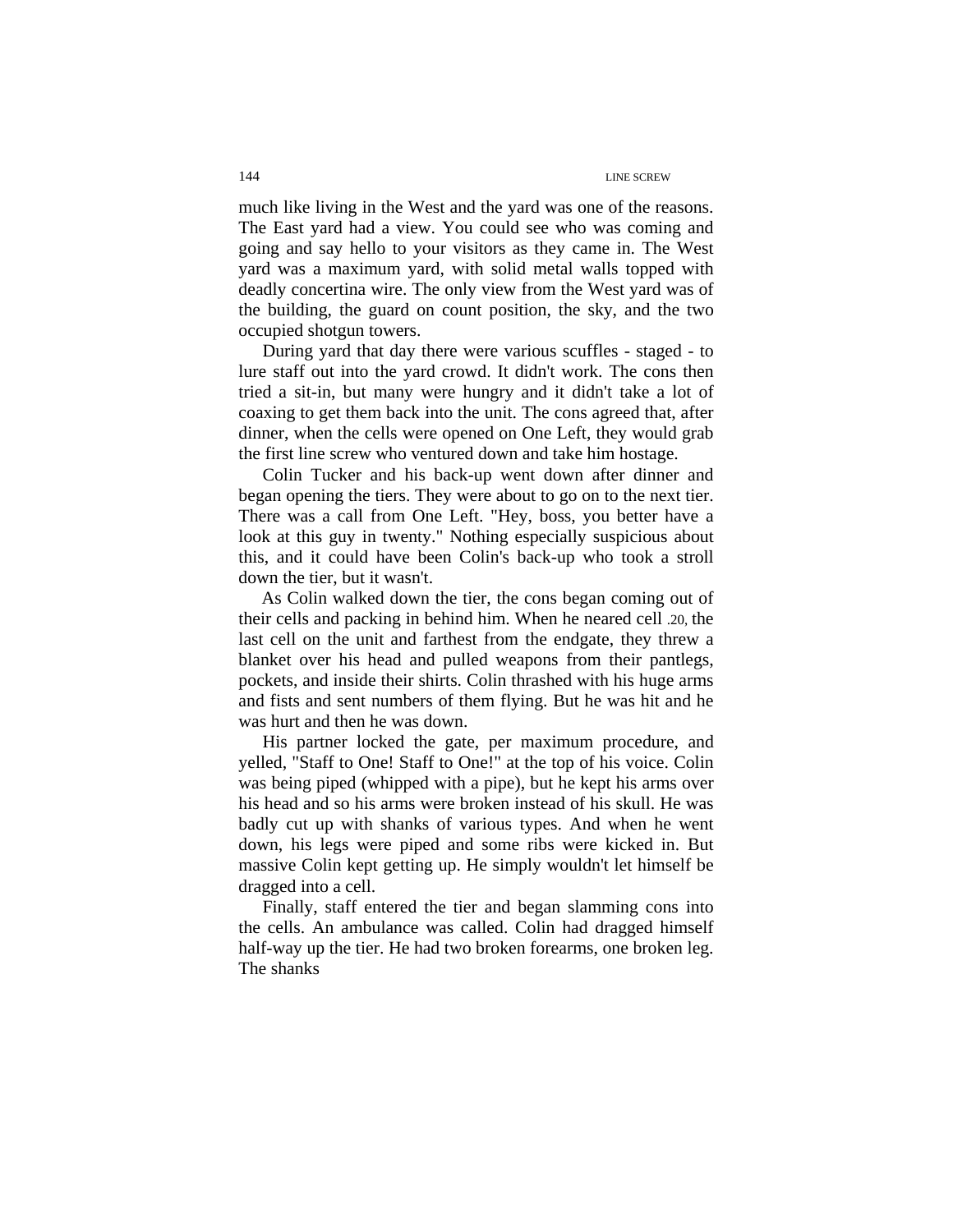hadn't hit any vital organs, but he was badly shredded. Any more kicks to the ribs and his liver would have been punctured, and it would have been the end.

After the medics packed Colin off to the hospital, the wing began to turn frenzied. The inmates on all tiers began pumping up, looking for the final catalyst for a solid confrontation.

Now the line staff were plotting what to do. It is possible to bring out one man and explain verbally and physically that breaking the bones of guards is inappropriate behaviour in a maximum institution. It is quite another problem to address this message to an entire tier.

On every tier, except the one where Colin was injured, inmates were going from cell to cell ensuring support. The phone was ringing constantly as staff from other wings tried to find out what was going on.

The local director, who had already gone home, was called. He was on his way back, as was the wing senior correctional officer. The principal officer discussed with administration whether to try for a lock-down using present staff, or have the other two wings lock down first and then have their spare staff back up the West Wing lock-down. Administration finally decided that they would quietly lock down the other wings, then lock down the West.

A riot will occur whether or not the inmates are locked in their cells. With his adrenalin sufficiently up, an inmate can use the very cell itself to destroy a cell. On the tiers, there are always weapons squirreled away: weapons hidden deep in mattresses or high on cross-struts of bars. Weapons whose two or three parts are scattered around the cell so that the average screw would never put together in his head the sum of those parts.

Toothbrush knives, made from one or more disposable razor blades heated and sunk into the non-bristle side of the toothbrush, and string wrapped around the handle to guarantee a good grip; shanks, made from metal spoons, but also made of pieces of glass with strips of sheet wrapped around for a handle; heavy objects of any kind in a woolen issue sock; braided strips of sheet which are tied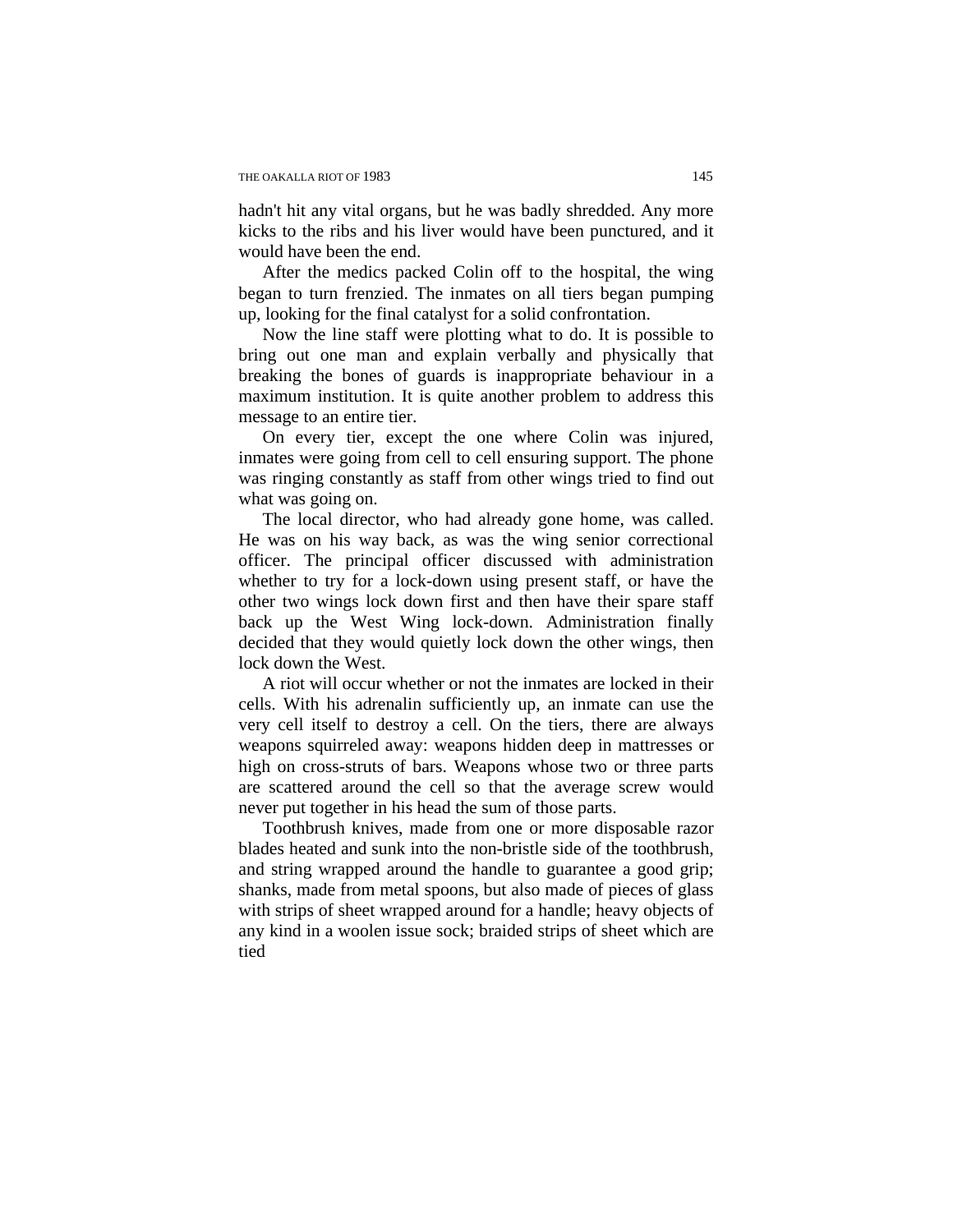to metal handles of water spigots or anything else heavy; zipguns, made out of a pipe with a wooden handle strapped onto it, using a rubber band and something hard enough to strike the cap of the smuggled-in bullet - unfortunately a zip-gun is useful only at close range, and there is no guarantee the bullet will exit the front of the weapon - even the cell furniture, such as the bunk, may be reduced to several weapons.

Things were heating up on both sides of the bars when staff from South and East wings arrived to back up the West Wing staff in the lock-down. They locked down One Left last - where the assault had occurred. The other nine tiers were noisy, but there was no violence during the lock-down. There were more staff than inmates when they went in to lock down One Left. Not a peep. Staff from other units returned to their posts. The local director and the S.C.O. arrived to read the incident report on the injuries of Colin Tucker.

At about 1830 the noise, trashing of cells, and burning began. Pre-cautions were taken among the inmates, and instructions passed to novices. These included: Keep materials that can be burned against the north wall where they would be harder to hit with the fire-hoses; stash matches and lighters under the mattresses, which were covered in plastic; when guards and firemen come out on the catwalks to extinguish fires, hit them with pieces of heavy, sharp porcelain from the toilets which the inmate was to smash later on signal.

When a full riot hits, staff begin to operate by the book. They call local police for back-up. With a full wing up, Oakalla would bring in off duty officers. A command post made of Oakalla brass must be established, and liaison officers for the fire department and police appointed. The media must be called and hook-ups established for their equipment, if they don't bring their own.

Lines must be kept open to the ministry in Victoria. The regional and district directors had to be summoned to the jail, as had the district director from Vancouver Pretrial and a team of his men, including me.

When I finally reached the intersection of Royal Oak and the Oakalla gate, there were guards, Mounties, and miscellaneous others trying to hurry traffic along. I could see that there were still a few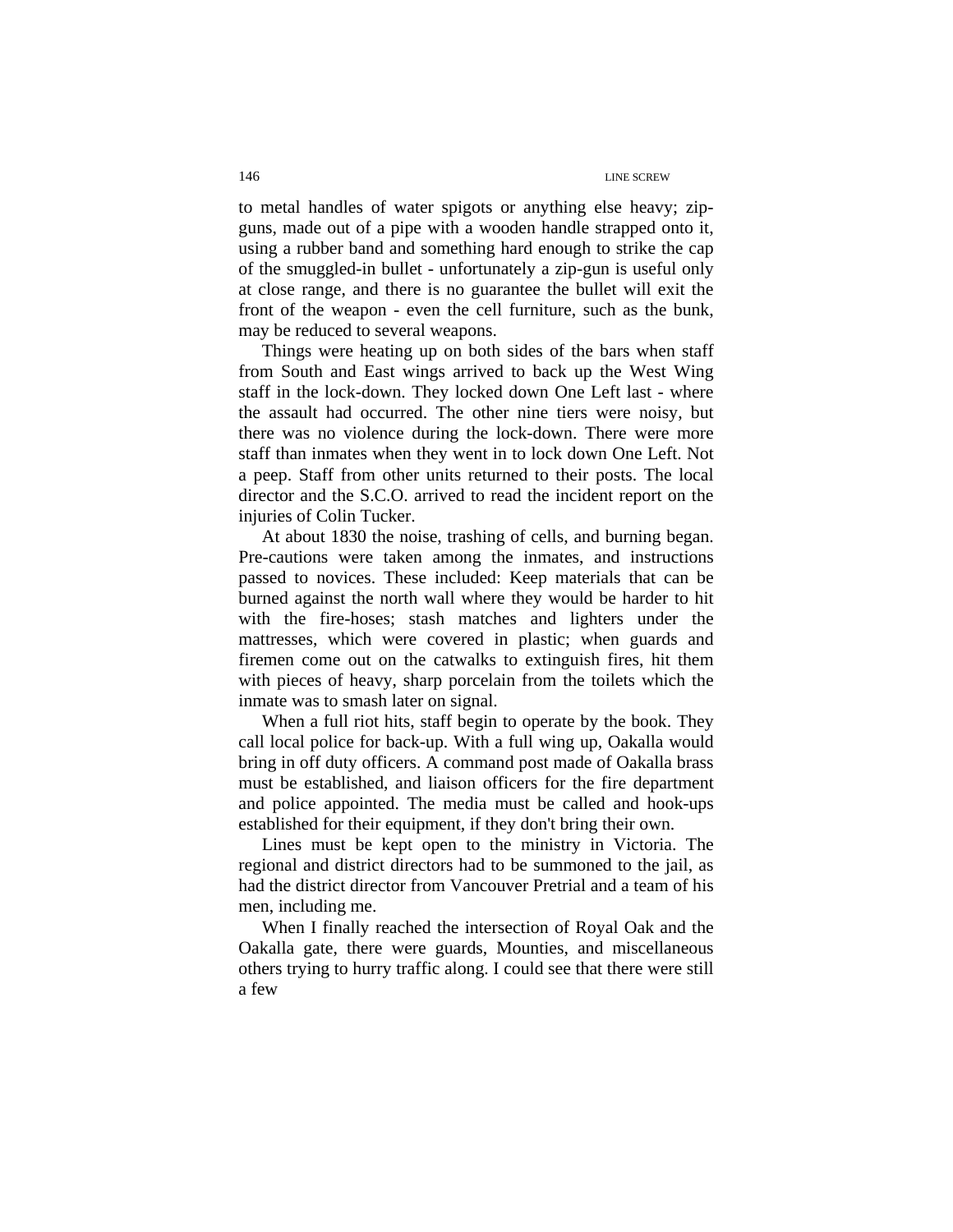places I could tuck the jeep among the fire and rescue equipment and zillions of cop and press vehicles in the parking lot.

I stopped and turned on my left signal. The cops directing traffic swarmed across to dismember me. I rolled the foggy window down a little. "We have a situation here, sir, you'll have to keep moving," barked the Mountie.

"That situation is precisely why I'm here."

A couple of Oakalla guards with flashlights were looking on with big grins on their faces.

I said to one, "Marshall, why don't you take this defective renta-cop back and get one that works."

The horseman became upset at that and began dancing around. "I'm ordering you to keep moving."

I popped the clutch and the Suzuki lurched left. The cop jumped out of the way, the hand reflexively reaching for the snap on his holster. Two Oakie guards, Marshall and MacDiarmuid, were standing there with la-gauges. The Mountie made eye contact with them. They shook their heads. I flew down the drive.

A semi bearing a CBC logo was in the lot, as well as a vehicle from every rat's-ass radio and TV outlet in town. One nitwit was doing re-asks to test the equipment in the rain. His made-for-air grey flannel suit was soaked. "And what, in your opinion, did the guards do which was the last straw, the thing that really precipitated the riot?" he intoned.

The cameraman was cursing. The guy with the shotgun mike was trying to see if the rain was soaking through the black plastic sock. I walked by them in mid mock-interview, and couldn't resist. "Well, you see, the guards gave a TV idiot a real cock in the ear." They heard. "You, guard, what's your name?" The cameraman pointed the camera, but the light wasn't on. "Bessasson, Charlie Bessasson" Gave them Oakalla's director's name and kept on walking.

At the gatehouse, guards, cops, and fire-department brass were milling around. Anyone could have walked in. No one would have known the difference. Off duty guards were trying to find out what was going down and make up their minds whether to leave or stay for the overtime. The same with the cops.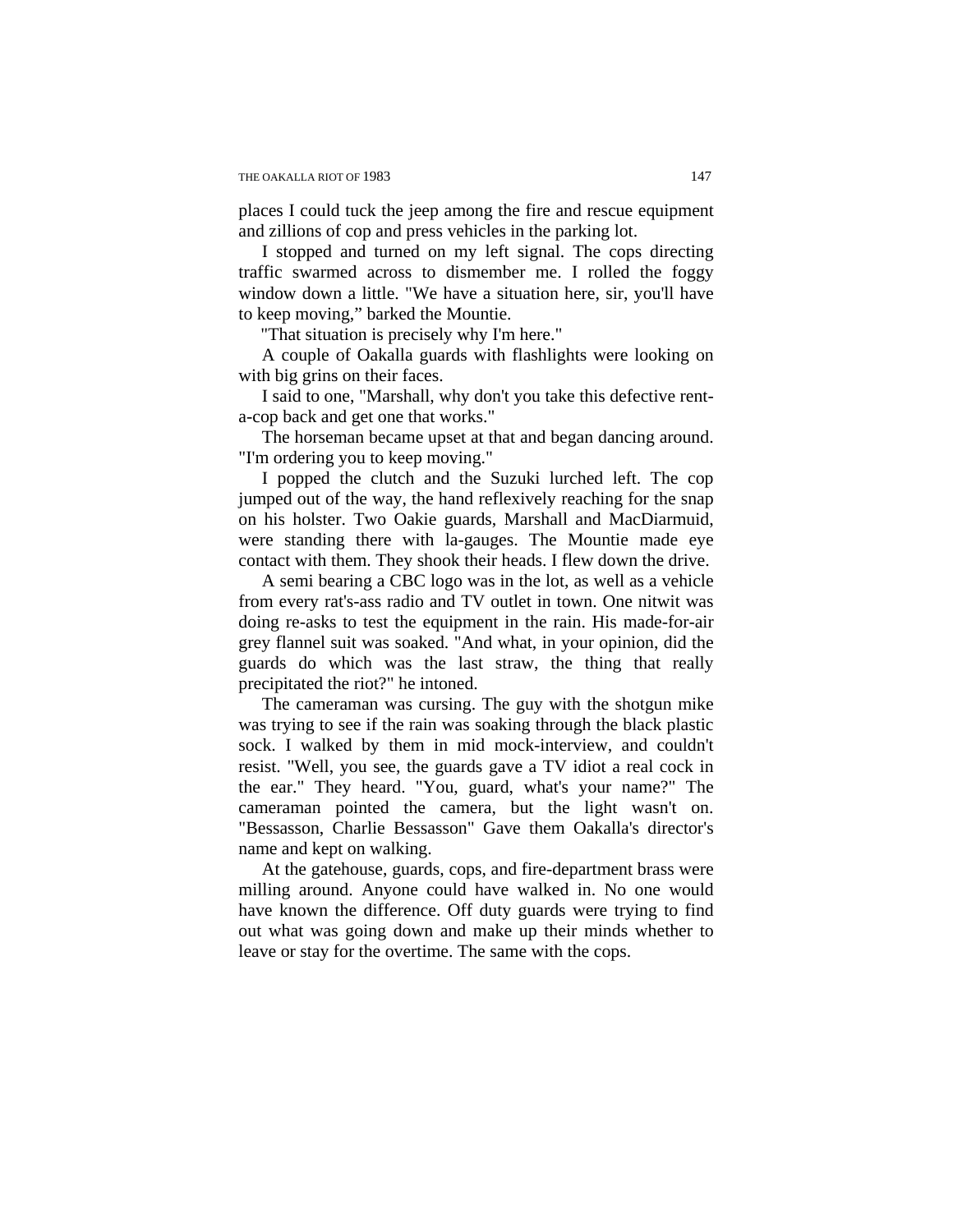Around the parking lot and upper ball-field, vehicles had been pulled nose to the fence with engines running and lights on to flood the back area around the South and West wings with light.

On cherry-picker arms, portable lighting units were being hoisted up over the tin wall of the West Wing yard, trained on the stairs at the west end of the wing, which led down to the yard.

I could see that the fire-doors, installed since I quit working there, had been ripped out. How the hell do inmates, supposedly beginning with no tools in a maximum-security institution (until 1983 the highest-security joint in the province) rip doors, frames and all, out of their brick and cement collars with their bare hands? Those installations were fabricated of 12-gauge steel.

Rioting cons had the complete run of all the tiers, the fireescape and the yard. One would dash out on the fire-escape at Three or Four Landing and do a dance and scream, "Come on in, Campbell. I'll do you personally."

Deployed over the hillside above and on both sides of the Main Gaol were North Vancouver Early Response Team (the proper term, these days, for SWAT) and the Vancouver City SWAT, both with their sharpshooters strategically placed should anyone try to get over the concertina wire. In all likelihood they were peering at the whole circus through their starlight-lens scopes. As I walked down the drive, I passed the Burnaby horsemen's SWAT vehicle, a black milk-truck full of toys. The team were all standing around with canisters of gas in their hands arguing about which gas to fire. As far as they were concerned, using gas was a foregone conclusion.

I had seen this movie before. The cops fire in the gas and then hang around outside and watch while corrections teams go in and have their skin and eyes and lungs destroyed. Just listening to them gave me the screaming itchies. (The gas makes everything unbearably itchy.)

The cops were dressed in their umpire uniforms - foot and shin guards, crotch cups, chest pads over flak jackets, and helmets not on yet. They didn't need any of this gear because they had no intention of going in and exposing their bodies to bullets from zip-guns and flying objects of all description.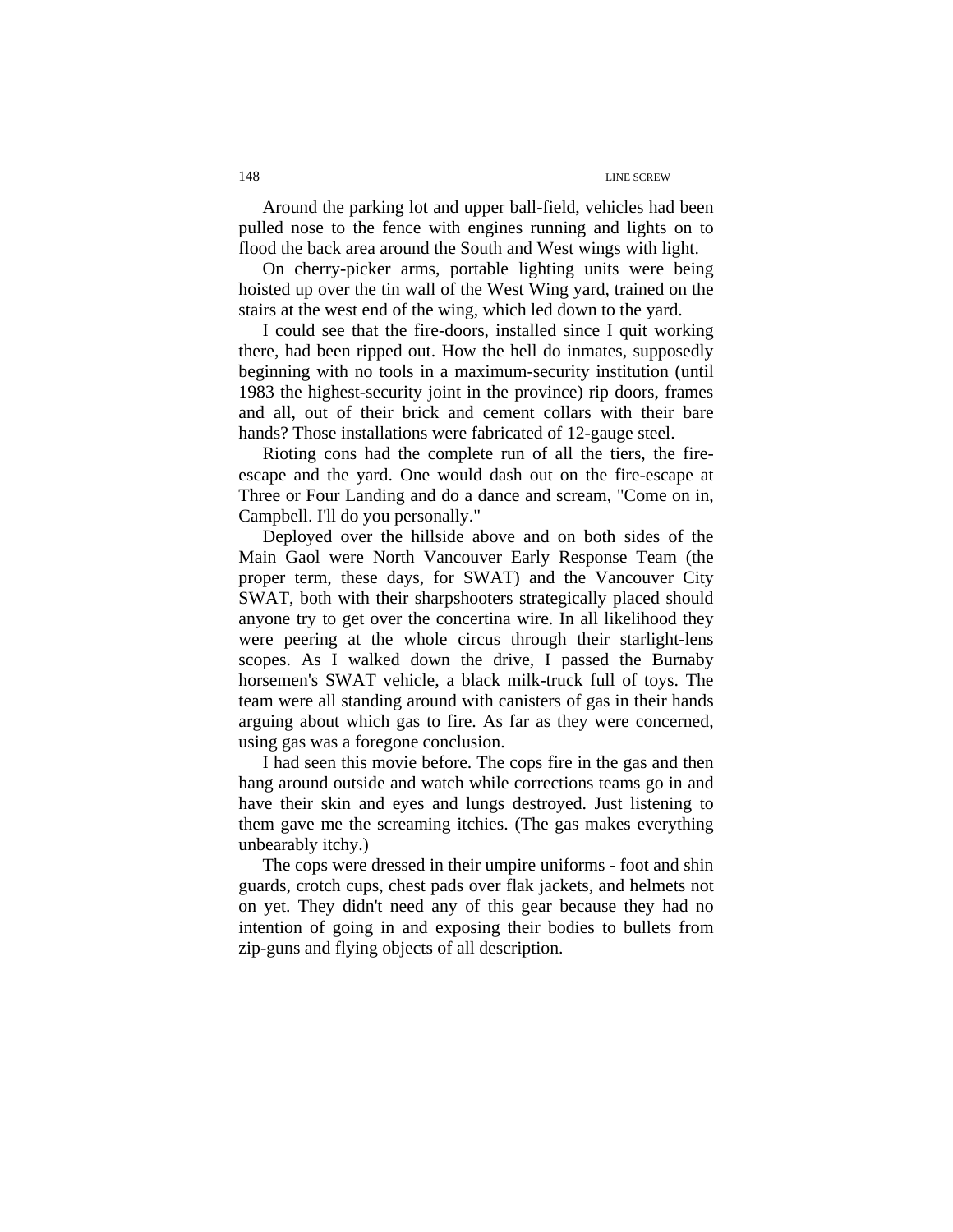There was a horseman there I liked by the name of John Lardas. I walked over and we had a wet handshake, both genuinely glad to see one another. It was a little tough to carry on a friendly conversation over the din coming from the prison looming above us.

"I didn't know you were SWAT," I said.

"I'm stuck with running the show, it looks like." He rolled his eyes as we could hear a couple of his men discussing the properties of the various gases. They were almost coming to blows over which gas to shoot. John looked at them and they lowered their voices.

"John, my friend, tell me you aren't going to piss that nastiness into the wing and then invite me to stagger around trying to find bodies."

"Well, they managed to get sixty-odd of them out, but there are eighty and change left in the wing according to the last report I got. As you can hear, the frolic goes on with no sign of let-up. My guys are not eager to go in."

"John, drag your feet on the gas, if you can," I asked. "I want to talk to the command post and get a better picture of what's going on. Things may not be as bad as they seem."

I started up the front stairs of the Main Gaol two at a time. The front doors were thrown wide open. As I hit the top of the stairs, I found the Pretrial SWAT men sweating like bulls in all their gear. They were taking cuffed prisoners coming out from Centre Hall and chucking them into a truck for transport to the segregation unit at Westgate A. The real villains went to the "Oakalla cowbarn" - an ancient, dungeon-like segregation unit from the Dark Ages, located beneath what used to be a cow-barn.

Pretrial line screws, Corelli and Wade, did not look like happy campers. At the order of our brass they had suited up, ready for action. It was November and wet, but very hot inside. They shone with sweat.

"Why are you wearing all that shit?" I asked.

"Because Humpty and Dumpty told us to put it on and prepare to hit formation." Wade hocked and spat in a long arc past the truck door and into the darkness beside it.

"How you gonna formate if you haven't got them all together in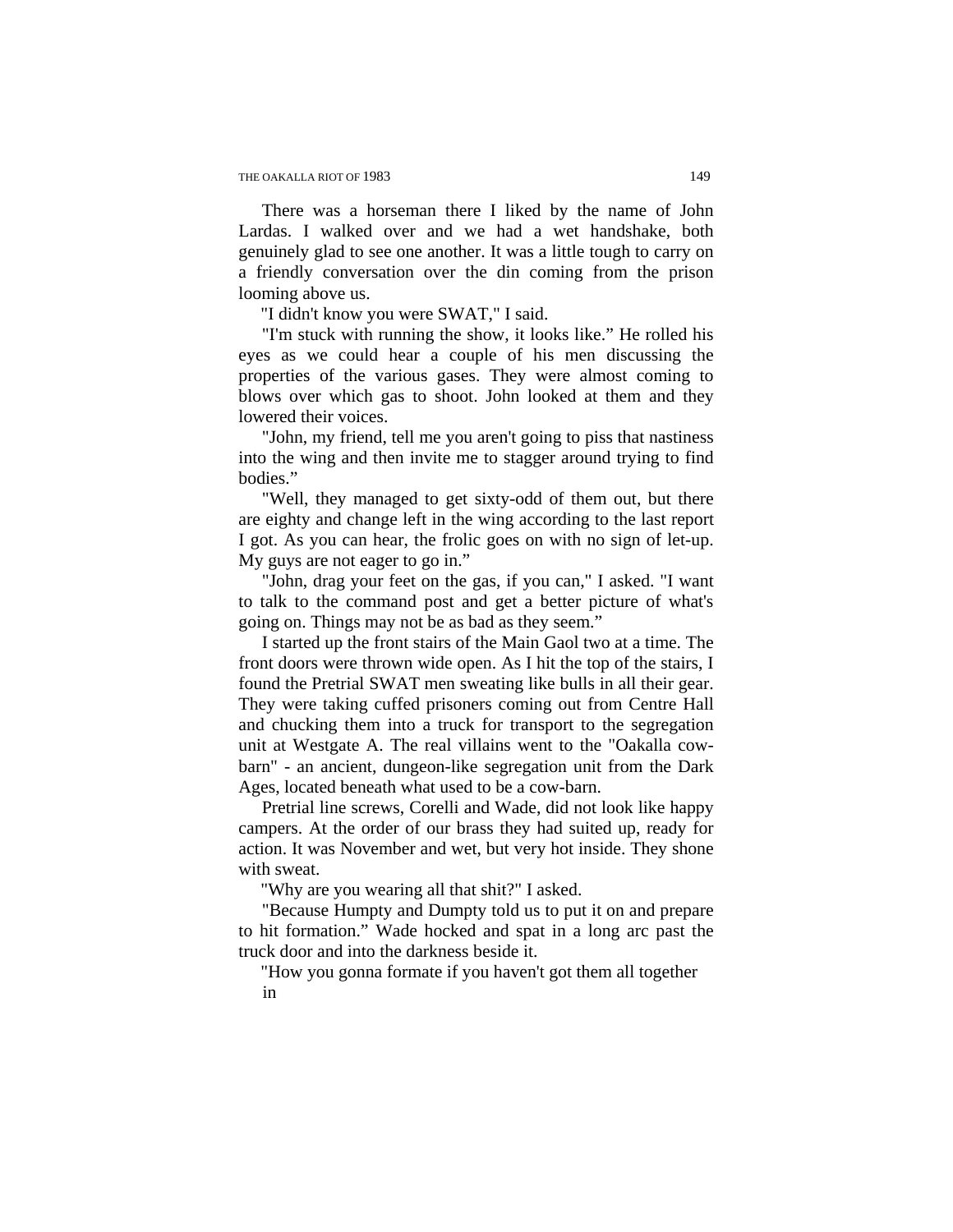the yard?" I asked. "Near as I can see, they've turned the whole wing into a Swiss cheese, ducking out of one landing and up or down the fire-escape to another." The footing inside - the marble foyer, the wooden hall, the painted cement-was slick from the rain water.

Windfors was part of the ferrying-command bringing cons from Centre Hall and East Wing for transport to Westgate A to the segregation unit. He had on the bottom of a tux and pieces of the top. He had been on his way to a date when he saw all the toys turning in at Oakie gate. He'd made the mistake of turning in to find out what was going on and had been nabbed by an S.C.O. at the gate. I asked Corelli about my equipment.

"I dunno. I think we had a full twelve bags [all the equipment for each individual was packed neatly in a duffel bag] at the outset. But, by the time we did musical seat and musical vehicle so that the guys with the bird-shit on their hats could be sitting in the proper places, some of the gear got rearranged."

"Is my gear here or still out in the truck?"

"Damned if I know. It could even be still in the closet downtown."

It was five hundred or more yards of gauntlet of fire-hoses and vehicles and people back out to the parking lot and Christ knew who had the keys to the vehicles.

"What am I doing here?" I asked.

"What are we doing here? Captain Queeg insisted that we suit up in the parking lot, get in formation with sticks and helmets and double-time all the way here to the Main Gaol. Then we stood around like assholes being laughed at by horsemen SWAT and everyone else until the brass caught up. I think they thought they were going to run the show. Queeg and company went inside to the command post and got told they were off jurisdiction. We asked if we could take these fucking suits off. No. We were to stand ready. The Oakie guys backed up the truck here and obviously needed a hand, so we've been helping load bodies ever since. It's something to do. The brass haven't said anything."

The Oakalla guards, many of whom we worked with when we were at Oakalla, appreciated the help. They had their coats off, sleeves rolled up, and shirts unbuttoned. The truck was pulled up to the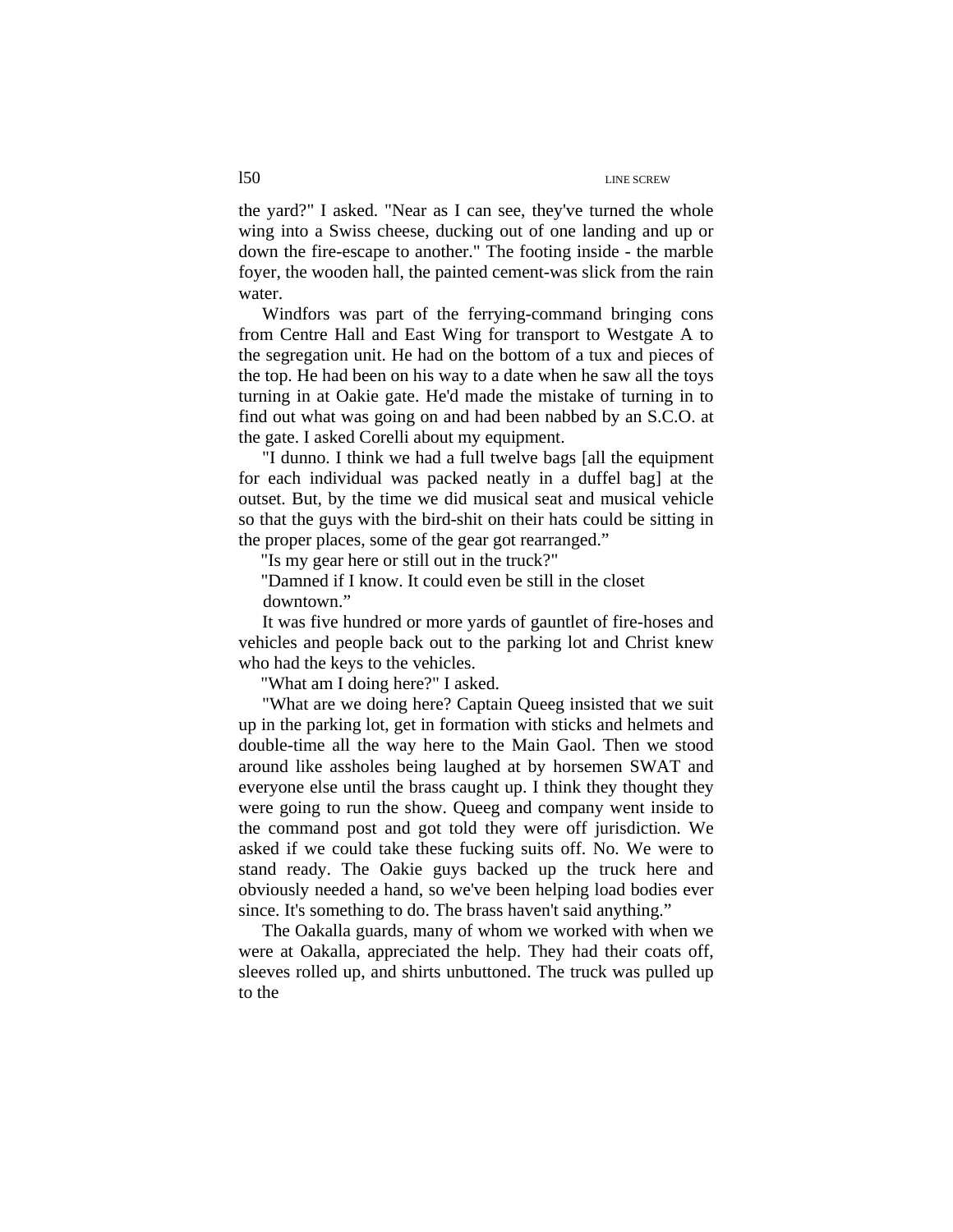main steps and the Pretrial tactical squad was gathered around sweating and cursing. Just inside to the right was the door leading down to records. The next door on the right led to Central Control and the armoury, and that hall was perpendicular to another hall which led to middle-management administrative offices, stafflounge, and Protestant and Catholic chaplain offices. Most of the latter had been taken over by command post, with direct lines of communication out to Central Control and press.

"Hey, Yates.'' On the left, across the marble foyer, was a waiting room with no door. It was dark. The voice came from there.

Instead of heading down to the command post for assignment, I walked across to the unlighted room. I looked in.

"Yeah?"

"Yatesie, c'mon in."

"Who is it?" My eyes began to adjust to the bad light.

"George Mastryk." His cigarette brightened and dimmed in the dark as he smoked.

"Havin' a break?"

"Sit down."

I sat.

"Listen, I'm not just taking a break. It's scary as shit in there. You can't . . . I can't . . . You're supposed to stay till it's over. They think it's going to be a long one. After we had locked the West down they started rioting in their cells . . . banging and chanting at the same time. You should have seen Tucker, he was hamburger. The fucking noise was everywhere. I ran to the bars over One Landing and puked my toenails up."

"Come on, Georgie, you're an old trigger-puke. You puked your way through every venue at the academy when we were doing the physical."

"I puked because I was terrified. I never knew noise could make you puke."

"How bad is it in the West?" I asked.

"All the staff is just milling around," he said. "We got about fifty cons out after the lock-down, and every fucking one of them will have to sign into protective custody. I think there are still about a hundred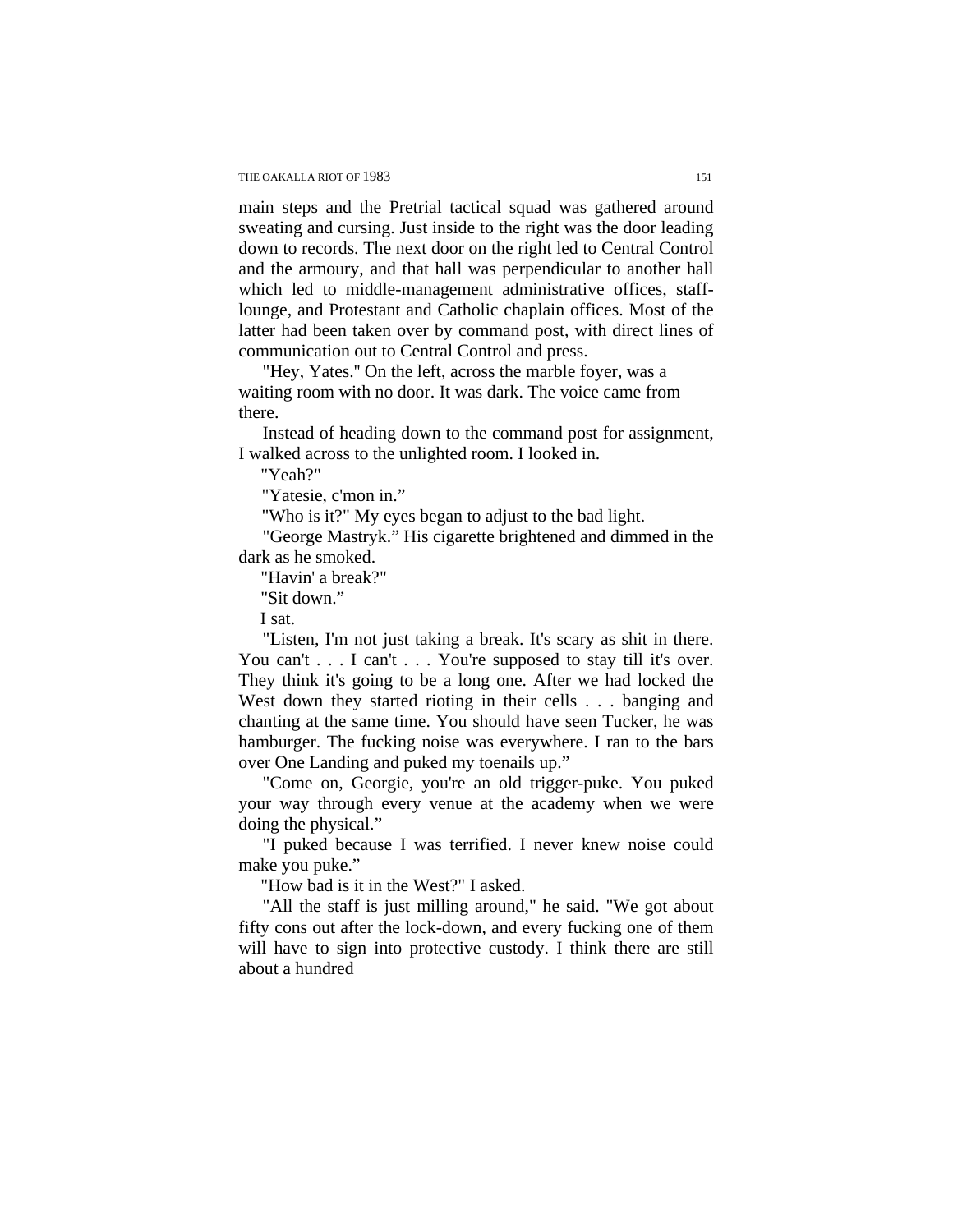of them running around in the West, setting fires. They destroyed all the shitters, of course, and we could see sharp pieces of porcelain flying around all over hell. I think they still have a lot of porcelain left."

"Didn't you tell me they were locked in their drums?"

"Yeah." Mastryk lit a new cigarette from the one he was smoking after blowing on the tip. He offered me one. I shook my head.

"When I came down the hill I could see them running around on the fire-escape, and in and out of the fire-doors, like mice in and out of a Swiss cheese. How the fuck did they get out?" I asked.

"Bunks." Mastryk said. "You know how the bunks are bolted with a collar or a toggle into the plaster. You lift the bunk enough times and the bolts pull out of the wall. No big deal. Every now and then they pull out of the wall just as a matter of wear and tear. The bunk breaks into pieces of angle-iron, very strong and just about perfect as wrecking-bars to smash the old pot-metal bars and pop the spot-welds. It's easy to bend a hole big enough to squeeze through. You give guys pieces of bunk for a crowbar and get them under the collar of a fire-door and the whole thing will pop out like a rivet out of a hole."

I was getting the picture.

"I'm too curious to hang around here with you all night. You deal with your own demons. You'll think of something and do it. You always have, man. Bear in mind you've been here for fourteen hours and fatigue may have something to do with your view of the world."

I walked back toward Centre Hall. I saw Godfrey Jutra, a principal officer in East Wing, there and wanted to talk to him. The roar coming from the West Wing was deafening.

"Jutra, I've got an idea." I announced. "How many guys from the Old West are there around?"

"Counting you and me, maybe six who are close by. I just saw Sprott and O'Dell near the gate in the South with coffee cups in their hands."

"Good, that's four. Six would be a good number, half a tacteam wedge. Any more than that and we'd be too big a target and if the shit came down we'd be falling all over ourselves.

"Derek [Van Hendrik] and Windfors are in here, too."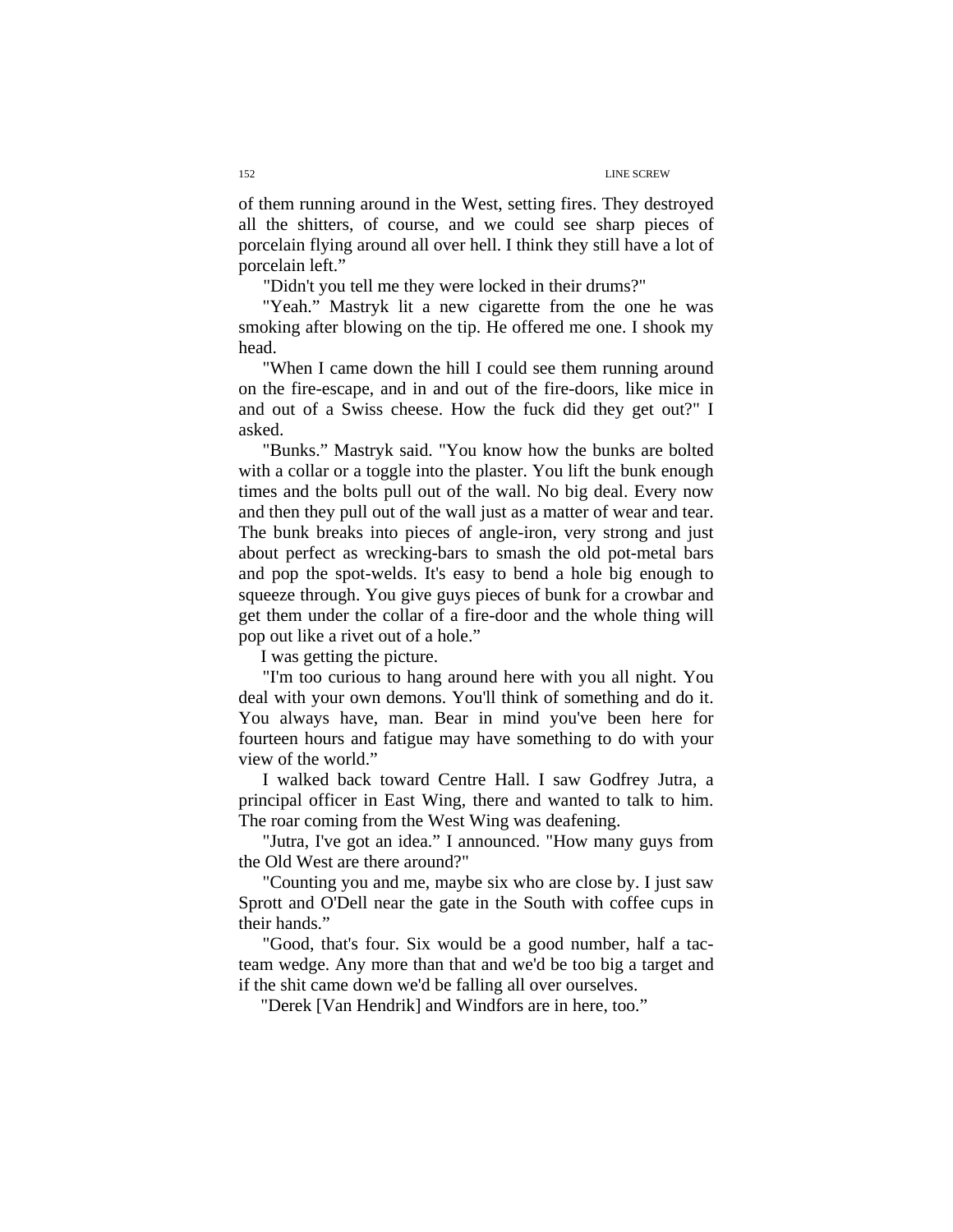"Get one of your lackeys to round 'em up," I said. "Can you handle going in?"

"If I don't get in there and do something, I'm gonna pass out in the water and drown," Jutra answered.

My mind was racing. "Who's in the command post?"

"Mike Adler and Ollie Brent."

"We gotta get their okay and have them tie some piano wire around the nuts of the Mounties before they fire that gas."

Jutra yelled at a rookie hanging around the gate in the East and told him where to find the guys we wanted and to have them wait for us in Centre Hall.

"When we go in, I figure we got to have a good plan," I said. "What's the plan?"

"Get up high enough in the wing that we can yell at them, tell them who we are and call in some old favours."

Jutra thought for a moment. "The smoke is deadly up high. We'll need the fire guys to bring it down with fine spray. And they can hard-stream the assholes back into the cells who come out to chuck porcelain or pot-shot with zip-guns."

"Now you're cookin: Let's go for it. Centre Hall!"

The Centre Hall kid cracked the gate and we went through the visitors' cage. The Front Hall man was waiting at the other gate and had it open.

Uniforms of every description were milling around: ambulance staff, trauma team, SWAT, line screws, firemen, horsemen, and the press, who had been given a room down the hall and a rookie screw to run back and forth. We threaded our way through and made it to the command table. Ollie Brent and Mike Adler were running the show with Bessasson upstairs in his office on a hotline. Mike looked up.

"Mr. Adler."

"Jutra and Yates. What can we do for you?"

Jutra began: "Yates tells me that the Mounties are thinking of firing in gas."

"We haven't okayed it. It has, however, been mentioned a couple of times."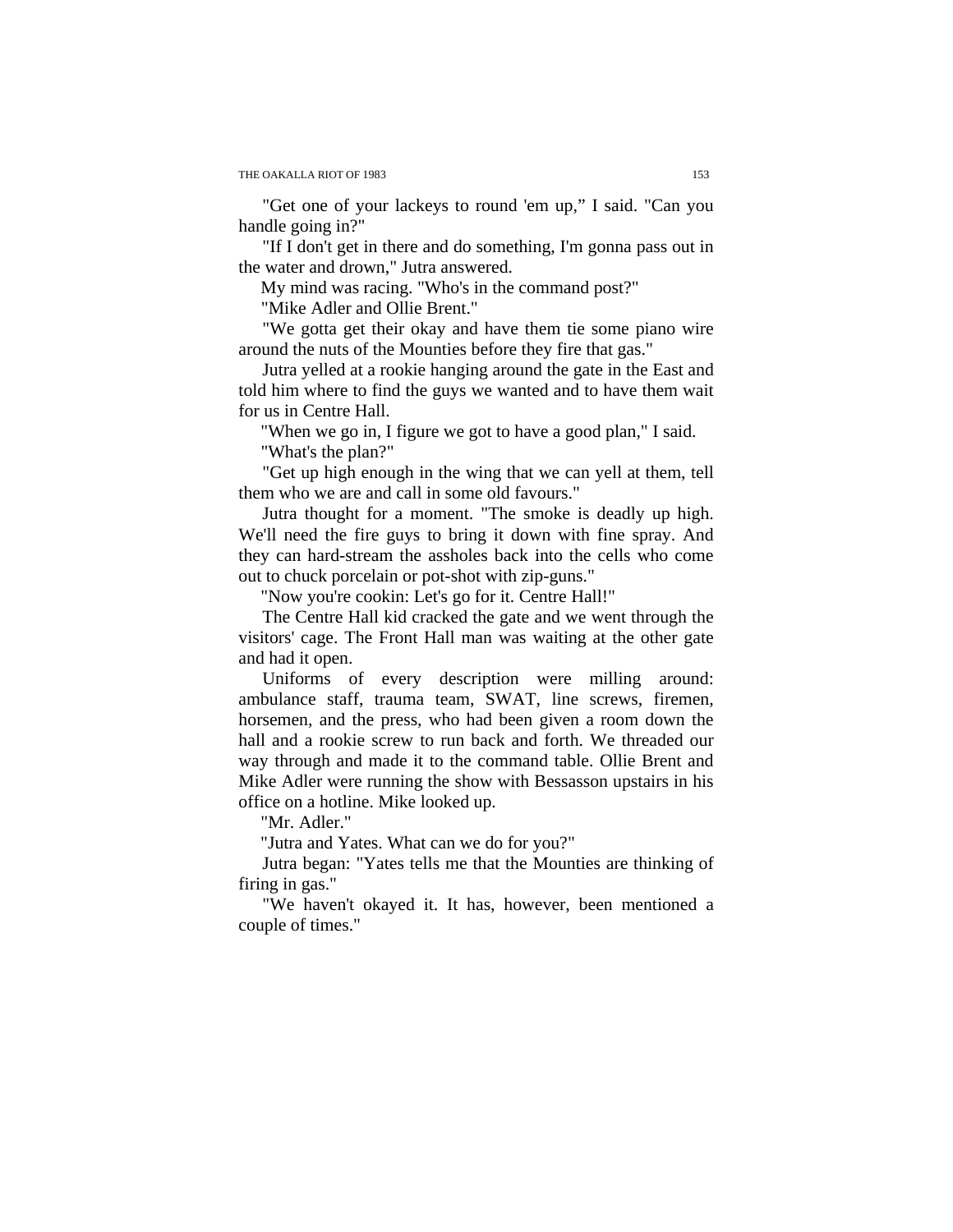"We'd like thirty minutes of slack to try something," I said. "Mike, we've got, counting ourselves, six West Wingers who know the wing by feel. We want to go in. The firemen have an emergency lighting system they can string in behind us after we're in position."

"Who are the four others?"

"Sprott, O'Dell, Windfors, and Derek Van Hendrik. We think we can get the rest out without the gas and without weapons. We have a good idea who the perpetrators are."

Mike sat back in his chair. "There are eighty-seven monkeys swinging around in the wing."

"Yessir, but I have all the triple-uglies down at Pretrial. We think that most of these guys are just doing the usual go-along-orbe-labelled number. And even if they are heavier than we think, what's it going to cost to try?"

Mike was listening hard. But I just didn't have the magic word to tip the scales. Jutra did.

"Mike, if they fire the fucking gas, and you send every guard on grounds in there, you're going to have over a hundred staff off on compensation tomorrow and maybe a couple of stiffs, too. You'll be running on pure auxiliary power manning the rest of the jail. All we're asking for is half an hour to see whether we can make something happen. They've been jacking around in there at full speed for quite a few hours. A lot of them are bagged. If one of us gets beaned, you got one off on compensation. If we get nowhere, we'll back out and you can send everybody in boots and saddles."

Mike liked the numbers. "You guys understand that you're volunteering for this?"

"Yup."

"Ollie, you witness that I'm not ordering these six men?"

"Witnessed. And remember I said it's probably a waste of time." Ollie winked at me. He liked the idea. He and Mike had eaten enough tear-gas over the years to know exactly why we didn't want any part of the Mountie games.

I turned and saw John Lardas at the door and wondered whether he had heard much of the conversation. He was smiling his most inscrutable Mountie smile.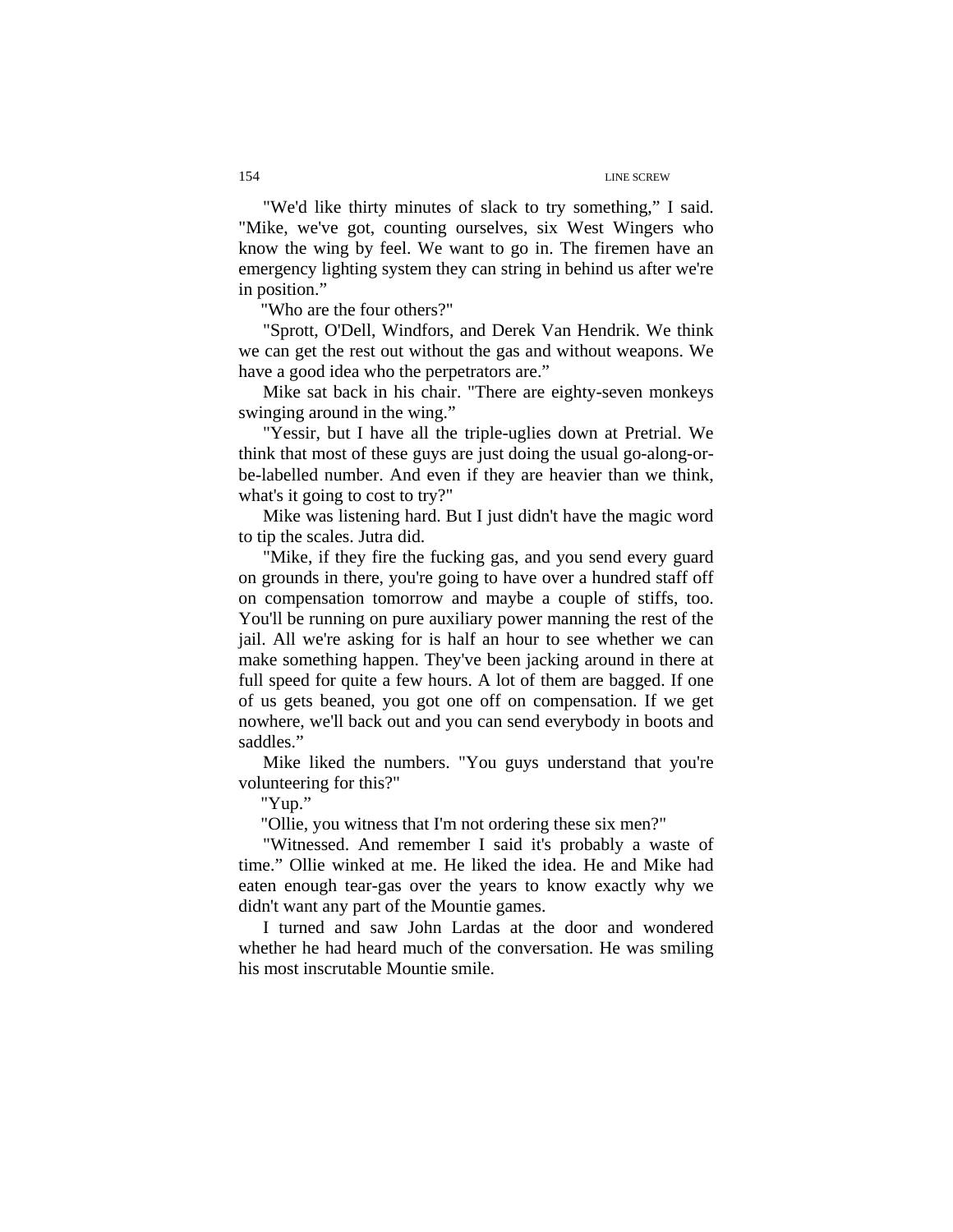Brent turned to Mike Adler: "I think we should discuss this." The two of them rose and went over to the window overlooking the West Wing yard.

Jutra and I lit up and waited. Little did I suspect that this would be the last night of my life that I would smoke with enjoyment. My old friend, the cigarette, and I were about to part company.

Mike and Ollie returned to their chairs and sat down gravely. Mike looked up toward the door: "Officer Lardas, would you join us for a moment?"

John came in and nodded. Mike continued, "Would you please inform your people that we're going to delay the firing of gas for thirty minutes?"

"Yessir," John replied. He was itching to ask questions, but he was a savvy professional. He knew he'd find out more by keeping his mouth shut and allowing corrections to bring the info to him. He turned and headed for the door.

When he was out the door, one of the rookies was told to close it and Mike and Ollie asked us what we needed.

We wanted the firefighters right behind us with charged hoses and the portable lighting system, but no lights until we gave the word. Then we talked about gear. Apart from a few army-surplus gasmasks, there was none. Oakalla hadn't had an organized tactical team for years. The government had decided it was too expensive to buy the equipment and find a secure place for it, let alone spend the money on man-hours to train staff to use the equipment.

"Get us the masks, a couple of sticks just in case, and maybe three sets of cuffs per guy, and we'll go for it," Godfrey said.

We headed for Centre Hall to pick up the rest of the team. The firemen, being the kamikaze pilots they are, all wanted to come up with us when they heard our plan, but we persuaded them to cool it, and they pared their initial follow team down to three. Godfrey had a radio and O'Dell had a spare, turned off. It was agreed that we would use the radio as little as possible and at the lowest possible volume until we were in position. Mike and Ollie had our portable numbers. We headed for the West Wing gate with the Centre Hall man. From here on we could only talk in whispers.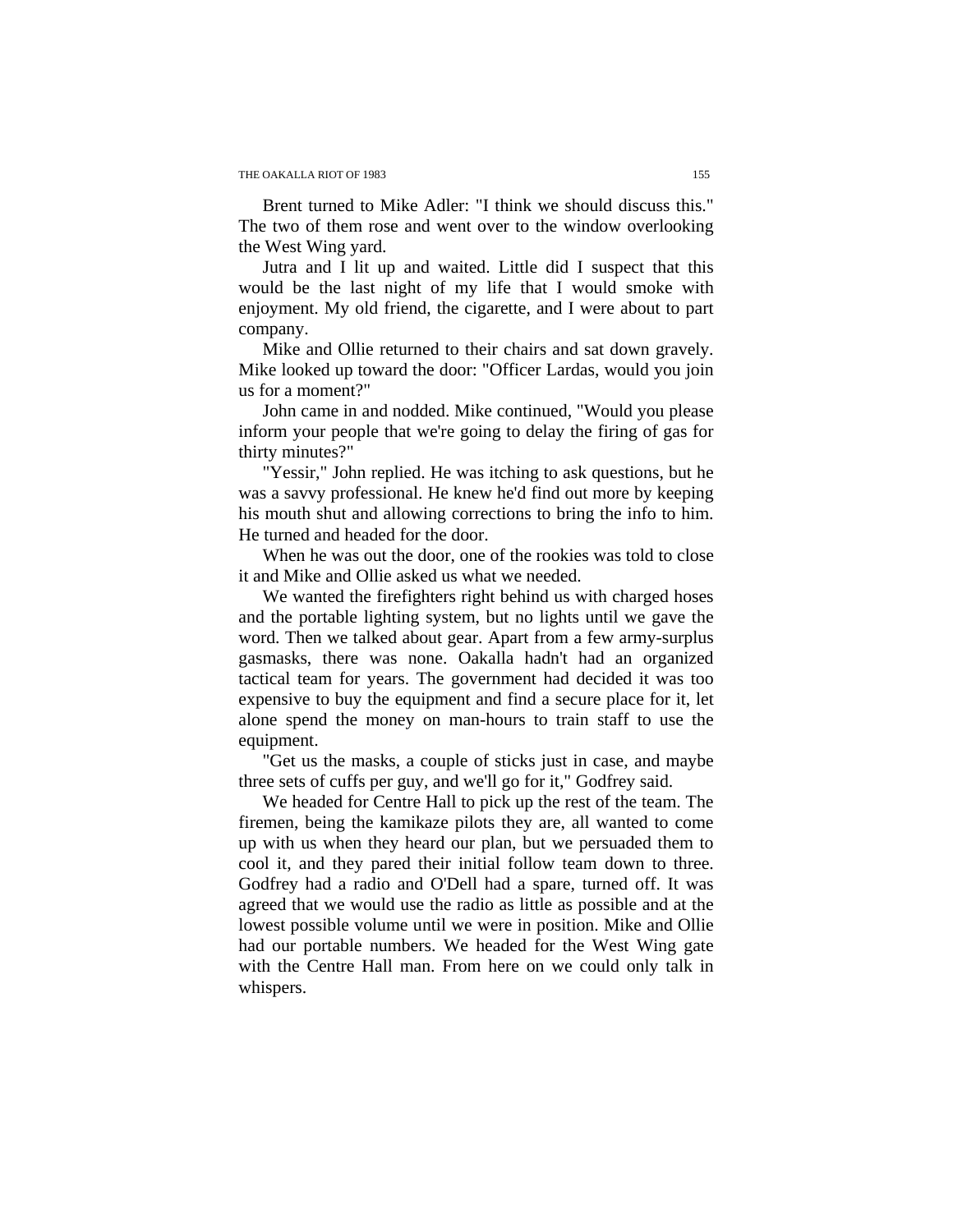As soon as the wing gate closed and locked behind us the noise was on us - pounding, screaming, the sound of metal against metal, wood against cement. If we stood at the centre of the landing, no one in either of the two tiers could see us. Godfrey pointed to Sprott and Derek to check out Two Right and Two Left and make sure the gates were secure. They flattened themselves against the tier-boxes. We had flimsy joint-supplied plastic flashlights stuffed in our ass pockets and one of the firefighters had a mega-light, but the plan was to use the light from the windows to check out the tiers. The cons would chuck pieces of toilet or shoot their zip-guns at anything that looked like a light on the landing. Derek and Sprott nodded that the endgates were secure and inched back to us.

Derek said, "Good news, good news. They've got the tier barricaded about five feet back from the gate. They fucked themselves for keeping six on the landing."

"Same on the right," Sprott said. "They can't see shit unless they're between cell six and the end of the tier. But the fire-door is wide open. I can see the lights outside."

Derek told us that the fire-door was open on the left as well. I said we'd better check out One Landing. It was below ground. Godfrey agreed. I went for One Right and Windfors headed for One Left. I hit the floor, belly-crawled across, and started down the stairs, feet first. It was too quiet. I could see shadows falling across what I took to be the wet floor as romping cons passed between the windows upstairs and the lights outside. It was way too quiet. I reached the half-landing beneath the window. From here I could see the tiers on the other landings above. There were fires in a few of the cells and bodies were moving back and forth between the barricades and the fire-doors. This made me all the more suspicious about the silence on One Landing. I stared as hard as I could into the darkness in the direction of the endgate and continued slithering down the stairs, keeping as flat as I could. I knew I was too low down to be seen. I looked across the landing to see if I could see Windfors moving. Then I bumped down another couple of stairs and . . . yaaaah.

Suddenly I understood why One Landing had no action. At the bottom of the stairs, the water was groin-deep and christly cold. Then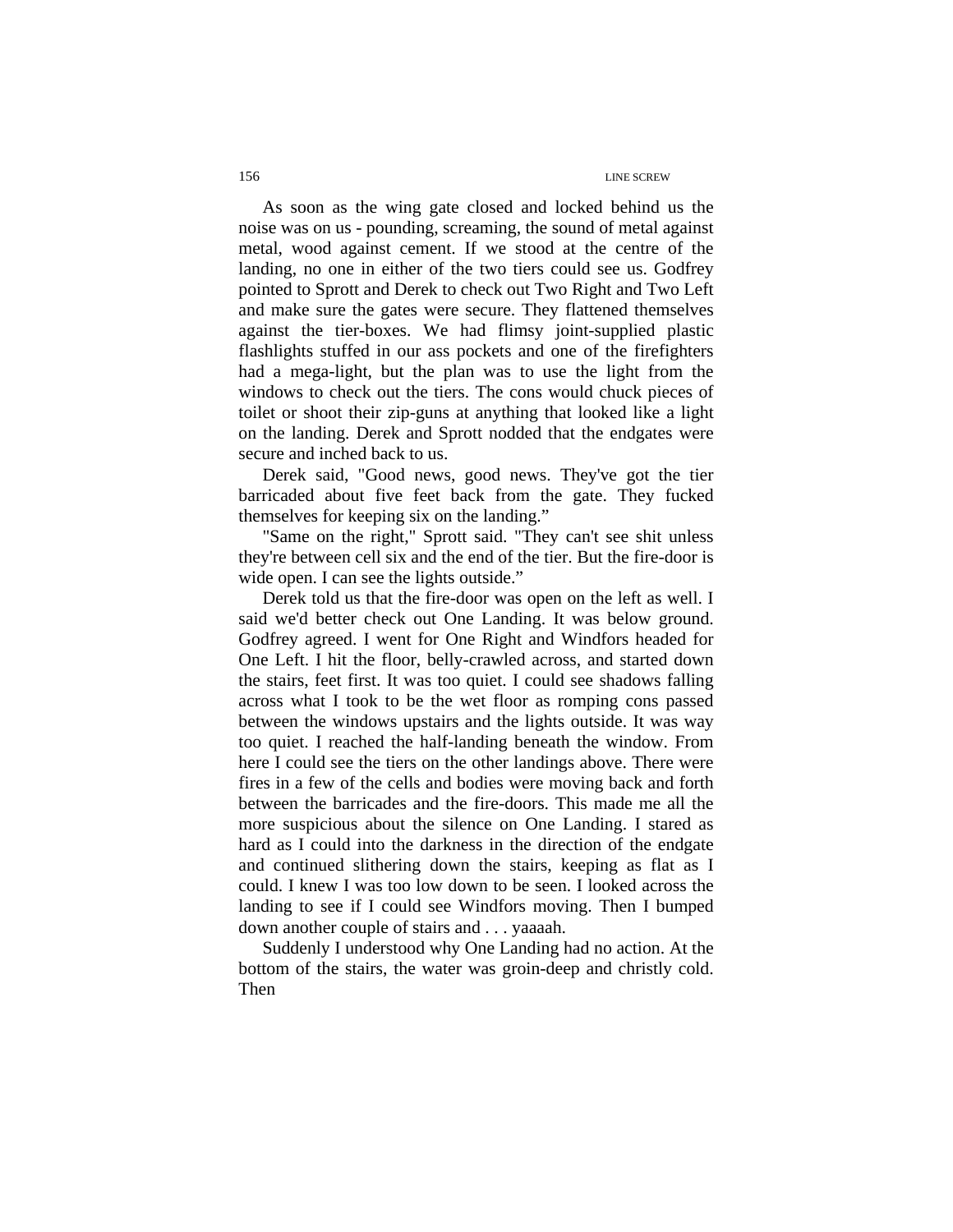from the other side of the landing I heard Windfors yell, "Shit!" as he took the plunge, too. He flicked on his flashlight. Suddenly there were shouts from Four or Five Landing.

"Douse it and get over here," I stage-whispered. Windfors turned off the light and virtually walked on water to the cover of the tier-box. Behind him there was a hell of a crash and shatter as someone chucked a hunk of porcelain down. We stood there in the water, dead-silent.

We could hear the cons above speculating whether so-and-so saw a light down on One. Fortunately the commotion outside in the yard was in our favour. A bunch of cons were racing around the yard and lobbing whatever they could get their hands on over the metal wall, hoping to bean a guard or a cop. Another couple of chunks of debris fell in the general area where Windfors's light had been, but the chuckers lost interest when the light did not reappear. After a few minutes of standing stock still in that swill full of ash and defecation we figured it was safe to exit, stairsright.

Back on Two Landing I reported to Godfrey that One Landing was clear because of the water, and thanked the firemen very much for not pointing out that they had been shooting water into the wing for hours. They thought it funny as hell. Godfrey kicked on the radio, relayed our report to the command post, and told them we were heading up to Three Landing.

One of the firemen suggested that his people could douse the hell out of Three, Four, and Five and it would chase most of them out into the yard and give us some cover going up.

Godfrey got back on the radio. "Command, this is 2743. Can you have the firemen on both sides of the wing shoot all the water-power they have on both sides at our signal?"

"Just a minute," Mike Adler said.

We waited. Then Mike came back. "Say when."

Godfrey lined us up. Sprott and Windfors dropped back behind the firefighters to help pull hose. We would go up as low as possible, up the right stairs, flattened against the wall, under cover of the water from outside, then fire our own hose down Three Right to keep the ones in their cells inside and keep the ones in the yard outside until we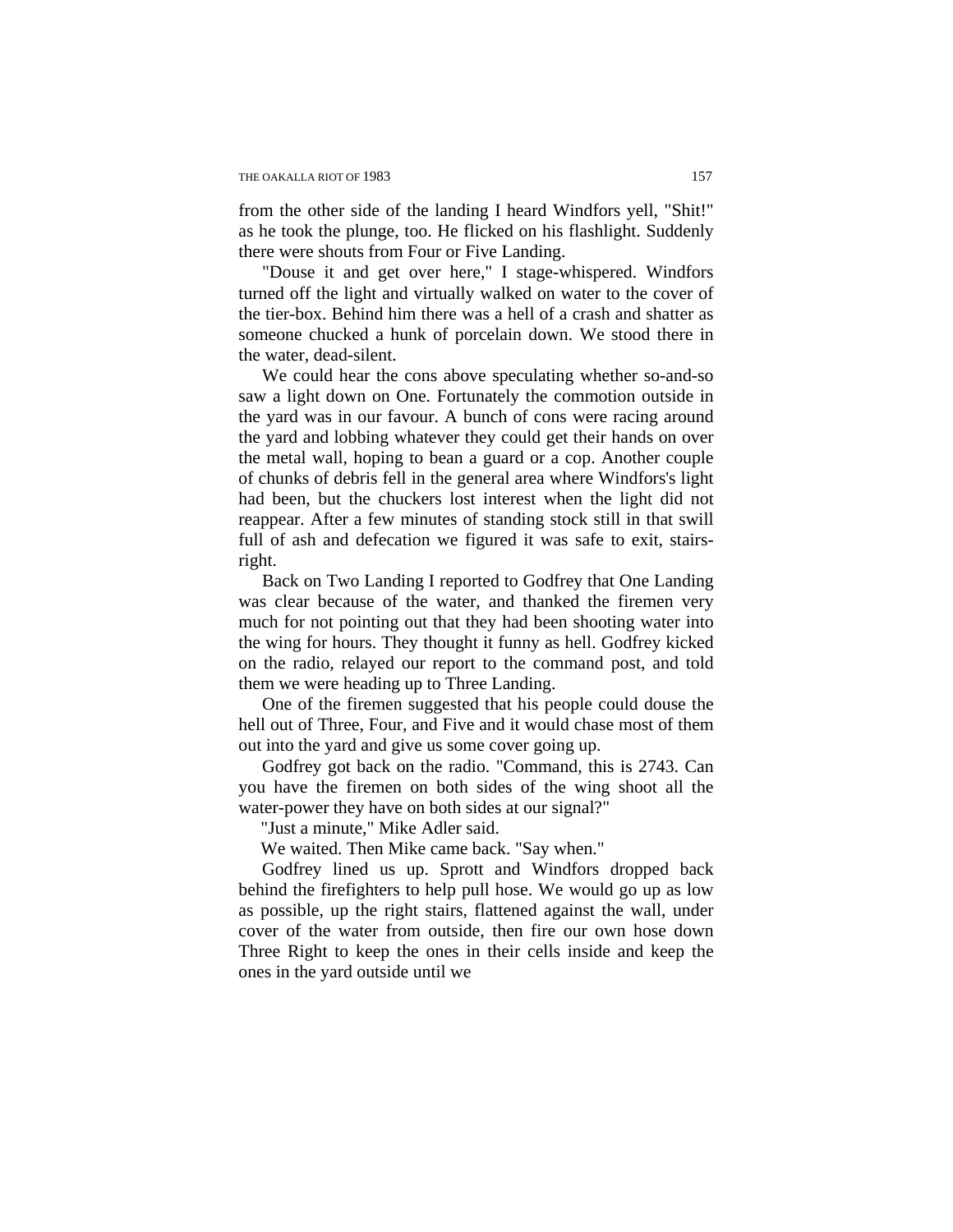checked the endgate. Then we would move to Three Left and repeat the procedure.

Godfrey squeezed the radio, "Hit it now!"

We were flattened against the wall when the barrage of water hit. What glass was left in the window frames blew all over the place. We were face down, covering the backs of our necks, and were soaked to the skin in seconds.

"Let's do it . . . now, now, now," Godfrey shouted. We started to drag hose, but it snagged somewhere on Two. Our leathersoled shoes were slipping on the painted concrete. I had one fireman by the collar of his slicker helping him pull the hose. It freed up and we were suddenly on Three firing a strong stream of water down the tier, inmates yelling every insult they could think of.

"Try to get an angle on the cells." Godfrey yelled. "Fill 'em with water. The colder and wetter we can make the cells and the cons, the better our chances."

Instantly the air was full of flying pieces of metal bunk, porcelain, and large hunks of wood from the trashed desks. Fortunately, the rioters didn't know whether we were coming up Three Left or Three Right or both. A cross-strut of a bunk cleared the bars, whanged against the painted brick of the wall end-first, then batoned over and conked Derek on the head. Most of the energy was out of the projectile by the time it rapped him on the napper, and Derek was wearing a hat that took the brunt of the blow, but it gave us a sudden and profound sense of vulnerability. We pulled hose with all the adrenalin that uncut terror could produce.

Godfrey yelled, "Now!" The hose bucked and the stream leapt into one cell after another through all twenty on Three Right, except for 3, 4, and 5, which were blocked off by the barricade. But we could even get some water into them over the top of the barricade. There were only two or three cons on the tier and they ran for the fire-door, wet as drowned rats, and well-propelled by a stream of water in the backside.

Sprott dashed across the landing and peered around the tierbox on Three Left. There was a sharp, loud crack, then the sound of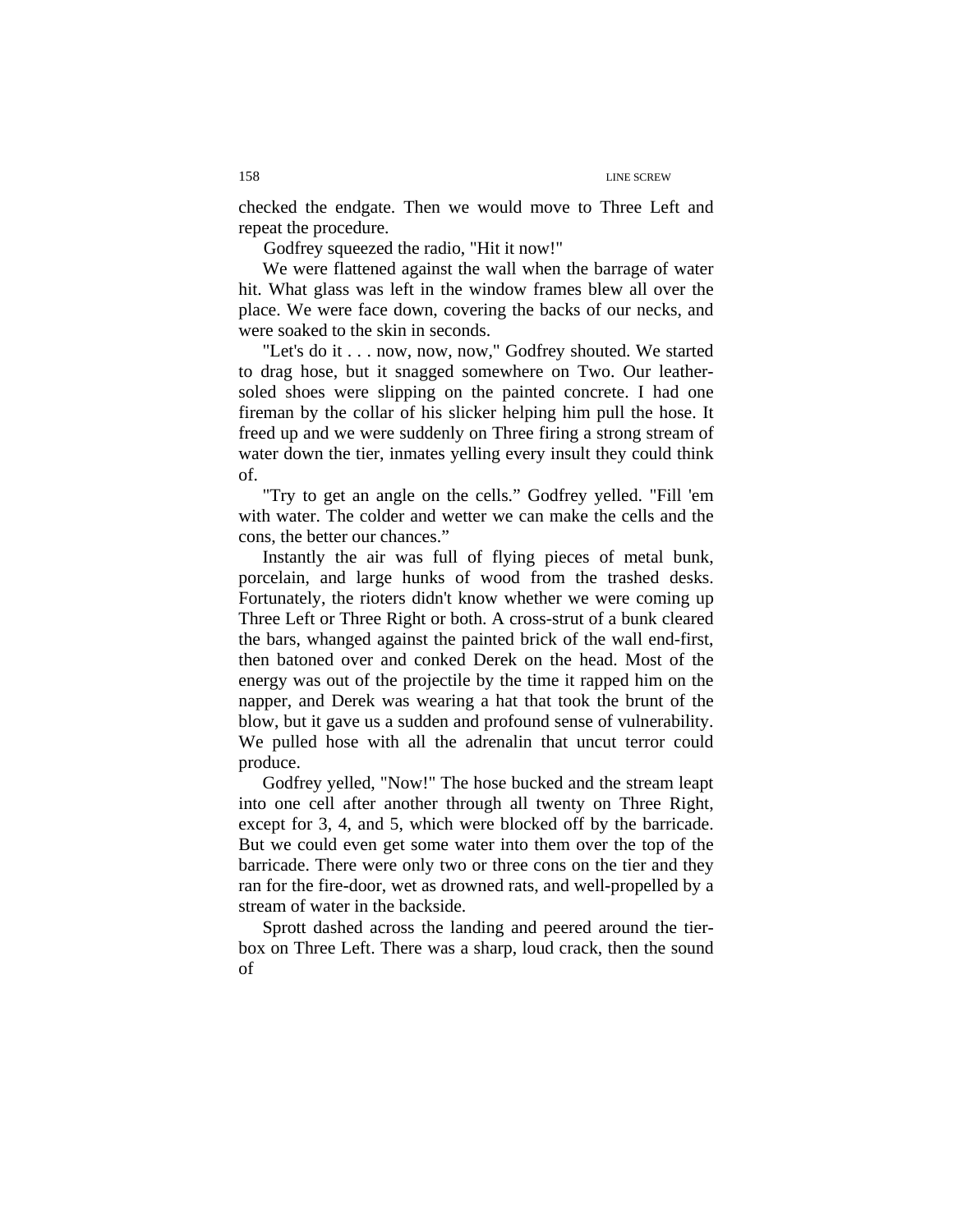ricochet. A zip-gun. The shot wasn't loud enough to have been made by anything larger than a .22, probably fired from deep down the tier, almost at the fire-door. Zip-guns are notoriously inaccurate and often do more damage to the shooter than the target. The inmates were just hoping scare hell out of us.

We humped the hose across the landing and fired the stream down the tier full-bore until there was no more movement or sound on the landing. We shut off the hose and went back to the centre of the landing and listened. The only sound came from above, below, or outside. Mostly outside because the streams of water were still coming in the windows.

Derek asked the firefighters, "Where is the best place for us to be so that you guys can douse fires and cons as necessary? Five Landing?"

The head firefighter said, "Probably Four. We could reach anything above or below."

"Yeah," Derek agreed. "I think that if we get as high as Five, we'll be too exposed. The endgates are secure so far, but we don't know how much they hammered them before we got here."

By the time we got to Four to douse Left and Right, the cons had set everything inflammable alight. It was awful, breathing in that smoke. I ripped off my glasses and put on the old World War Two gas-mask. I couldn't see a damned thing because the plastic eyes were scratched, I didn't have my glasses on, and the smoke was too thick. The firemen were shooting a heavy stream into the cells to flood them and then switching to a fine spray to bring down the smoke. The good news about the smoke was that the cons couldn't see where to aim the pieces of shitter, although hunks kept hitting the endgate and all of us felt that we were covered in ground glass.

Suddenly the cons were there lighting fires (and, we found out, covering up inflammable materials to be lighted later), but while we were yanking masks on and off and firing water at an angle down into the cells burning most brightly, the smoke would make the tier seem to be empty.

Godfrey yelled that he thought they'd torn down all the firedoors. So I got on the radio. "Mainland control. Tactical squad in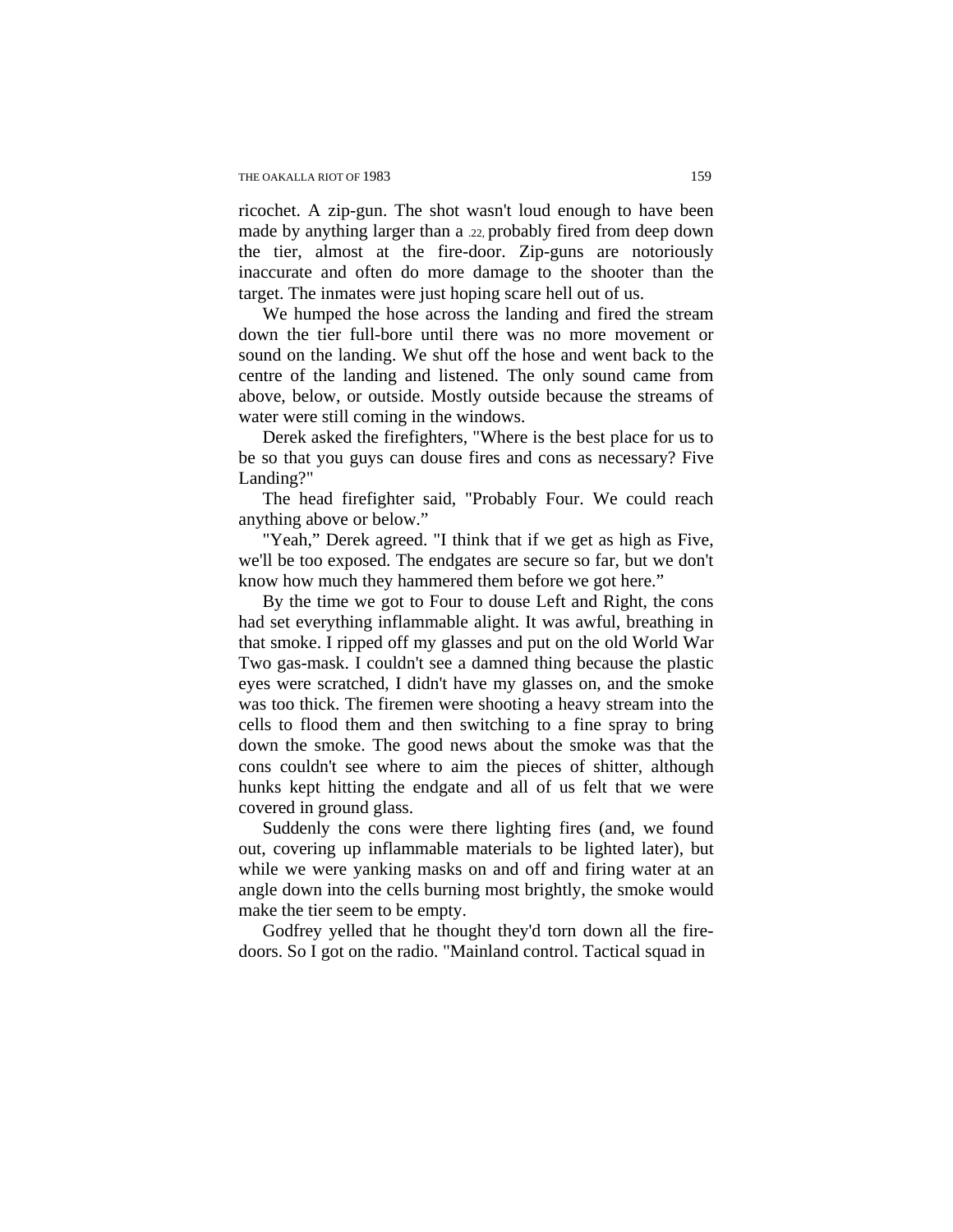West Wing. We're on Four trying to determine whether any of the fire-doors are still secure. Would you have one of the searchlights you have out there train on all the doors, one after another?"

"Roger."

"We're on Left. Have them start with Left. Then swing to Right. And ask them to hold on each door for maybe thirty seconds. The smoke is pretty thick."

"Roger. Do you have any bodies in custody?"

"When we get'em, you'll have 'em."

"The RCMP SWAT are getting pretty antsy"

"One canister of gas and they'll swim back to their detachment. We can't do anything until we get the smoke down and get the lay of the place. So far, it's looking good."

"Roger. Y'all stay in touch, y'hear?"

"Get the lights cookin'."

The smoke was thinning. One by one, the big light revealed that there wasn't a single fire-door left. The rioters had taken out even the frames. Each opening was surrounded by irregular brick.

Derek whistled, "Jesus, they've got complete run of all the tiers behind the barricades, the fire-escape, and the entire yard."

Whang! A brick was lobbed up from about Two Landing and broke in two as it hit the landing bars. Made a hell of a noise. We retreated to the centre of Four Landing. The firemen kept pouring water in.

O'Dell asked, "What's the fuckin' plan?"

"No plan," Godfrey replied.

"No plan?"

"An objective is close enough. Dummy up!" Derek said.

Windfors protested. "If you're going over the top of those barricades with nothing but a fucking stick and a gas-mask, count me out."

I joined in, "These assholes have been wearing their asses off for hours trashing the place and running up and down. I figure they're tired, for starters."

"And wet," said Derek.

"And cold," added O'Dell.

Godfrey had about fifteen years in at Oakie. "Listen, I've seen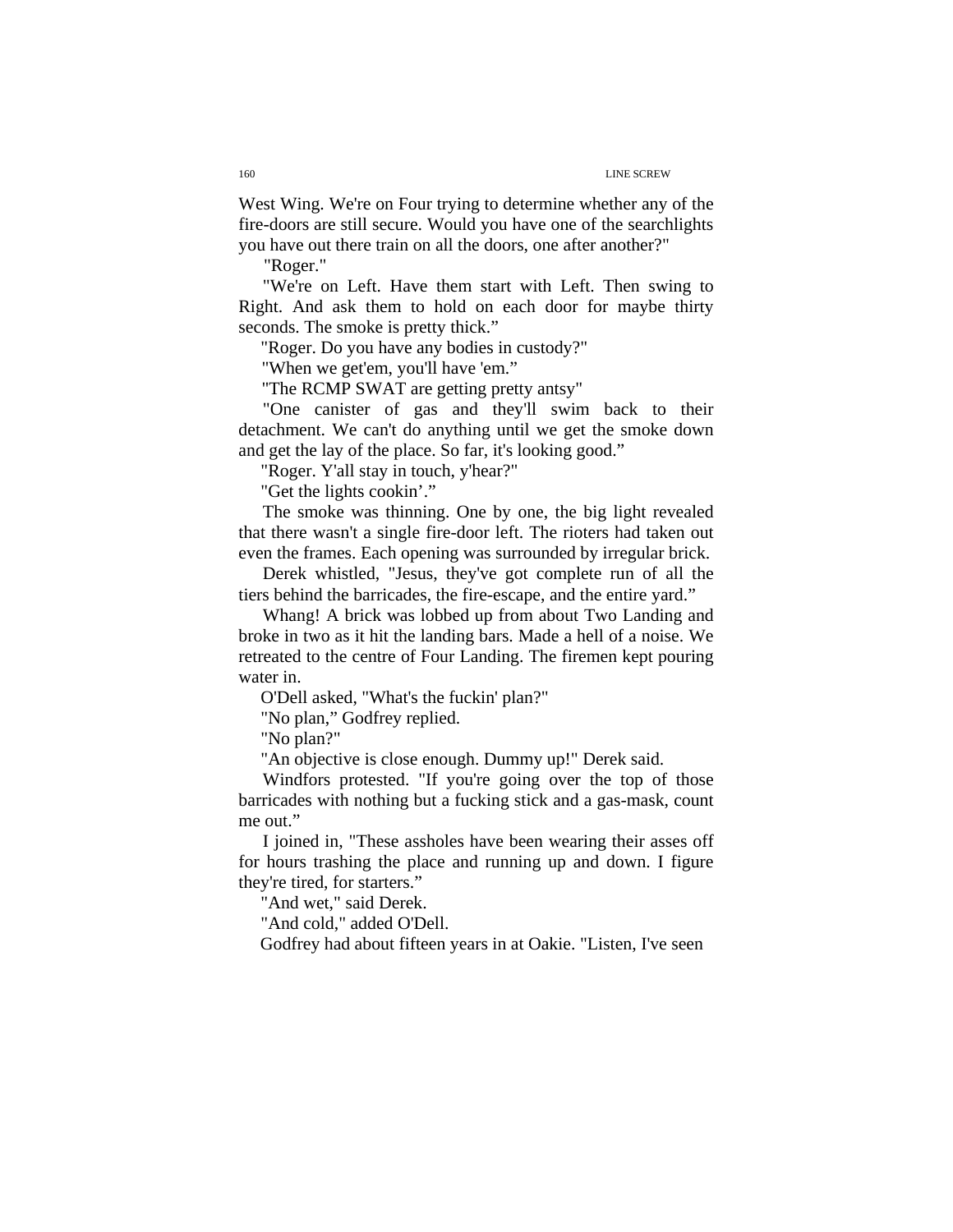things make or break just on how you talk to them. We got to be careful what we yell down the tier. Never use the words `surrender' or 'give up'."

"How about just asking whether anybody else wants to come out."

"Yates, why don't you do the talking. I hear they teach you to talk at Pretrial."

"Suppose someone decides to come out," I asked.

Godfrey said, "I've got that part figured. Standard procedure. Yates yells, Derek backs him up. Yell around the tier-box until they get tired of chucking things. O'Dell and Sprott will frisk and cuff. No shirts. No shoes and socks. No belts. No personals. Anybody brings out any personals, take your stick and whack any Walkmans, watches, anything - books, whatever. They could have shanks in any of that shit, and most of the watches are used for brass knuckles, not for telling time."

The firemen had done a great job of clearing the smoke. We could now see almost all the way down the tier. We checked that all the tier gates were secure, and unlocked the tier-box to Four Left so that we could pop the gate when necessary.

I cupped my hand and shouted around the tier-box and waited for the noise to subside. "Hey, you guys in there!" There were still some men in the unit - we couldn't see them because of the barricades -and others were racing up and down the fire-escapes outside; still others were in the yard.

The expected response came. "Fuck you, screw . . . fucking pigs . . . come on in here, we need a hostage . . . Hey, Clem, you ever fuck a rookie screw? . . . Step out to where I can see you; I have a present for you."

I tried again, "Listen, it's Yates from Pretrial."

"Oh, shit. Holy cow. V P S.C., the fancy-dancy made-in-Tokyo jail. Heavy number. You used to work here in the West, didn't you?"

"Yeah. Listen. For one goddamn minute, listen, then, if you want to carry on, do as you like." There was a bit more hooting and trashing, but I could tell from the volume and cadence that they would hear me out. Then there was silence.

"There are two Mountie SWAT s and one city SWAT and a Pretrial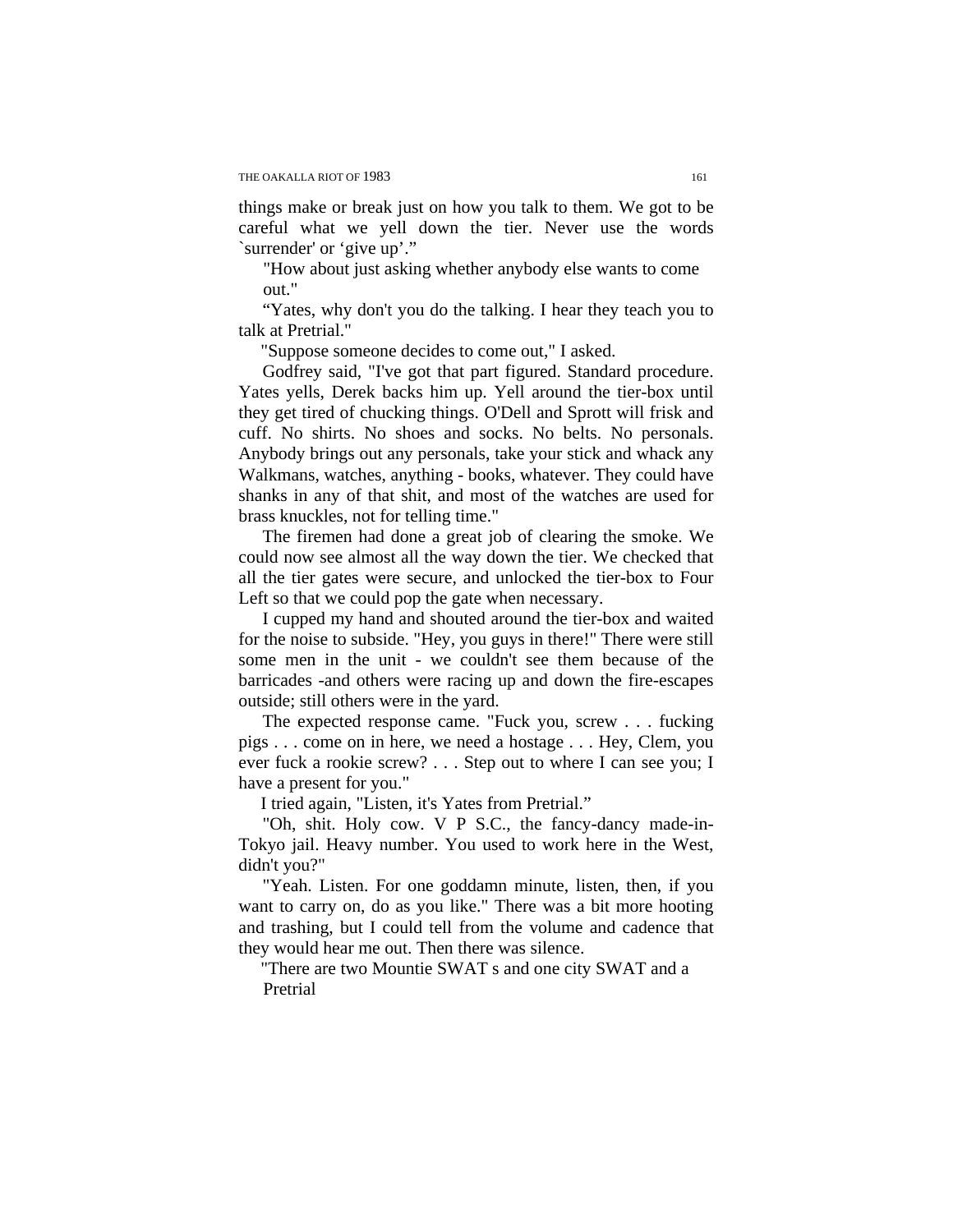#### l62 LINE SCREW

SWAT outside. That fact is not a problem, until and unless someone authorized reads you the Act. [The Riot Act gives them thirty minutes to disperse and desist or they can be shot with impunity by peace officers. ] We're up here to try to get the last of you out before the horsemen shoot in the gas. They're going to gas the unit and the yard. Then we have to do the mop-up. You guys are wet and cold and we're wet and cold. Perfect conditions for the gas to make you feel like your eyes are on fire and make you wish your skin would fall off. And the same goes for us. You know and I know that they're gonna have a hell of a good time dicking around with the gas and concussion grenades and never step foot in here and risk broken eardrums and fucked-up eyes. If there are any more of you who want to come out before the SWAT s go nuts on the place, we'll take you down one at a time. Come out the Four Left gate. We'll escort you down personally to Centre Hall and guarantee your safety. Most of you will be taken to the East [the renovations had just been completed]. Anybody who wants to jack around once he gets out here on the landing goes to A-side [segregation]."

"No cow-barn," a voice yells.

"I was told it was filled to capacity when I arrived. No cowbarn." Long silence.

I went on, "If we don't bring anybody down in ten minutes, they're gonna start shooting the gas and we're outa here." More silence.

"How many of you out there?" one of them asked.

"Six. Just enough to frisk, cuff, and escort. No more."

More silence. Who.

"Me, Yates, from Pretrial. Godfrey from East. Sprott and O'Dell from South. Derek Van Hendrik and Windfors from records."

"Bullshit!"

"Send someone over the barricade to check it out at the gate. I won't unlock the gate."

Silence except for heated debate in stage-whisper. In the distance we could hear people rattling up and down the metal fireescape and yelling in the yard. I gave them ten minutes and radioed command, "I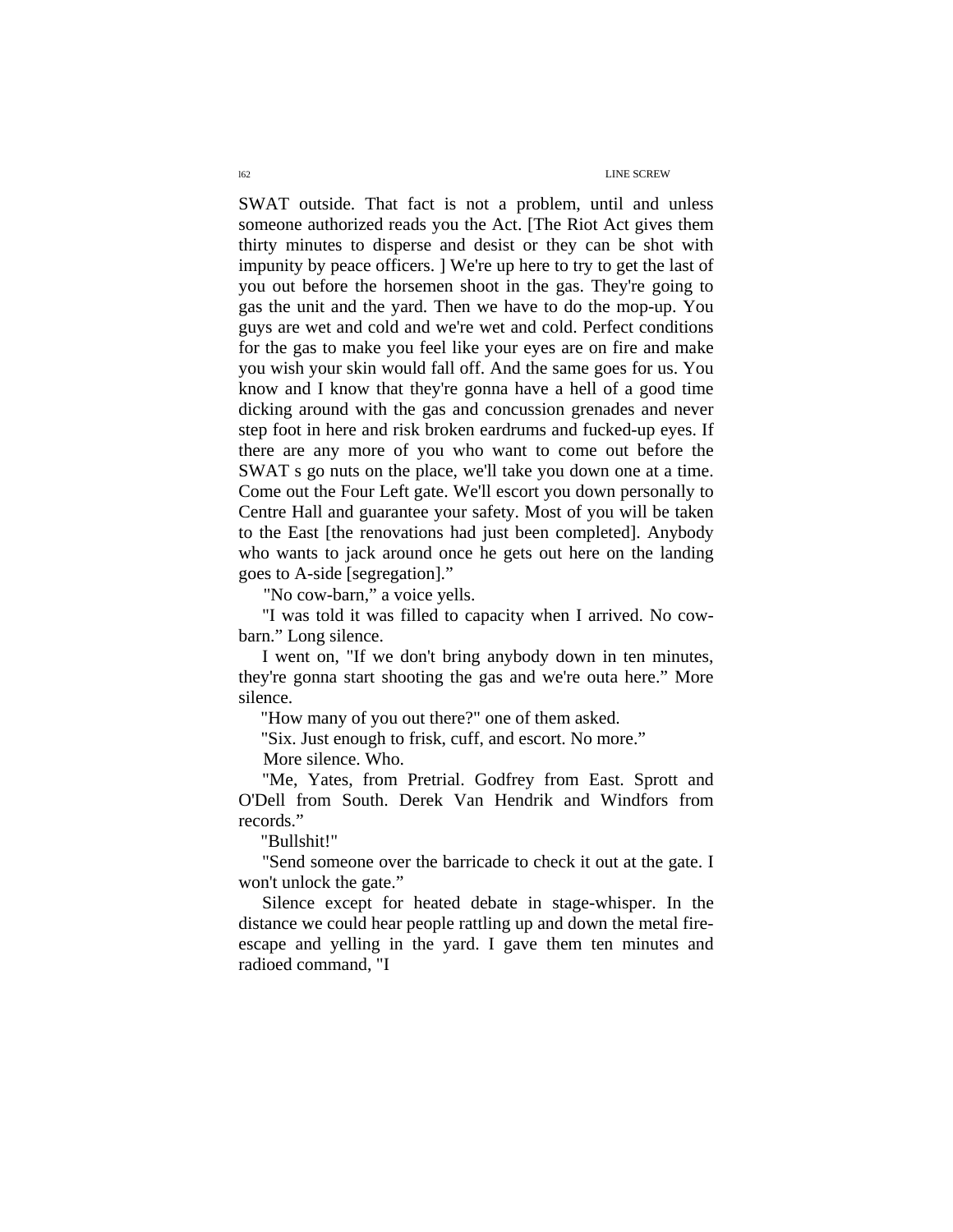have 2115. We move out at 2125. No gas until we get to Centre Hall. Flying pieces of shitter are bad enough without taking a tear-gas canister in the head. No gas till we radio from Centre Hall!"

"Roger."

It was a gamble. I knew that if they believed what I said, the rioters knew where we were, and how many of us there were. On the other hand, if they didn't believe me and one guy came out and saw I told them the truth, it would boost our credibility.

If they'd been quietly taking down a barricade on another tier, they could have used a fire-door as a battering ram to get through an endgate on a lower tier and trap all six of us above them. We knew this. The fire dudes knew this. They fired a few streams at the spot-fires they could see on lower tiers. Every now and then a shadow streaked down a tier and out a fire-door or rushed in the door and ducked into a cell.

Derek hissed, "Listen."

We could hear movement but couldn't see anything happening on the tier. The barricade was fifteen or twenty feet down the tier. Then we saw a head appear above the junk of the barricade. By the time the first guy made it over the top, we could see another one following him over. The first guy looked over his shoulder. He looked like he was about to run toward the gate.

Godfrey shouted at the first con, "Okay, guy, put your hands on your head, lock your fingers, and walk toward us." The other one was down off the barricade and standing there. "Hang on, fella, we'll be with you in a minute."

I opened the gate and O'Dell and Sprott had the inmate assume the position against the wall, pat-frisked him, and had him take off his shirt and shoes and socks. He had a pen and some other stuff in one of his pockets. Sprott pointed to the table. The con dumped it on the table and Windfors whacked the stuff with his riot-stick and swept it across the landing.

Godfrey shouted out, "Next guy, same routine. Right here. Lock those fingers tight."

Sprott and O'Dell had cuffed the first con, and I walked over and took him by the cuff chain and his left arm. He yelled, "You guys!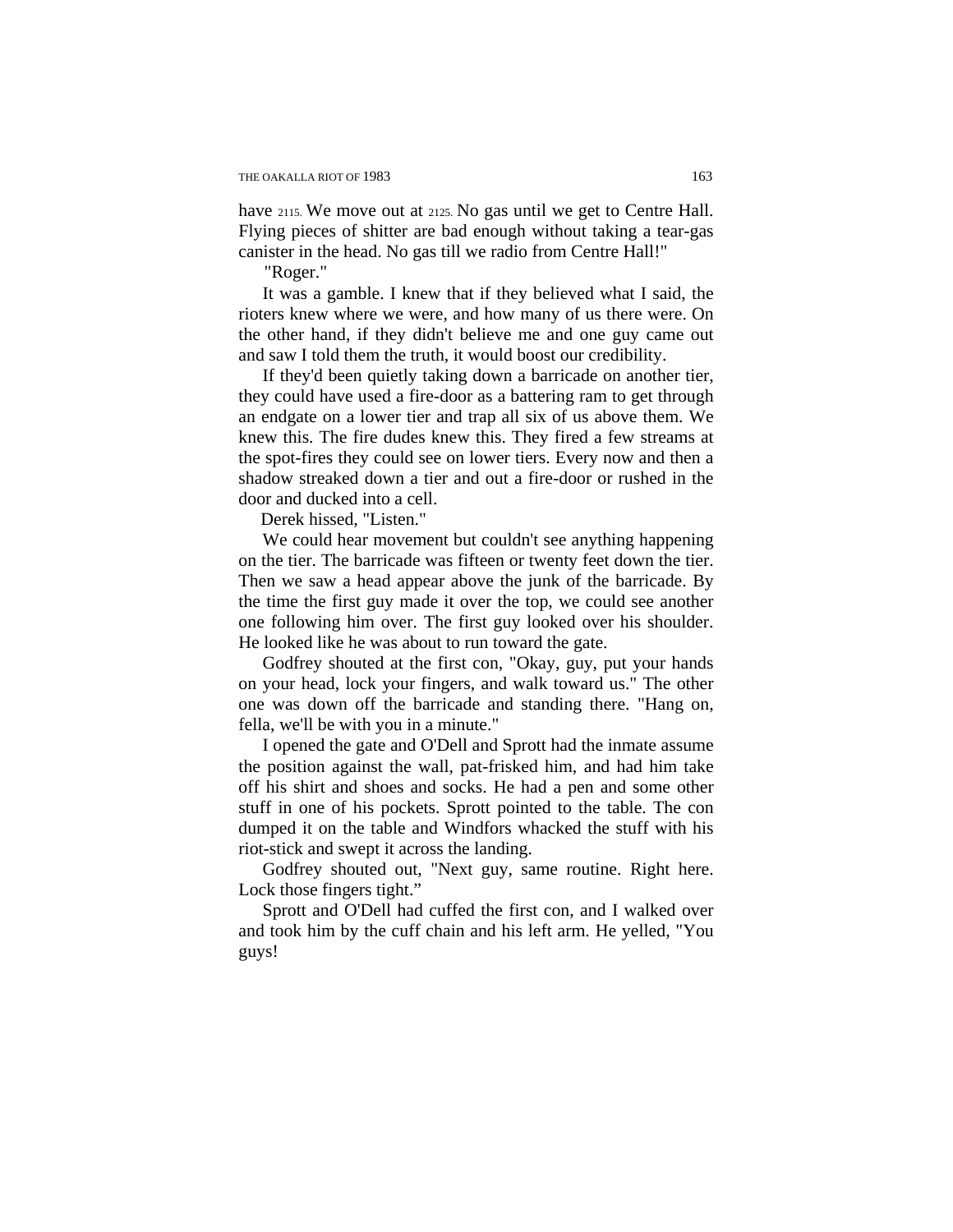They were telling the truth. No firing squad!" From the tiers on the left came shouts of, "Right on!" "Fuck 'em. Burn, baby, burn!" "Dummy it, asshole!" It sounded good to me. They were tired. They were no longer one collective bag of hysterical adrenalin.

Derek got on the radio to command post, "Officer Yates is coming down escorting one. Please have someone escort the inmate to Centre Hall. We have several more up here and we need Yates back immediately... and, uh, get the gas brigade to back off. Remember our deal."

"Roger."

Going downstairs reminded me of movies I had seen of Hawaii where you can walk under waterfalls. There was a wall of water pouring off every landing, down our necks. I was beyond cold, but it was good to be moving. The painted stairs were slick and the con was slipping and sliding. I had to hold him up. "Glad to get out of the shit?"

"Right on, man. It's almost prelim time for me. I needed this bullshit like an extra asshole."

Then we were in the light of Two Landing and heading for the dry floor of Centre Hall. Bailey was waiting by the gate. He took the con and I dashed back up the stairs as fast as I could without falling on my ass. I tried to hit the walls of water where the downpour was the thinnest.

Upstairs, the cons had begun to come out. I ferried down about four more. Then they started to come over the barricade so fast, Godfrey looked a little worried. We locked the Four Left gate after each guy, and Godfrey kept the next one about ten feet back until we were ready for him. Then we ran out of cuffs and Godfrey had to radio down for more. By this time we had ten or twelve out.

When I surrendered the next con on Two Landing, they handed me at least fifty pounds of cuffs and stuffed my pockets with "spare cuffs." These are nylon straps which only pull one way. They work well and bite less than metal cuffs but you have to cut them off. I packed this load back up to Four, only to find the landing full of smoke. I dropped the cuffs and looked around for my gas-mask. Windfors already had his on and pointed under the table. My respiratory system felt like a prairie fire. My eyes were tearing and streaming down my face behind the mask and the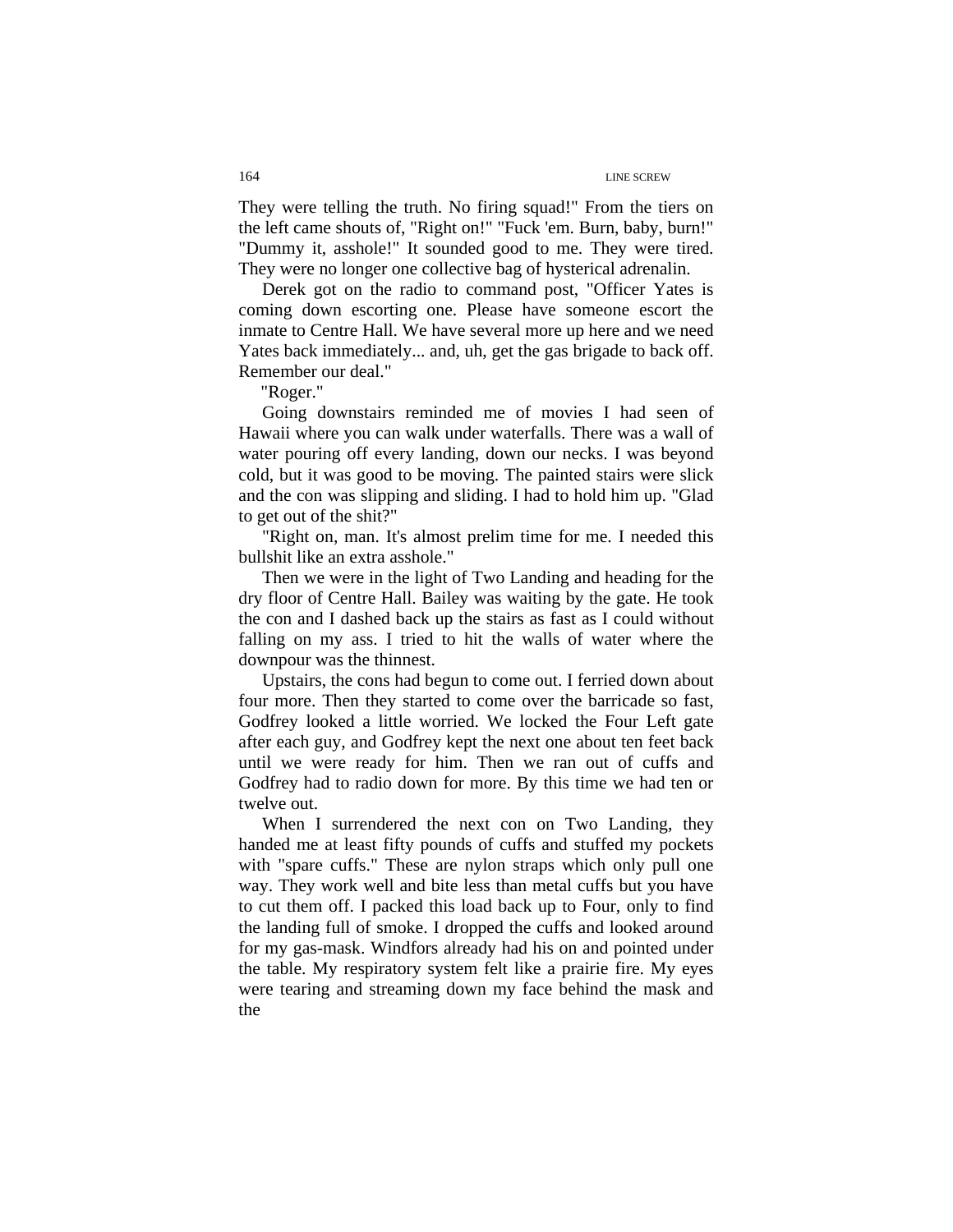### THE OAKALLA RIOT OF 1953 165

plastic was steaming up from the tears and sweat. I couldn't see a damned thing. The firemen were shooting fine spray all over the landing and down the tiers to knock down the smoke, then shooting hard streams as soon as they could locate a bright fire. We supposed the perpetrators had taken back control of the situation and it was the end of Operation Stop the Gas.

The cons were putting inflammable materials against the wall closest to the landing and against the back of the cell. The firemen called for back-up and more hoses. It took almost an hour to douse all the burning shit and get visibility back; to be able to take my mask off and put my glasses back on.

Little did we know that, except for the firemen with their Scott air-packs, we were breathing all manner of toxic fumes, from the burning paint and plastic mattress covers. I've since learned that the most damaging gases are invisible and odourless.

Then a voice from the gate on Four Right shouted, "Hey, you guys, I want to come out."

All of us gave one another glances that said, "No way" We had the Left Landing well covered and well watched. But they could have had fifty cons on the right stacked up like cord-wood in the cells and behind the barricades.

Godfrey yelled, "You wanna come out, you go back down the tier and outside and come out on Four Left like we said."

"Come on, man, I'm right here. Just pop the gate," the con pleaded. Sprott caught the eye of one of the hosers and gave him the signal to hit it. The fireman not only blasted the guy away from the gate, he got him square in the ass as he was going back over the barricade. That was the end of that.

Then, when we were nearly ready to throw in the towel and pull out, the stream of cons began trickling over the barricade again. The next guy over was not a happy rioter. He didn't really want to come out, but he had cut his hand badly on the sharp steel of the fire-door frame while prying it away from the brick. He was one of the housedogs of this mess. (Housedogs attach themselves to whichever power group they think will prevail.)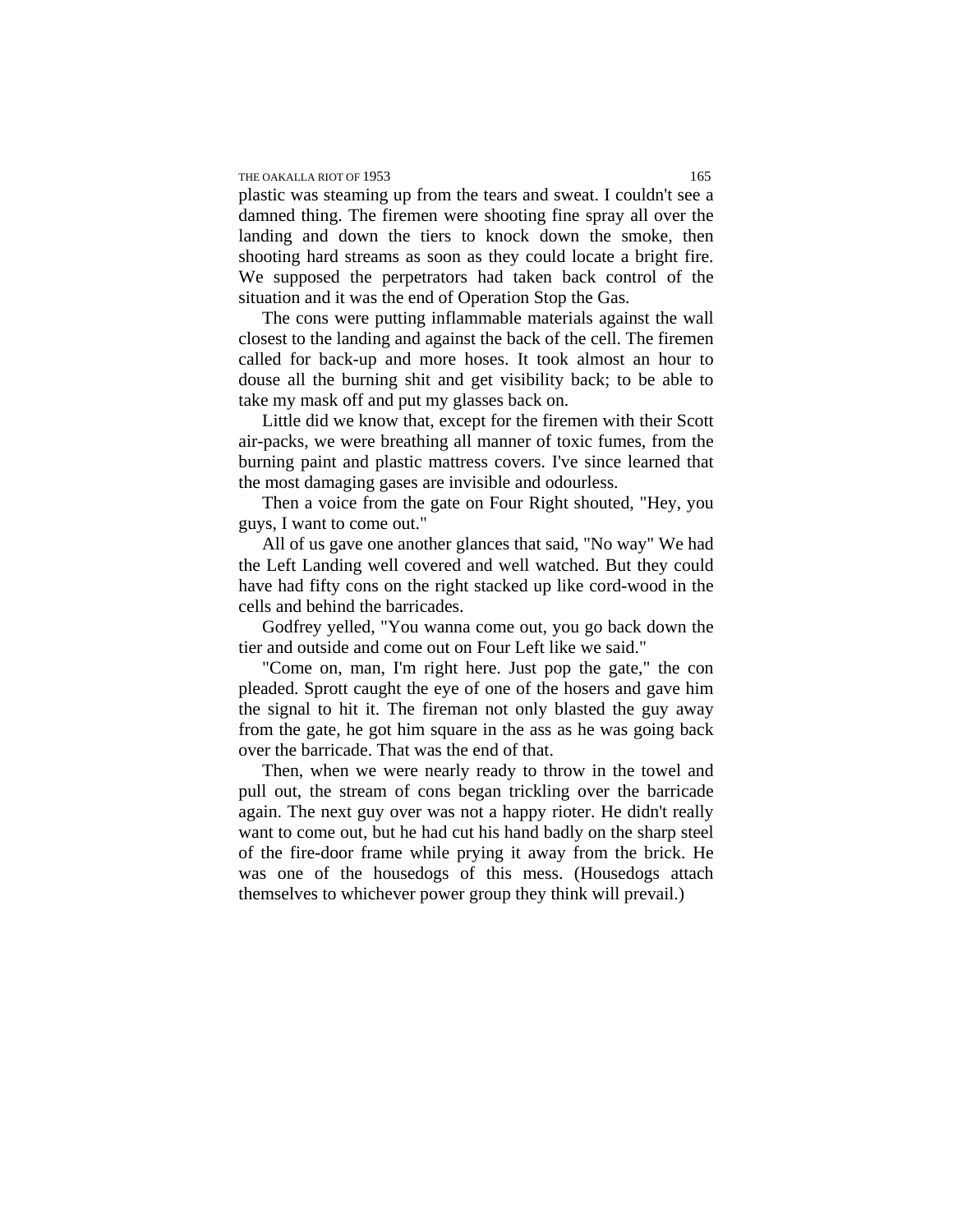Once out on the landing, he didn't want to go along with the search. His hand was bound up in a huge ball of torn sheet. Godfrey told him his shirt had to come off. The con replied that he couldn't take it off because the bandage wouldn't go through the sleeve. The con liked that bandage entirely too much. Derek locked the tier door. We jumped him and unwrapped the bandage and out dropped a shank. "Great," I said. "Another one for my collection."

We plastered him up against the wall and cuffed him. Windfors took off his shoes and socks and checked to see whether he had anything taped to the bottoms of his feet. He had a hexagonal wristwatch in his pocket which felt like it weighed a pound. It didn't even work. A big wristwatch with sharp edges is more effective than brass knuckles as a weapon. You adjust the strap so that it fits snugly over your fist when you clench it. We tossed it on Windfors's table and Windfors almost ruined his truncheon trying to smash it. All he managed to do was put a little crack in the crystal. The con was screaming that it was given to him by someone near and dear. Windfors dropped it on the floor and jumped up and down on it with both feet. It was indestructible. I reached down and put it in my pocket. The main thing was that there be nothing within reaching distance which could be converted into a weapon.

The con was cuffed, but he was turning into an orangutan. Godfrey ordered Sprott to help me escort him down. Sprott was an ex-SAS commando. As Sprott approached, the con stood on one leg and attempted to kick him in the nuts. Sprott side-stepped and kicked the standing leg out from under him, and the con fell on his ass. We each took him by an arm and started down. The stairs were very slippery and the con was yanking us this way and that. We crashed into a lot of walls on the way down - con-first. We had to steady him at every waterfall on the way down, with him under it. By the time we got to Two, he was mellow.

There was no pattern to the flow of cons. There would be a herd of up to five, then none for half an hour. I'd go back to my shouting routine: "Anyone else coming out?"

We had no idea how many we had taken out, nor any sense of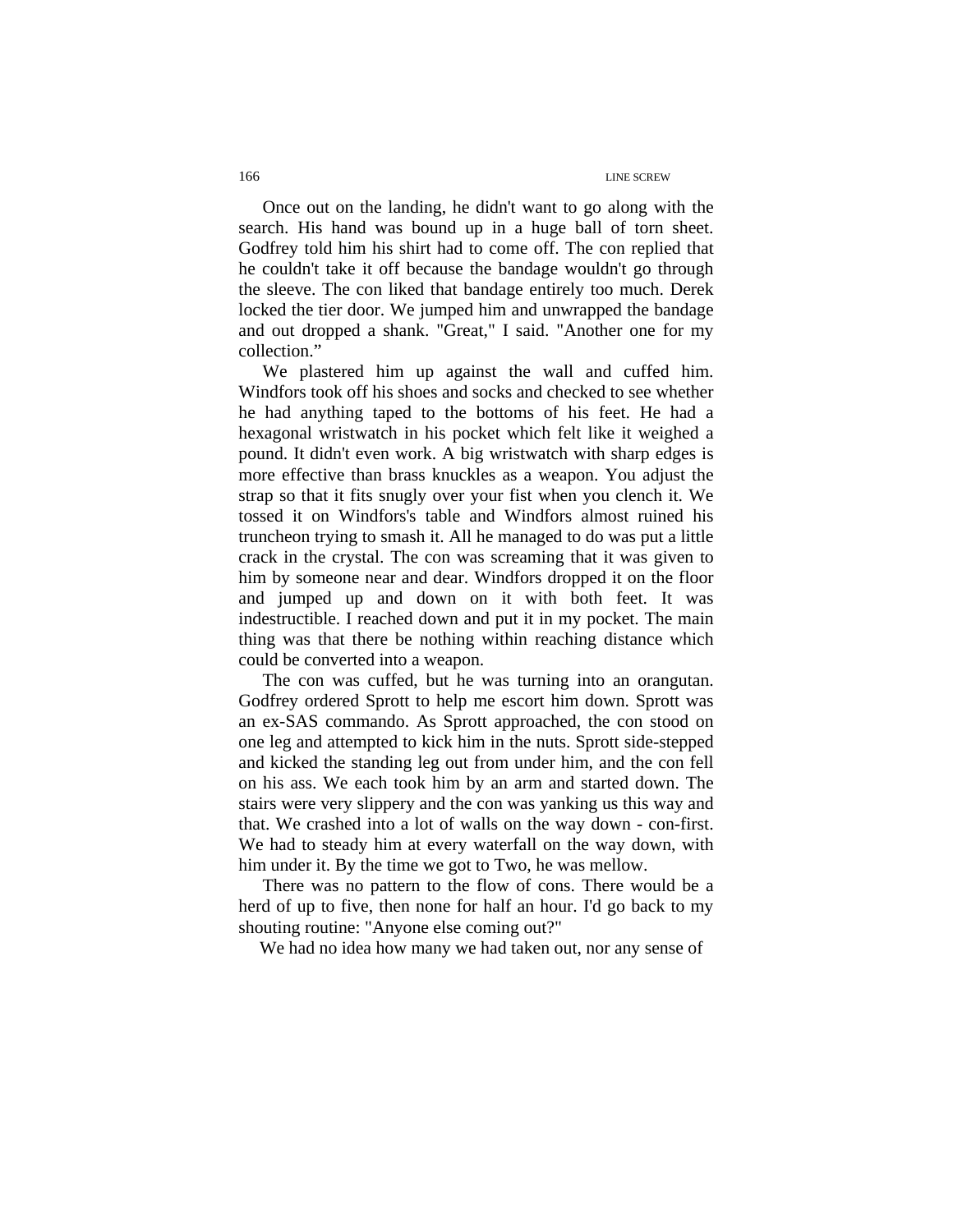space and time up there in the darkness and smoke. Despite the waterfalls, we took turns taking them downstairs just to keep circulation up. At one point Windfors was doing jogging in place to keep warm. He was so wet he didn't want to do escorts and take a splash in the waterfalls. But he was jogging where the light outlined him. An incoming chunk of toilet smacking the bars and shattering took care of that effort.

We'd reached that point of fatigue where you keep on keeping on without feeling anything. Daylight was now on us and we cut the lights, but I had no idea what time it was. I had put my watch in my pocket to keep from drowning it under the waterfalls. When a new fire started, none of us bothered putting on our masks.

No one had come out for what seemed an eternity. Then a poor old con laboured his way over the barricade, his arms full of legal papers. He must have been in his sixties. Christ knows where he had holed himself up during the night. They dumped his papers on Windfors's table. Windfors was going to sweep them into the watery trash-heap on the floor when Derek said, "No, just look through them. I know him. He's harmless. He's defending himself in court and the trial's in progress."

When I took him down, I tucked the papers inside my jacket to keep the water out. They cut his spare cuffs downstairs and gave the papers back to him. Then I went back up to Four for perhaps another half an hour. By this time, other guards were drifting up for a look and I could see staff down below going over the top of barricades and partially dismantling them to sweep the tiers. I had a serious crick in my neck from peering down Four Left around the tier-box.

Someone tapped me on the shoulder. Bob Trevelyan. "Count's clear," he said.

"Bad joke, Bob, I'm not in the mood." I said. On the other hand, Bob was not a joker.

"Really. The board downstairs doesn't lie. The count is clear."

"Fuck you. The ringleader is still in there."

"No, he's not. He's in hospital."

"What?"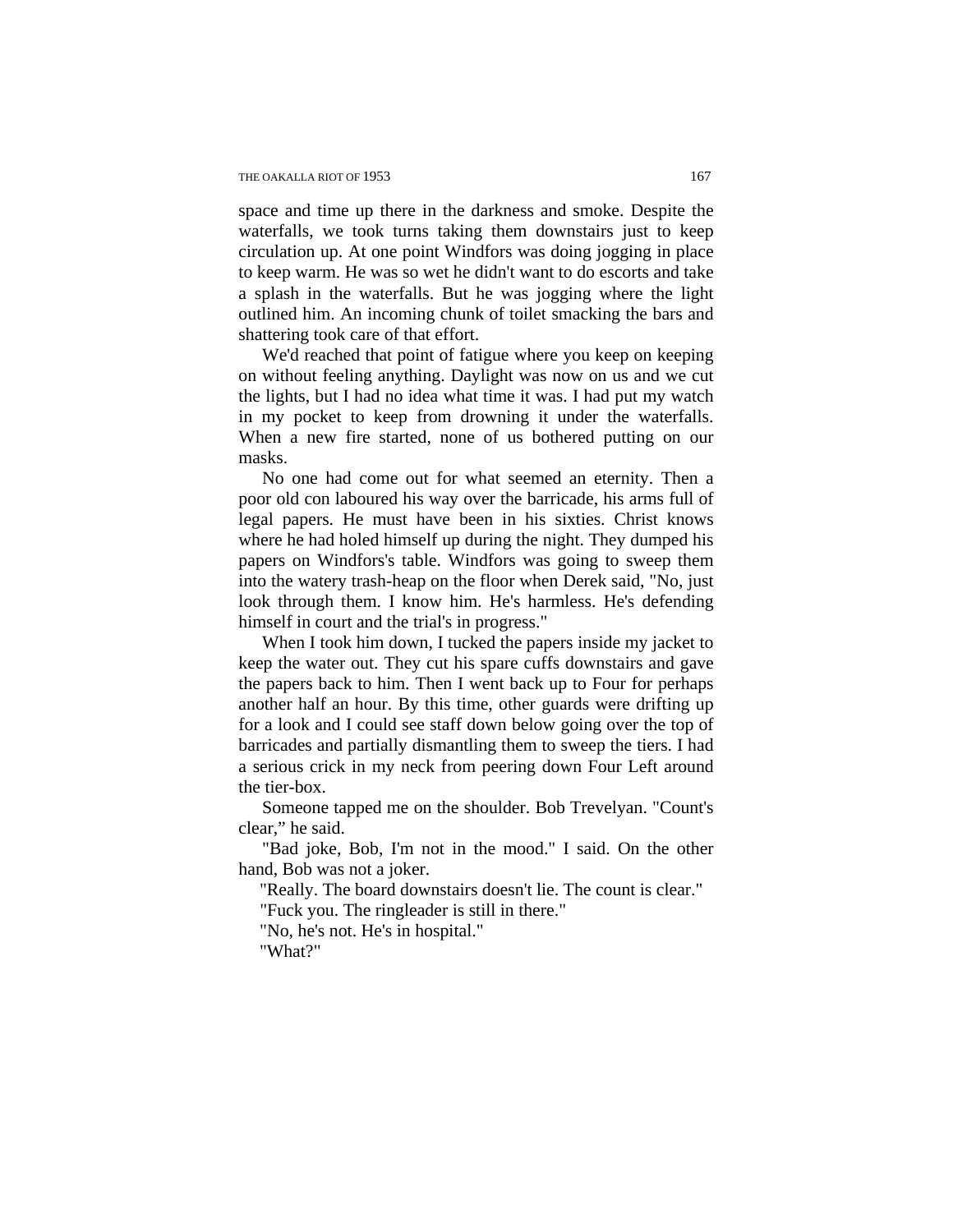"No shit. He's been on the waiting list for some kind of nothing surgery and they kept him in overnight."

"He dreams up this fucking circus, then misses his own riot?"

"You got 'er."

"What time is it?"

"O-six-hundred and change."

"It's all yours, brother. I'm outa here." I started down the stairs, and I was so stiff I had to hang on to the banisters and take it one step at a time and rest on each one. At the time, I still lived right across the street from Oakie. All I could think of was going home to a hot shower and bed.

But when I got to Centre Hall, Percy Deverell, an S.C.O. from Pretrial, was standing there. "All Pretrial tac-team personnel back to the unit for debriefing," he said.

"Sir, I live right across Royal Oak."

"Standard procedure, Mr. Yates.'

It must have taken me half an hour to get from Main Gaol to the parking lot and get in the car. I was tempted to go home and get into dry clothes first, but I knew I'd never get back out of the apartment without passing out. Pretrial was a long way from Oakie. It meant driving downtown through the morning rush-hour traffic.

During the debriefing at Pretrial, half of us dozed while the rest of us sat there shivering. Nothing of value was said in the debriefing, and they could have kept their compliments on how well the team comported itself. I had some spare civvies in my locker so I changed into them and tossed my uniform in the trash. Then I drove back to my apartment near Oakie. It was 0800 when I crawled into bed without a shower. Then I got up again at 1300 and was back at Pretrial on shift at 1500. The only one of us stupid enough not to book off on compensation.

Two days later, my voice completely gone, I was ordered to go home and put in for compensation (disallowed by Workers' Compensation). My respiratory system was full of infections. I spent the next three weeks in bed on antibiotics with a humidifier humming. I could never tolerate smoke or smoking again.